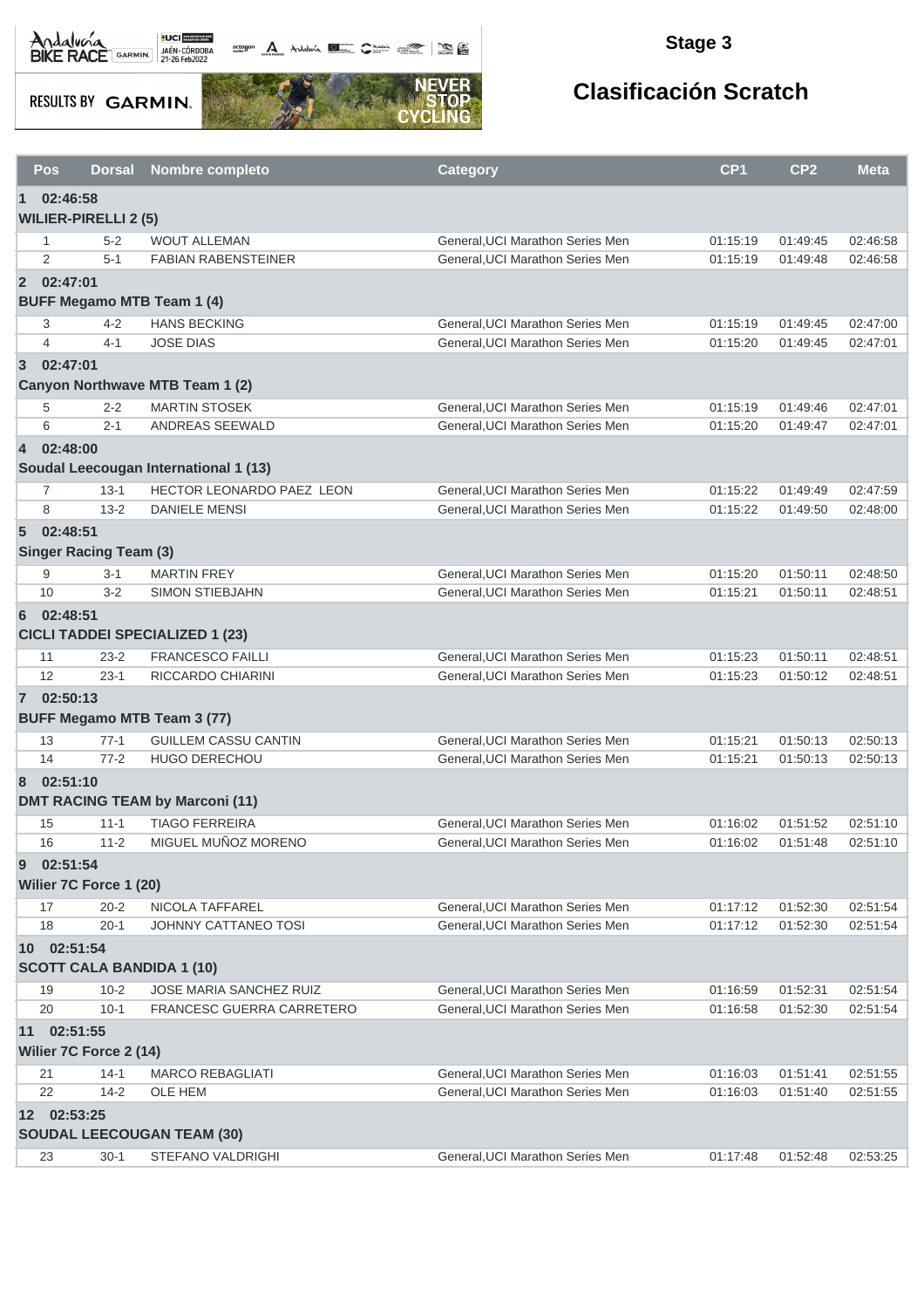**octogon A** Andalwin **ELLER** CANNAIS TO BE

### **Stage 3**

**RESULTS BY GARMIN.** 



| Pos                         | <b>Dorsal</b>                  | <b>Nombre completo</b>                   | <b>Category</b>                  | CP <sub>1</sub> | CP <sub>2</sub> | <b>Meta</b> |  |  |
|-----------------------------|--------------------------------|------------------------------------------|----------------------------------|-----------------|-----------------|-------------|--|--|
| 24                          | $30 - 2$                       | <b>MASSIMO ROSA</b>                      | General, UCI Marathon Series Men | 01:17:47        | 01:52:48        | 02:53:25    |  |  |
| 02:53:26<br>13              |                                |                                          |                                  |                 |                 |             |  |  |
|                             |                                | <b>BUFF Megamo MTB Team 2 (78)</b>       |                                  |                 |                 |             |  |  |
| 25                          | $78-2$                         | ENRIQUE MORCILLO VERGARA                 | General, UCI Marathon Series Men | 01:19:09        | 01:54:24        | 02:53:26    |  |  |
| 26                          | $78-1$                         | PEETER PRUUS                             | General, UCI Marathon Series Men | 01:19:09        | 01:54:24        | 02:53:26    |  |  |
| 14 02:53:27                 |                                |                                          |                                  |                 |                 |             |  |  |
|                             |                                | Soudal Leecougan International 2 (24)    |                                  |                 |                 |             |  |  |
| 27                          | $24 - 1$                       | <b>TONY LONGO</b>                        | General, UCI Marathon Series Men | 01:16:05        | 01:51:42        | 02:53:26    |  |  |
| 28                          | $24 - 2$                       | ALEKSEI MEDVEDEV                         | General, UCI Marathon Series Men | 01:16:04        | 01:51:42        | 02:53:27    |  |  |
| 02:54:05<br>15 <sup>1</sup> |                                |                                          |                                  |                 |                 |             |  |  |
|                             | <b>Pure Encapsulations (9)</b> |                                          |                                  |                 |                 |             |  |  |
| 29                          | $9 - 1$                        | <b>MANUEL PLIEM</b>                      | General, UCI Marathon Series Men | 01:17:57        | 01:54:05        | 02:54:04    |  |  |
| 30                          | $9 - 2$                        | <b>FRANS CLAES</b>                       | General, UCI Marathon Series Men | 01:17:58        | 01:54:07        | 02:54:05    |  |  |
| 16 02:54:05                 |                                |                                          |                                  |                 |                 |             |  |  |
|                             | Team BULLS 1 (1)               |                                          |                                  |                 |                 |             |  |  |
| 31                          | $1 - 2$                        | <b>URS HUBER</b>                         | General, UCI Marathon Series Men | 01:17:48        | 01:54:28        | 02:54:05    |  |  |
| 32                          | $1 - 1$                        | <b>SIMON SCHNELLER</b>                   | General, UCI Marathon Series Men | 01:17:46        | 01:54:27        | 02:54:05    |  |  |
| 02:54:06<br>17              |                                |                                          |                                  |                 |                 |             |  |  |
|                             |                                | <b>CICLI TADDEI SPECIALIZED 2 (50)</b>   |                                  |                 |                 |             |  |  |
| 33                          | $50 - 2$                       | <b>VINCENZO SAITTA</b>                   | General, UCI Marathon Series Men | 01:17:55        | 01:53:55        | 02:54:06    |  |  |
| 34                          | $50-1$                         | <b>FRANCESCO CASAGRANDE</b>              | General, UCI Marathon Series Men | 01:17:13        | 01:53:55        | 02:54:06    |  |  |
| 18 02:55:37                 |                                |                                          |                                  |                 |                 |             |  |  |
|                             |                                | <b>DMT RACING TEAM by Marconi 2 (19)</b> |                                  |                 |                 |             |  |  |
| 35                          | $19 - 2$                       | <b>FILIPE FRANCISCO</b>                  | General, UCI Marathon Series Men | 01:17:53        | 01:53:53        | 02:55:33    |  |  |
| 36                          | $19-1$                         | <b>ANDREAS MILTIADIS</b>                 | General, UCI Marathon Series Men | 01:17:53        | 01:53:53        | 02:55:37    |  |  |
| 02:55:40<br>19              |                                |                                          |                                  |                 |                 |             |  |  |
| <b>KMC (25)</b>             |                                |                                          |                                  |                 |                 |             |  |  |
| 38                          | $25 - 2$                       | <b>TIM SMEENGE</b>                       | General.UCI Marathon Series Men  | 01:18:40        | 01:55:11        | 02:55:40    |  |  |
| 39                          | $25 - 1$                       | <b>TEUS RUIJTER</b>                      | General, UCI Marathon Series Men | 01:18:42        | 01:55:12        | 02:55:40    |  |  |
| 20 02:55:41                 |                                |                                          |                                  |                 |                 |             |  |  |
|                             |                                | STOP&GO Marderabwehr MTB Team (21)       |                                  |                 |                 |             |  |  |
| 37                          | $21 - 1$                       | <b>NIKLAS SELL</b>                       | General, UCI Marathon Series Men | 01:17:54        | 01:53:51        | 02:55:39    |  |  |
| 40                          | $21 - 2$                       | <b>VINZENT DORN</b>                      | General, UCI Marathon Series Men | 01:17:53        | 01:53:52        | 02:55:41    |  |  |
| 02:56:19<br>21              |                                |                                          |                                  |                 |                 |             |  |  |
|                             | <b>CANNONDALE TB (17)</b>      |                                          |                                  |                 |                 |             |  |  |
| 41                          | $17 - 1$                       | PABLO GUERRERO BONILLA                   | General, UCI Marathon Series Men | 01:17:57        | 01:55:33        | 02:56:19    |  |  |
| 42                          | $17 - 2$                       | <b>FRAN HERRERO CASAS</b>                | General, UCI Marathon Series Men | 01:17:55        | 01:55:06        | 02:56:19    |  |  |
| 22 02:57:01                 |                                |                                          |                                  |                 |                 |             |  |  |
|                             | VAS - Cycling Friendly (37)    |                                          |                                  |                 |                 |             |  |  |
| 43                          | $37 - 2$                       | JESUS DEL NERO MONTES                    | General. UCI Marathon Series Men | 01:18:40        | 01:55:10        | 02:57:01    |  |  |
| 44                          | $37-1$                         | RAUL BERMUDEZ ARJONA                     | General, UCI Marathon Series Men | 01:18:40        | 01:55:10        | 02:57:01    |  |  |
| 02:57:02<br>23              |                                |                                          |                                  |                 |                 |             |  |  |
|                             |                                | <b>FRABEL Urban Tri Sport (12)</b>       |                                  |                 |                 |             |  |  |
| 45                          | $12 - 1$                       | PIERRE BILLAUD                           | General, UCI Marathon Series Men | 01:17:49        | 01:52:52        | 02:57:02    |  |  |
| 46                          | $12 - 2$                       | SEBASTIEN CARABIN                        | General, UCI Marathon Series Men | 01:17:49        | 01:52:49        | 02:57:02    |  |  |
|                             | 24 02:57:51                    |                                          |                                  |                 |                 |             |  |  |
|                             |                                | <b>EXTREMADURA-ECOPILAS (27)</b>         |                                  |                 |                 |             |  |  |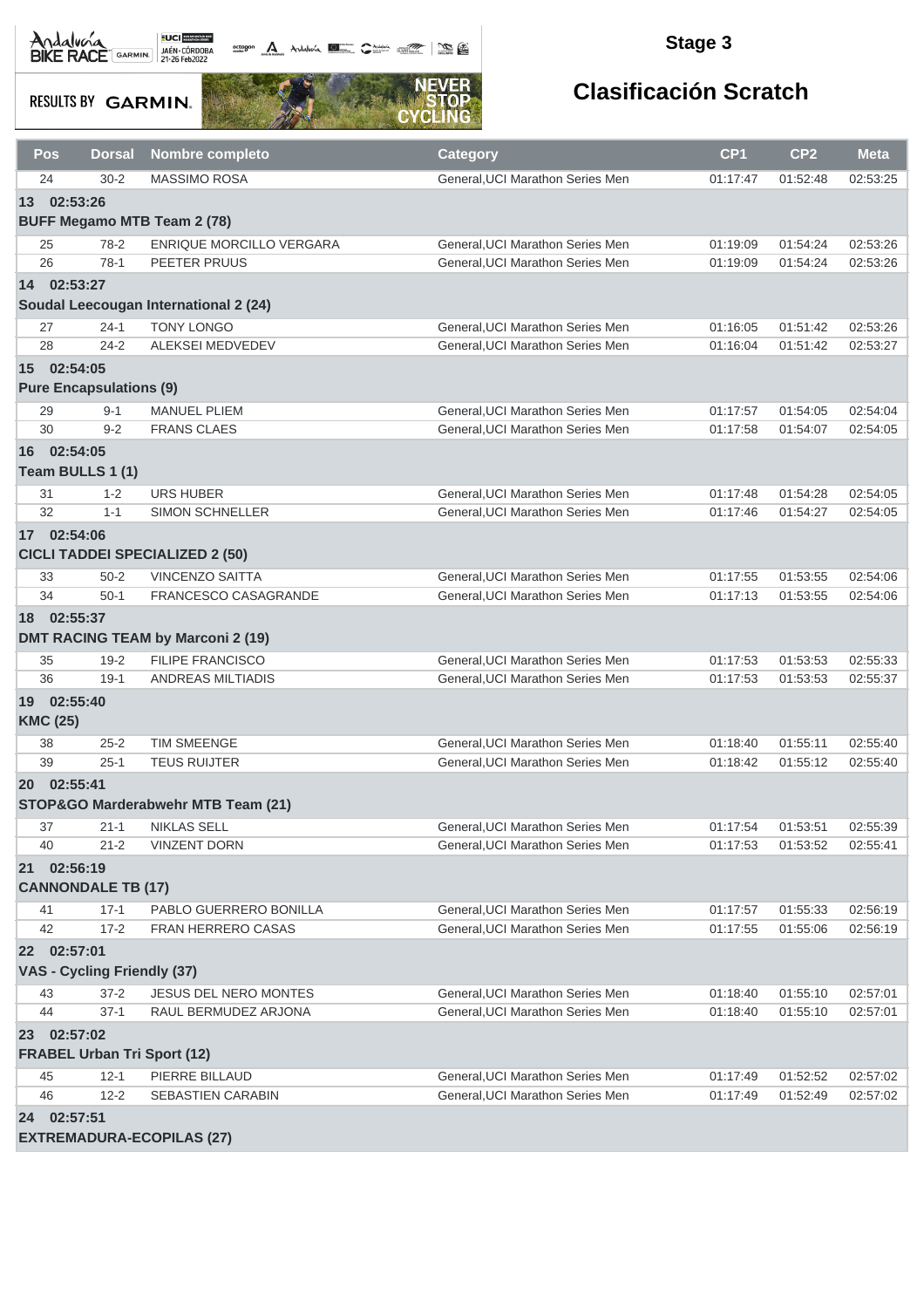octogon A Andalusía **DE C**ANALIS COMPOS COMPOS

### **Stage 3**

**RESULTS BY GARMIN.** 



| Pos                         | <b>Dorsal</b>                           | <b>Nombre completo</b>                     | <b>Category</b>                  | CP <sub>1</sub> | CP <sub>2</sub> | <b>Meta</b> |
|-----------------------------|-----------------------------------------|--------------------------------------------|----------------------------------|-----------------|-----------------|-------------|
| 47                          | $27 - 2$                                | ALVARO LOBATO MATIAS                       | General, UCI Marathon Series Men | 01:20:47        | 01:56:23        | 02:57:50    |
| 48                          | $27-1$                                  | MANUEL CORDERO MORGADO                     | General, UCI Marathon Series Men | 01:20:46        | 01:56:22        | 02:57:51    |
| 25                          | 02:58:32<br>Team BULLS 2 (6)            |                                            |                                  |                 |                 |             |
| 49                          | $6 - 1$                                 | ALBAN LAKATA                               | General, UCI Marathon Series Men | 01:17:59        | 01:54:32        | 02:58:31    |
| 50                          | $6 - 2$                                 | <b>HANSUELI STAUFFER</b>                   | General, UCI Marathon Series Men | 01:17:58        | 01:54:48        | 02:58:32    |
| 26                          | 02:58:32                                |                                            |                                  |                 |                 |             |
|                             |                                         | Kaninabikes Andujar/sporting pursuits (49) |                                  |                 |                 |             |
| 51                          | $49 - 2$                                | RAUL CASTRILLO SERRANO                     | General, UCI Marathon Series Men | 01:19:10        | 01:55:13        | 02:58:32    |
| 52                          | $49 - 1$                                | <b>MARIO VILCHES SORIA</b>                 | General, UCI Marathon Series Men | 01:19:11        | 01:55:14        | 02:58:32    |
| 27                          | 02:59:38                                | <b>CICLI TADDEI SPECIALIZED 3 (75)</b>     |                                  |                 |                 |             |
| 53                          | $75-2$                                  | <b>RAMON VANTAGGIATO</b>                   | General, UCI Marathon Series Men | 01:18:42        | 01:55:33        | 02:59:38    |
| 54                          | $75-1$                                  | YAN PASTUSHENKO                            | General.UCI Marathon Series Men  | 01:18:42        | 01:55:11        | 02:59:38    |
| 28 03:01:38<br>41 TEAM (34) |                                         |                                            |                                  |                 |                 |             |
| 55                          | $34 - 2$                                | OLIVER AVILES GILABERT                     | General, UCI Marathon Series Men | 01:19:16        | 01:57:26        | 03:01:38    |
| 57                          | $34 - 1$                                | ALEIX ESPARGARO VILLA                      | General, UCI Marathon Series Men | 01:19:16        | 01:57:27        | 03:01:38    |
| 29 <sup>°</sup>             | 03:01:38                                | <b>GOBIK FACTORY TEAM 1 (29)</b>           |                                  |                 |                 |             |
| 56                          | $29 - 2$                                | PAU ROMERO BARCELO                         | General, UCI Marathon Series Men | 01:20:47        | 01:58:06        | 03:01:38    |
| 58                          | $29-1$                                  | PAU MARZA BEDOS                            | General, UCI Marathon Series Men | 01:20:47        | 01:57:54        | 03:01:38    |
| 30 03:01:39                 |                                         | <b>Canyon Northwave MTB Team 2 (8)</b>     |                                  |                 |                 |             |
| 59                          | $8 - 1$                                 | <b>KRISTIAN HYNEK</b>                      | General, UCI Marathon Series Men | 01:21:48        | 01:59:12        | 03:01:39    |
| 60                          | $8 - 2$                                 | NICOLAS SESSLER                            | General, UCI Marathon Series Men | 01:21:48        | 01:59:17        | 03:01:39    |
| 31                          | 03:02:31<br><b>WILIER-PIRELLI 1 (7)</b> |                                            |                                  |                 |                 |             |
| 61                          | $7 - 1$                                 | <b>SAMUELE PORRO</b>                       | General, UCI Marathon Series Men | 01:18:39        | 01:58:33        | 03:02:31    |
| 62                          | $7 - 2$                                 | <b>DANIEL GEISMAYR</b>                     | General, UCI Marathon Series Men | 01:18:39        | 01:58:32        | 03:02:31    |
| 32 <sub>2</sub>             | 03:05:56                                | Mountainbike.be - Goeman Scott (55)        |                                  |                 |                 |             |
| 64                          | $55 - 2$                                | JOCHEN DE VOCHT                            | General, UCI Marathon Series Men | 01:23:00        | 02:01:19        | 03:05:56    |
| 65                          | $55 - 1$                                | <b>ERNO MCCRAE</b>                         | General, UCI Marathon Series Men | 01:23:01        | 02:01:20        | 03:05:56    |
| 33 03:05:56                 |                                         |                                            |                                  |                 |                 |             |
|                             | <b>SCOTT FRENCH (18)</b>                |                                            |                                  |                 |                 |             |
| 63                          | $18 - 1$                                | <b>EMILIEN MOURIER</b>                     | General, UCI Marathon Series Men | 01:23:00        | 02:01:18        | 03:05:56    |
| 66                          | $18 - 2$                                | <b>SIMON LAURENT</b>                       | General, UCI Marathon Series Men | 01:23:00        | 02:01:19        | 03:05:56    |
| 34 03:05:57                 |                                         |                                            |                                  |                 |                 |             |
|                             |                                         | <b>GOBIK FACTORY TEAM 2 (38)</b>           |                                  |                 |                 |             |
| 67                          | $38 - 2$                                | OSCAR VALDEPEÑAS QUIÑONES                  | General, UCI Marathon Series Men | 01:21:49        | 02:00:21        | 03:05:57    |
| 68                          | $38-1$                                  | PABLO GARRIDO SATORRE                      | General, UCI Marathon Series Men | 01:21:49        | 02:00:22        | 03:05:57    |
| 35                          | 03:06:32<br>Team Garmin Sweden (301)    |                                            |                                  |                 |                 |             |
| 69                          | $301 - 1$                               | <b>CARL FRIBERG</b>                        | General, Master 40               | 01:23:19        | 02:01:42        | 03:06:32    |
| 70                          | $301 - 2$                               | <b>HENRIK SPARR</b>                        | General, Master 40               | 01:23:19        | 02:01:43        | 03:06:32    |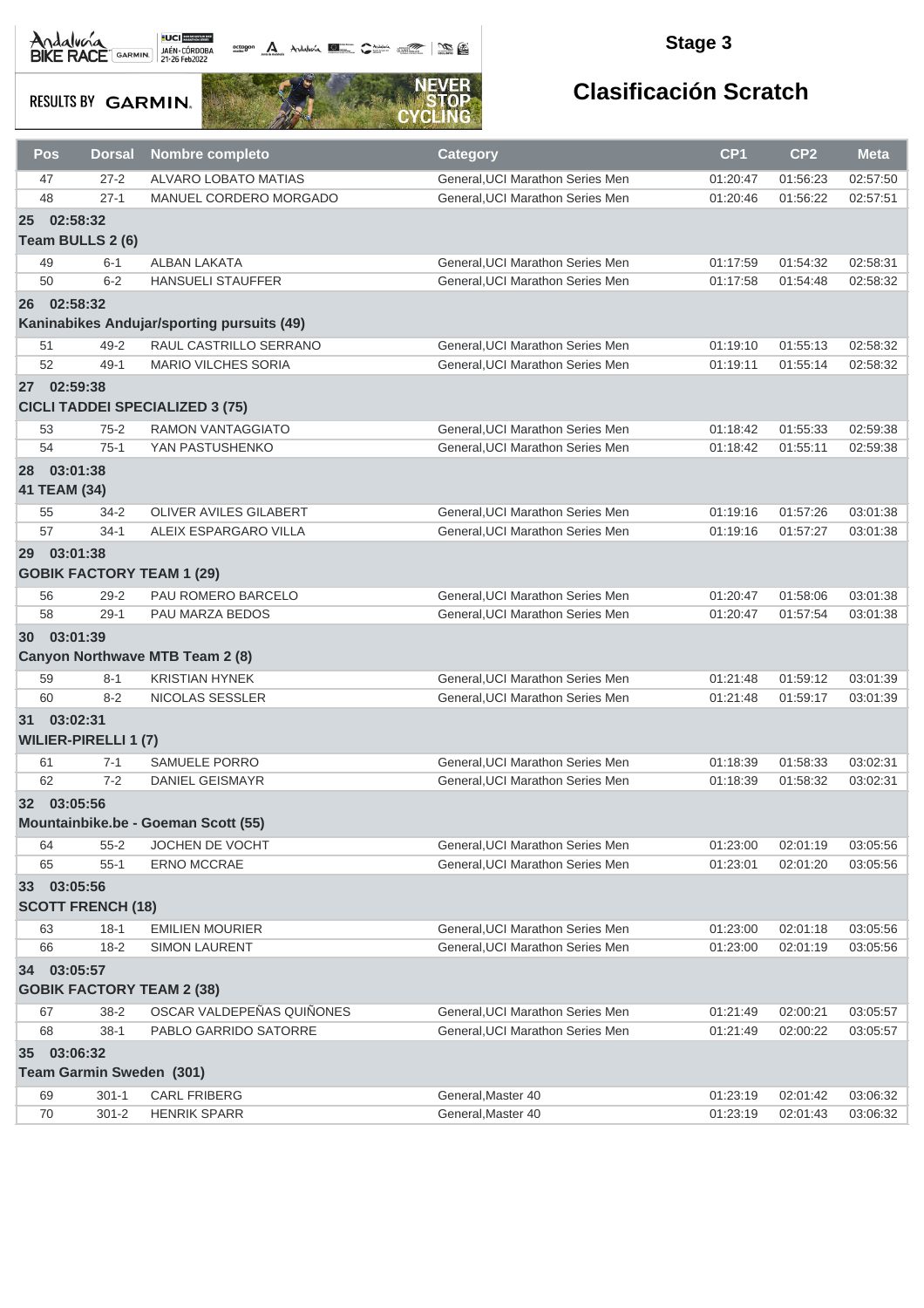Andalva BACE GARMIN AND LOCAL DEL BACK

octogon A Andalunia **1977** Catalog 2008 - 2008

### **Stage 3**

**RESULTS BY GARMIN.** 



|           | Pos<br><b>Dorsal</b>                | <b>Nombre completo</b>                 | <b>Category</b>                  | CP <sub>1</sub> | CP <sub>2</sub> | <b>Meta</b> |
|-----------|-------------------------------------|----------------------------------------|----------------------------------|-----------------|-----------------|-------------|
| 36        | 03:07:30                            |                                        |                                  |                 |                 |             |
|           | <b>MC Racing Team (41)</b>          |                                        |                                  |                 |                 |             |
|           | $41 - 2$<br>73                      | MICHAEL WOHLGEMUTH                     | General, UCI Marathon Series Men | 01:22:53        | 02:01:23        | 03:07:30    |
|           | 74<br>$41 - 1$                      | SIMONE FERRERO                         | General, UCI Marathon Series Men | 01:22:51        | 02:01:24        | 03:07:30    |
|           | 37 03:07:30                         |                                        |                                  |                 |                 |             |
|           | Team GARMIN (31)                    |                                        |                                  |                 |                 |             |
|           | 72<br>$31 - 1$                      | <b>FADRI BARANDUN</b>                  | General, UCI Marathon Series Men | 01:24:44        | 02:03:40        | 03:07:29    |
|           | 75<br>$31 - 2$                      | <b>NELSON VERA RAMOS</b>               | General.UCI Marathon Series Men  | 01:24:42        | 02:03:41        | 03:07:30    |
| 38        | 03:07:43                            |                                        |                                  |                 |                 |             |
|           | GoodMan Cycles (53)                 |                                        |                                  |                 |                 |             |
|           | $53-1$<br>76                        | <b>LUCAS LESOIN</b>                    | General, UCI Marathon Series Men | 01:22:51        | 02:01:53        | 03:07:43    |
|           | $53-2$<br>77                        | SEBASTIEN BURNET                       | General, UCI Marathon Series Men | 01:22:53        | 02:01:54        | 03:07:43    |
|           | 39 03:09:54                         |                                        |                                  |                 |                 |             |
|           |                                     | <b>GONVIBIKES - GENUINS (57)</b>       |                                  |                 |                 |             |
|           | 78<br>$57 - 2$                      | <b>INOCENCIO SERRA VICENTE</b>         | General, UCI Marathon Series Men | 01:24:17        | 02:03:20        | 03:09:54    |
|           | 79<br>$57-1$                        | ANTONIO GARCIA ALBALADEJO              | General, UCI Marathon Series Men | 01:24:17        | 02:03:19        | 03:09:54    |
| <b>40</b> | 03:10:16                            |                                        |                                  |                 |                 |             |
|           | Kopman-Novator (15)                 |                                        |                                  |                 |                 |             |
|           | $15 - 2$<br>80                      | <b>JAN-FREDERIK FINOULST</b>           | General, UCI Marathon Series Men | 01:23:22        | 02:02:46        | 03:10:15    |
|           | 81<br>$15 - 1$                      | <b>INGVAR OMARSSON</b>                 | General, UCI Marathon Series Men | 01:23:21        | 02:02:46        | 03:10:16    |
|           | 41 03:10:17                         |                                        |                                  |                 |                 |             |
|           | <b>BeeHi Factory Team (40)</b>      |                                        |                                  |                 |                 |             |
|           | 82<br>$40 - 2$                      | <b>JOSE SANCHEZ PORRAS</b>             | General, UCI Marathon Series Men | 01:23:22        | 02:04:20        | 03:10:16    |
|           | 83<br>$40 - 1$                      | FRANCISCO MARTINEZ TRILLO              | General, UCI Marathon Series Men | 01:23:22        | 02:04:23        | 03:10:17    |
|           | 42 03:10:32                         |                                        |                                  |                 |                 |             |
|           | <b>MTBS.CZ (22)</b>                 |                                        |                                  |                 |                 |             |
|           | $22 - 2$<br>84                      | <b>LUKAS KAUFMANN</b>                  | General, UCI Marathon Series Men | 01:23:02        | 02:02:30        | 03:10:32    |
|           | 85<br>$22 - 1$                      | <b>MILAN DAMEK</b>                     | General, UCI Marathon Series Men | 01:23:03        | 02:02:32        | 03:10:32    |
|           | 43 03:11:30                         |                                        |                                  |                 |                 |             |
|           |                                     | Sporttreff 2.0/DDMC Güldenmoor (32)    |                                  |                 |                 |             |
|           | 86<br>$32 - 1$                      | <b>PAUL HÄUSER</b>                     | General.UCI Marathon Series Men  | 01:25:45        | 02:05:25        | 03:11:30    |
|           | 87<br>$32 - 2$                      | <b>LENNARD HEIDENREICH</b>             | General, UCI Marathon Series Men | 01:25:44        | 02:05:24        | 03:11:30    |
| 44        | 03:13:02                            |                                        |                                  |                 |                 |             |
|           | <b>Bull Bike Armilla Team (218)</b> |                                        |                                  |                 |                 |             |
|           | $218 - 2$<br>88                     | <b>FRANCISCO ANTONIO MORON AGUILAR</b> | General.Master 30                | 01:25:31        | 02:05:39        | 03:13:02    |
|           | 89<br>$218 - 1$                     | FRANCISCO ALIAS RODRIGUEZ              | General, Master 30               | 01:25:31        | 02:05:38        | 03:13:02    |
|           | 45 03:13:48                         |                                        |                                  |                 |                 |             |
|           | <b>ISB SPORT (303)</b>              |                                        |                                  |                 |                 |             |
|           | $303-1$<br>90                       | PATXI CIA APEZTEGUIA                   | General, Master 40               | 01:26:14        | 02:05:30        | 03:13:48    |
|           | $303 - 2$<br>91                     | FRANCISCO LOPEZ DE GEA                 | General, Master 40               | 01:26:14        | 02:05:31        | 03:13:48    |
| 46        | 03:13:57                            |                                        |                                  |                 |                 |             |
|           |                                     | Kanina Bikes-Sporting Pursuits (201)   |                                  |                 |                 |             |
|           | 92<br>$201 - 2$                     | TOMAS MUÑOZ QUESADA                    | General, Master 30               | 01:26:45        | 02:07:56        | 03:13:57    |
|           | 93<br>$201 - 1$                     | <b>JOSE RAMON MOLINA FERNANDEZ</b>     | General, Master 30               | 01:26:46        | 02:07:57        | 03:13:57    |
| 47        | 03:14:11                            |                                        |                                  |                 |                 |             |
|           |                                     | Team Rocklube - Texpa Simplon (26)     |                                  |                 |                 |             |
|           | $26-1$<br>94                        | PHILIP HANDL                           | General, UCI Marathon Series Men | 01:27:50        | 02:07:10        | 03:14:11    |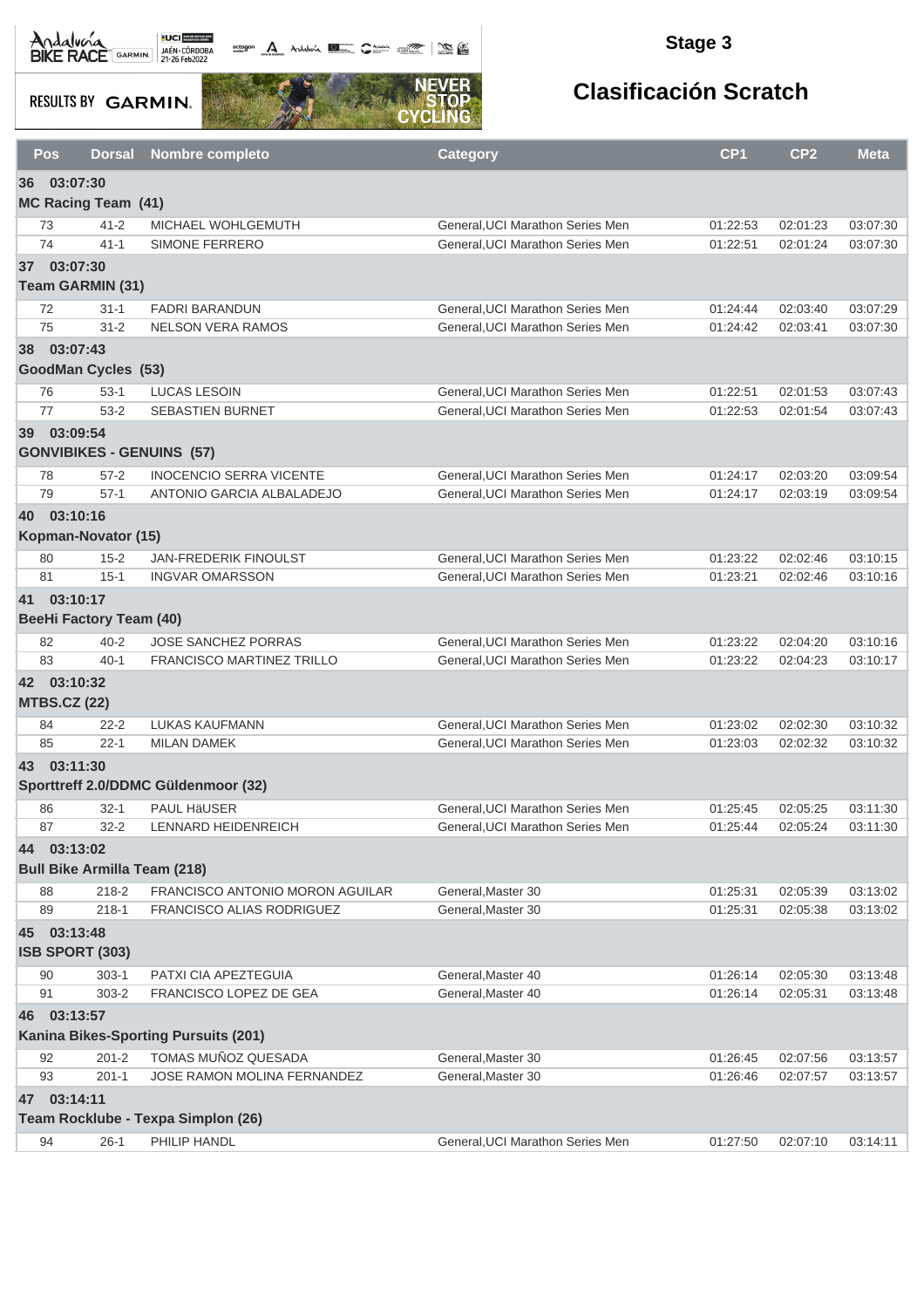octogon A Andalusía **DE C**ANALIS COMPOS COMPOS

#### **Stage 3**

**RESULTS BY GARMIN.** 



| Pos            | <b>Dorsal</b>                 | <b>Nombre completo</b>                        | Category                         | CP <sub>1</sub> | CP <sub>2</sub> | <b>Meta</b> |  |  |  |  |
|----------------|-------------------------------|-----------------------------------------------|----------------------------------|-----------------|-----------------|-------------|--|--|--|--|
| 95             | $26 - 2$                      | <b>DOMINIK SCHWAIGER</b>                      | General, UCI Marathon Series Men | 01:27:54        | 02:07:11        | 03:14:11    |  |  |  |  |
| 48             | 03:14:15                      |                                               |                                  |                 |                 |             |  |  |  |  |
|                |                               | <b>Apedales/Descanso Hercules (62)</b>        |                                  |                 |                 |             |  |  |  |  |
| 96             | $62 - 1$                      | MANUEL CEBADA PERIÑAN                         | General, UCI Marathon Series Men | 01:26:51        | 02:07:12        | 03:14:14    |  |  |  |  |
| 97             | $62 - 2$                      | RAFAEL TUBIO RODRIGUEZ                        | General, UCI Marathon Series Men | 01:26:50        | 02:07:12        | 03:14:15    |  |  |  |  |
| 03:15:50<br>49 |                               |                                               |                                  |                 |                 |             |  |  |  |  |
|                |                               | Team manzanares-gobik (209)                   |                                  |                 |                 |             |  |  |  |  |
| 98             | $209-1$                       | <b>GONZALO LOPEZ LOPEZ</b>                    | General, Master 30               | 01:26:15        | 02:06:36        | 03:15:50    |  |  |  |  |
| 99             | $209 - 2$                     | EUGENIO ALFARO MARTINEZ                       | General, Master 30               | 01:26:15        | 02:06:37        | 03:15:50    |  |  |  |  |
| 03:16:31<br>50 |                               |                                               |                                  |                 |                 |             |  |  |  |  |
|                | Harman Bikes Team (71)        |                                               |                                  |                 |                 |             |  |  |  |  |
| 100            | $71-1$                        | <b>FRANCISCO JAVIER CASTILLA PORRAS</b>       | General, UCI Marathon Series Men | 01:27:35        | 02:07:51        | 03:16:31    |  |  |  |  |
| 101            | $71-2$                        | FERNANDO GONZALEZ GODINO                      | General, UCI Marathon Series Men | 01:27:34        | 02:07:50        | 03:16:31    |  |  |  |  |
| 51 03:17:05    |                               |                                               |                                  |                 |                 |             |  |  |  |  |
|                | <b>TACTIC HQ Team (46)</b>    |                                               |                                  |                 |                 |             |  |  |  |  |
| 102            | $46 - 1$                      | DAAN VAN MEEUWEN                              | General, UCI Marathon Series Men | 01:27:51        | 02:08:31        | 03:17:05    |  |  |  |  |
| 103            | $46 - 2$                      | <b>ROBERT MASO VIDAL</b>                      | General, UCI Marathon Series Men | 01:27:52        | 02:08:31        | 03:17:05    |  |  |  |  |
| 52 03:17:52    |                               |                                               |                                  |                 |                 |             |  |  |  |  |
|                |                               | Team La Forestiere Rosti / Gardanne Velo (33) |                                  |                 |                 |             |  |  |  |  |
| 104            | $33 - 2$                      | <b>JULIEN DESJARDINS</b>                      | General, UCI Marathon Series Men | 01:26:37        | 02:07:38        | 03:17:51    |  |  |  |  |
| 105            | $33 - 1$                      | <b>MAXIME SAONIT</b>                          | General, UCI Marathon Series Men | 01:26:37        | 02:07:38        | 03:17:52    |  |  |  |  |
| 53 03:18:35    |                               |                                               |                                  |                 |                 |             |  |  |  |  |
|                | beehi factory team 2 (204)    |                                               |                                  |                 |                 |             |  |  |  |  |
| 106            | $204 - 2$                     | LUIS ALBERTO MARTINEZ CABRERA                 | General, Master 30               | 01:27:23        | 02:08:41        | 03:18:35    |  |  |  |  |
| 107            | $204 - 1$                     | ALEJO MOYA GIRAL                              | General, Master 30               | 01:27:24        | 02:08:40        | 03:18:35    |  |  |  |  |
| 54 03:20:30    |                               |                                               |                                  |                 |                 |             |  |  |  |  |
|                |                               | <b>KANINA BIKE-SPORTING PURSUITS (42)</b>     |                                  |                 |                 |             |  |  |  |  |
| 110            | $42 - 1$                      | JOAQUIN TORRES PARRAGA                        | General, UCI Marathon Series Men | 01:27:53        | 02:13:55        | 03:20:29    |  |  |  |  |
| 111            | $42 - 2$                      | JOSE JESUS MARTOS CAZALLA                     | General, UCI Marathon Series Men | 01:27:54        | 02:13:55        | 03:20:30    |  |  |  |  |
| 55 03:20:44    |                               |                                               |                                  |                 |                 |             |  |  |  |  |
|                |                               | <b>CICLOS CARRASCO - ARRUEDA (54)</b>         |                                  |                 |                 |             |  |  |  |  |
| 112            | $54-1$                        | <b>JUAN MIGUEL PEREZ DOBLADO</b>              | General, UCI Marathon Series Men | 01:29:08        | 02:11:27        | 03:20:43    |  |  |  |  |
| 113            | 54-2                          | ALBERTO CARRASCO YELAMOS                      | General, UCI Marathon Series Men | 01:29:10        | 02:11:40        | 03:20:44    |  |  |  |  |
| 56 03:21:11    |                               |                                               |                                  |                 |                 |             |  |  |  |  |
|                |                               | Baldubike pieralisi team (229)                |                                  |                 |                 |             |  |  |  |  |
| 114            | $229-1$                       | JUAN MANUEL MARTINEZ LOPEZ                    | General, Master 30               | 01:28:10        | 02:09:54        | 03:21:11    |  |  |  |  |
| 115            | 229-2                         | <b>JOSE ROBLES MORALES</b>                    | General.Master 30                | 01:28:10        | 02:09:57        | 03:21:11    |  |  |  |  |
| 57 03:21:19    |                               |                                               |                                  |                 |                 |             |  |  |  |  |
|                | <b>TEAM VTT Saint-Lô (35)</b> |                                               |                                  |                 |                 |             |  |  |  |  |
| 116            | $35-1$                        | ARNAUD BLANCHARD                              | General, UCI Marathon Series Men | 01:27:37        | 02:09:14        | 03:21:19    |  |  |  |  |
| 117            | $35 - 2$                      | <b>JULIEN COUSIN</b>                          | General, UCI Marathon Series Men | 01:27:36        | 02:09:14        | 03:21:19    |  |  |  |  |
| 58             | 03:23:52                      |                                               |                                  |                 |                 |             |  |  |  |  |
|                | Team Trijuansa (47)           |                                               |                                  |                 |                 |             |  |  |  |  |
| 118            | 47-2                          | FRANCISCO GONZALEZ GARCIA                     | General, UCI Marathon Series Men | 01:33:20        | 02:14:58        | 03:23:52    |  |  |  |  |
| 119            | $47 - 1$                      | FRANCISCO JAVIER PRADOS GARRIDO               | General, UCI Marathon Series Men | 01:33:20        | 02:14:58        | 03:23:52    |  |  |  |  |
|                | 59 03:24:09                   |                                               |                                  |                 |                 |             |  |  |  |  |
|                |                               | <b>BALDUBIKE TORREDELCAMPO (336)</b>          |                                  |                 |                 |             |  |  |  |  |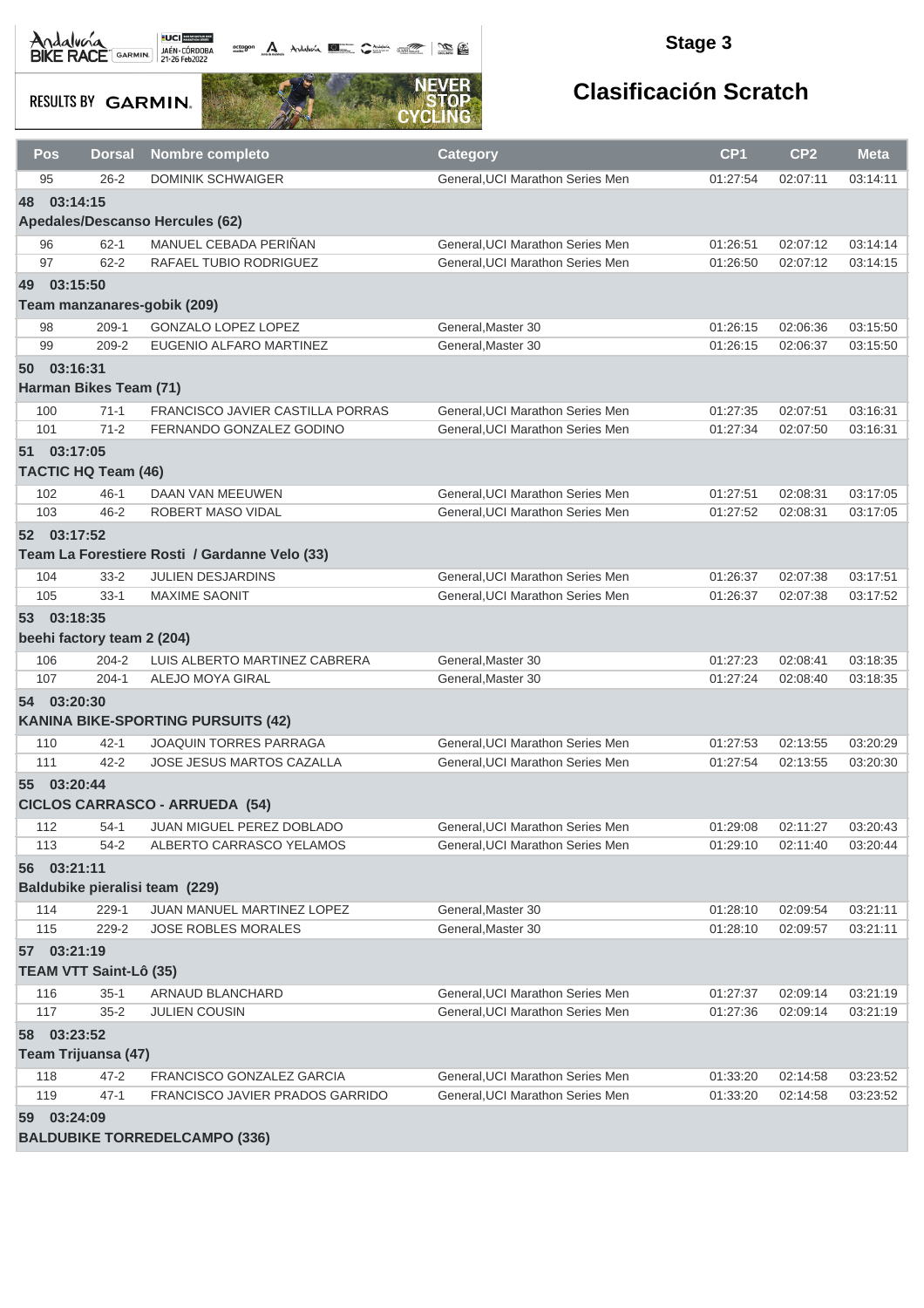# Andalva BACE GARMIN AND LOCAL DEL BACK

actagon A Andaluna **1977** Contain 1988

### **Stage 3**

**RESULTS BY GARMIN.** 



| Pos        | Dorsal                          | <b>Nombre completo</b>                             | <b>Category</b>                  | CP <sub>1</sub>      | CP <sub>2</sub> | <b>Meta</b> |
|------------|---------------------------------|----------------------------------------------------|----------------------------------|----------------------|-----------------|-------------|
| 120        | 336-2                           | EDUARDO VIFORCOS CARRILLO                          | General, Master 40               | 01:31:07             | 02:14:02        | 03:24:09    |
| 121        | 336-1                           | MANUEL JESUS MARTINEZ OBLARE                       | General.Master 40                | 01:31:07             | 02:14:03        | 03:24:09    |
| 60         | 03:24:35                        |                                                    |                                  |                      |                 |             |
|            | Les petis Suisse (302)          |                                                    |                                  |                      |                 |             |
| 122        | $302 - 2$                       | <b>XAVIER GENDRE</b>                               | General, Master 40               | 01:31:45             | 02:14:01        | 03:24:34    |
| 123        | $302 - 1$                       | YVES-ALAIN JUAN                                    | General, Master 40               | 01:31:46             | 02:14:01        | 03:24:35    |
|            | 61 03:25:07                     |                                                    |                                  |                      |                 |             |
|            | Rockrider (39)                  |                                                    |                                  |                      |                 |             |
| 124        | $39-1$                          | <b>MILTON RAMOS GAMEZ</b>                          | General, UCI Marathon Series Men | 01:27:52             | 02:10:11        | 03:25:07    |
| 125        | $39 - 2$                        | <b>JOSEPH DE POORTERE EMELIEN</b>                  | General, UCI Marathon Series Men | 01:27:51             | 02:10:09        | 03:25:07    |
|            | 62 03:25:53                     |                                                    |                                  |                      |                 |             |
|            | <b>Mavic Cycling Team (219)</b> |                                                    |                                  |                      |                 |             |
|            |                                 |                                                    | General, Master 30               |                      | 02:14:55        | 03:25:53    |
| 126<br>127 | $219-1$<br>219-2                | RAFAEL MARQUEZ RAIGON<br><b>SERGIO CARMONA RUZ</b> | General, Master 30               | 01:31:48<br>01:31:48 | 02:14:53        | 03:25:53    |
|            |                                 |                                                    |                                  |                      |                 |             |
|            | 63 03:26:29                     |                                                    |                                  |                      |                 |             |
|            |                                 | <b>COTEXA IMPORALIA TEAM (335)</b>                 |                                  |                      |                 |             |
| 128        | $335 - 1$                       | ALFONSO MOLLEJA SANCHEZ                            | General, Master 40               | 01:35:24             | 02:17:33        | 03:26:29    |
| 129        | 335-2                           | JOSE JAVIER RUIZ GONZALEZ                          | General.Master 40                | 01:35:25             | 02:17:34        | 03:26:29    |
|            | 64 03:26:51                     |                                                    |                                  |                      |                 |             |
|            | <b>CODEONE TEAM1 (334)</b>      |                                                    |                                  |                      |                 |             |
| 130        | $334-1$                         | RAMIRO ALVAREZ ABELLAN                             | General, Master 40               | 01:33:29             | 02:15:22        | 03:26:51    |
| 131        | 334-2                           | JUAN DAVID GUARDEÑO RAMIREZ                        | General, Master 40               | 01:33:29             | 02:15:23        | 03:26:51    |
|            | 65 03:27:44                     |                                                    |                                  |                      |                 |             |
|            | <b>BLOPA (231)</b>              |                                                    |                                  |                      |                 |             |
| 132        | $231 - 2$                       | SANTIAGO MARTINEZ MORELL                           | General, Master 30               | 01:32:51             | 02:14:55        | 03:27:44    |
| 133        | $231 - 1$                       | AITOR MARTINEZ GOMEZ                               | General, Master 30               | 01:32:52             | 02:14:54        | 03:27:44    |
|            | 66 03:27:49                     |                                                    |                                  |                      |                 |             |
|            |                                 | <b>COTEXA IMPORALIA TEAM 1 (51)</b>                |                                  |                      |                 |             |
| 134        | $51 - 1$                        | ANTONIO JESUS LEON SANCHEZ                         | General.UCI Marathon Series Men  | 01:33:26             | 02:16:41        | 03:27:49    |
| 135        | $51 - 2$                        | ALFONSO RAEL GALLARDO                              | General, UCI Marathon Series Men | 01:33:25             | 02:16:29        | 03:27:49    |
| 67         | 03:29:47                        |                                                    |                                  |                      |                 |             |
|            | valdeolea--montellusa (216)     |                                                    |                                  |                      |                 |             |
|            |                                 |                                                    |                                  |                      |                 |             |
| 137        | $216 - 1$                       | JOSE MANUEL CHAVES CASUSO                          | General, Master 30               | 01:36:19             | 02:18:32        | 03:29:47    |
| 138        | 216-2                           | <b>IVAN JORRIN MATE</b>                            | General, Master 30               | 01:36:18             | 02:18:31        | 03:29:47    |
| 68         | 03:29:48                        |                                                    |                                  |                      |                 |             |
|            |                                 | TIENDADESALUD.USANA.COM (321)                      |                                  |                      |                 |             |
| 136        | $321 - 2$                       | <b>JUAQUIN DAVID MARTIN HERNANDEZ</b>              | General.Master 40                | 01:32:30             | 02:15:58        | 03:29:47    |
| 139        | $321 - 1$                       | VICTOR MANUEL GONZALEZ MUÑOZ                       | General, Master 40               | 01:32:30             | 02:15:59        | 03:29:48    |
|            | 69 03:29:57                     |                                                    |                                  |                      |                 |             |
|            |                                 | <b>GACOSUR RACING TEAM 1 (345)</b>                 |                                  |                      |                 |             |
| 140        | 345-2                           | MANUEL ROJO NIETO                                  | General.Master 40                | 01:33:26             | 02:17:58        | 03:29:57    |
| 141        | $345 - 1$                       | FRANCISCO JAVIER MOLINA LOZANO                     | General.Master 40                | 01:33:25             | 02:17:56        | 03:29:57    |
| 70         | 03:29:58                        |                                                    |                                  |                      |                 |             |
|            | DS Losada & Asociados (234)     |                                                    |                                  |                      |                 |             |
| 142        | 234-2                           | <b>JUAN MORALES MAESTRE</b>                        | General, Master 30               | 01:33:35             | 02:17:41        | 03:29:58    |
| 143        | $234 - 1$                       | JORGE GARCIA CARRASCO                              | General, Master 30               | 01:33:35             | 02:17:44        | 03:29:58    |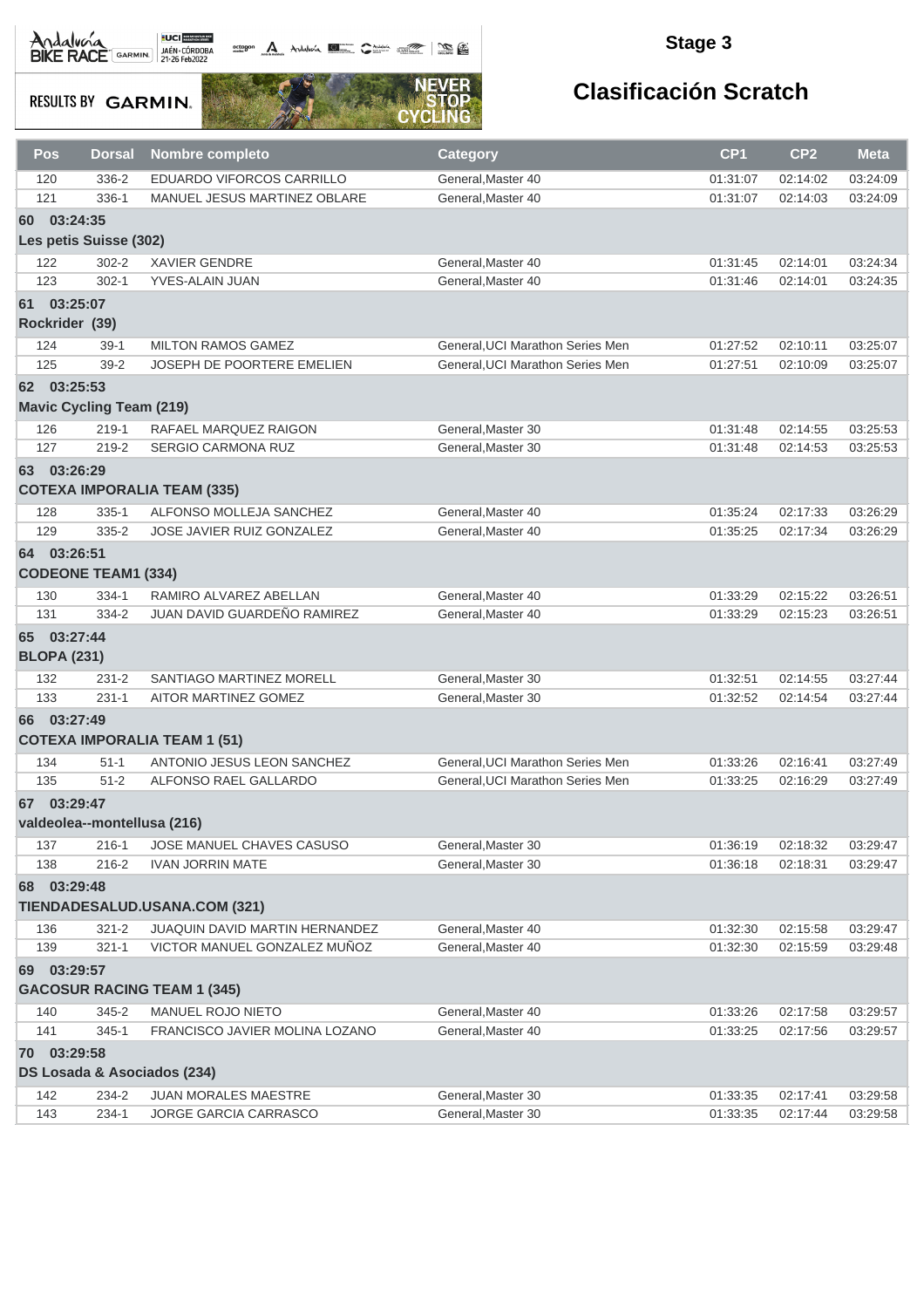**Declargem** A Andalwin **ELLER Comments of the Comments of the Comments of the Comments of the Comments of the Comments of the Comments of the Comments of the Comments of the Comments of the Comments of the Comments of the** 

### **Stage 3**

**RESULTS BY GARMIN.** 



|    | <b>Pos</b><br>Dorsal                              | Nombre completo                       | <b>Category</b>                    | CP <sub>1</sub> | CP <sub>2</sub> | <b>Meta</b> |  |  |  |
|----|---------------------------------------------------|---------------------------------------|------------------------------------|-----------------|-----------------|-------------|--|--|--|
| 71 | 03:30:38<br><b>Bike Corner (58)</b>               |                                       |                                    |                 |                 |             |  |  |  |
|    | 144<br>$58 - 2$                                   | ADRIEN ROQUEBRUN                      | General, UCI Marathon Series Men   | 01:36:54        | 02:20:26        | 03:30:37    |  |  |  |
|    | $58-1$<br>145                                     | ALEXANDRE BARBEROUX                   | General, UCI Marathon Series Men   | 01:36:54        | 02:20:25        | 03:30:38    |  |  |  |
|    | 72 03:31:08                                       | Kanina bikes-sporting pursuits 3 (69) |                                    |                 |                 |             |  |  |  |
|    | 146<br>$69-1$                                     | LUCAS GALIANO TORRES                  | General, UCI Marathon Series Men   | 01:29:05        | 02:17:44        | 03:31:08    |  |  |  |
|    | 147<br>69-2                                       | JAVIER REQUENA COLLADO                | General.UCI Marathon Series Men    | 01:29:04        | 02:17:28        | 03:31:08    |  |  |  |
|    | 73 03:31:22                                       | Ciudad de Jaén MTB team (222)         |                                    |                 |                 |             |  |  |  |
|    | $222 - 2$<br>148                                  | RAUL GARCIA GARCIA                    | General, Master 30                 | 01:27:23        | 02:18:40        | 03:31:21    |  |  |  |
|    | 149<br>$222 - 1$                                  | JOSE MANUEL HIDALGO GARRIDO           | General, Master 30                 | 01:27:22        | 02:18:40        | 03:31:22    |  |  |  |
|    | 74 03:32:02<br><b>BIZZIS TEAM - BICILAB (65)</b>  |                                       |                                    |                 |                 |             |  |  |  |
|    | 150<br>$65 - 1$                                   | <b>CARLOS MARTIN JIMENEZ</b>          | General, UCI Marathon Series Men   | 01:34:12        | 02:18:22        | 03:32:02    |  |  |  |
|    | 151<br>$65 - 2$                                   | JORGE OCAÑA ESTEBAN                   | General, UCI Marathon Series Men   | 01:34:11        | 02:18:23        | 03:32:02    |  |  |  |
|    | 75 03:33:43                                       | Symbtech / Pump for Peace (102)       |                                    |                 |                 |             |  |  |  |
|    | $102 - 1$<br>152                                  | <b>ARIANE LUTHI</b>                   | General, UCI Marathon Series Women | 01:36:16        | 02:19:48        | 03:33:43    |  |  |  |
|    | 153<br>$102 - 2$                                  | <b>AMY WAKEFIELD</b>                  | General, UCI Marathon Series Women | 01:36:17        | 02:19:47        | 03:33:43    |  |  |  |
|    | 76 03:34:19<br><b>MAMMOTH CORDOBA (340)</b>       |                                       |                                    |                 |                 |             |  |  |  |
|    | $340 - 2$<br>154                                  | JUAN CARLOS ROMERO RODRIGUEZ          | General, Master 40                 | 01:34:26        | 02:18:21        | 03:34:19    |  |  |  |
|    | 155<br>$340 - 1$                                  | <b>FRANCISCO CANO GUTIERREZ</b>       | General, Master 40                 | 01:34:27        | 02:18:21        | 03:34:19    |  |  |  |
|    | 77 03:35:10                                       | <b>MENTESA-PROCYCLING (342)</b>       |                                    |                 |                 |             |  |  |  |
|    | 156<br>$342 - 1$                                  | VICTOR EZQUERRO ALMAZAN               | General, Master 40                 | 01:36:23        | 02:20:58        | 03:35:10    |  |  |  |
|    | 157<br>342-2                                      | ANTONIO LUIS ORTEGA ORTEGA            | General, Master 40                 | 01:36:22        | 02:21:00        | 03:35:10    |  |  |  |
|    | 78 03:35:11<br><b>Gacosur Racing Team 2 (350)</b> |                                       |                                    |                 |                 |             |  |  |  |
|    | 158<br>$350 - 2$                                  | <b>JOSE MIGUEL PEREZ MARTINEZ</b>     | General, Master 40                 | 01:36:20        | 02:20:34        | 03:35:11    |  |  |  |
|    | 159<br>$350-1$                                    | MANUEL MORILLO MANZANO                | General.Master 40                  | 01:36:20        | 02:20:34        | 03:35:11    |  |  |  |
| 79 | 03:35:38<br>La Dupla (44)                         |                                       |                                    |                 |                 |             |  |  |  |
|    | $44 - 2$<br>160                                   | OSCAR PUJOL MUÑOZ                     | General, UCI Marathon Series Men   | 01:34:54        | 02:20:04        | 03:35:38    |  |  |  |
|    | 161<br>$44 - 1$                                   | CESAR MATO ALONSO                     | General, UCI Marathon Series Men   | 01:34:55        | 02:20:05        | 03:35:38    |  |  |  |
|    | 80 03:35:52                                       |                                       |                                    |                 |                 |             |  |  |  |
|    | <b>BoBruC (309)</b>                               |                                       |                                    |                 |                 |             |  |  |  |
|    | 162<br>$309 - 2$                                  | MIGUEL ANGEL GONZALEZ TEJEDA          | General, Master 40                 | 01:36:23        | 02:20:40        | 03:35:52    |  |  |  |
|    | 163<br>$309-1$                                    | PEDRO BERNA ROQUETA                   | General.Master 40                  | 01:36:25        | 02:20:42        | 03:35:52    |  |  |  |
|    | 81 03:36:25<br>Olympia - RDR Italy (104)          |                                       |                                    |                 |                 |             |  |  |  |
|    | $104 - 1$<br>164                                  | <b>COSTANZA FASOLIS</b>               | General, UCI Marathon Series Women | 01:37:24        | 02:21:20        | 03:36:25    |  |  |  |
|    | 165<br>$104 - 2$                                  | <b>CLAUDIA PERETTI</b>                | General, UCI Marathon Series Women | 01:37:24        | 02:21:18        | 03:36:25    |  |  |  |
|    | 82 03:36:25                                       | Team BULLS / doc.oliday.com (106)     |                                    |                 |                 |             |  |  |  |
|    | 166<br>106-2                                      | IRINA LUETZELSCHWAB                   | General, UCI Marathon Series Women | 01:36:26        | 02:21:00        | 03:36:25    |  |  |  |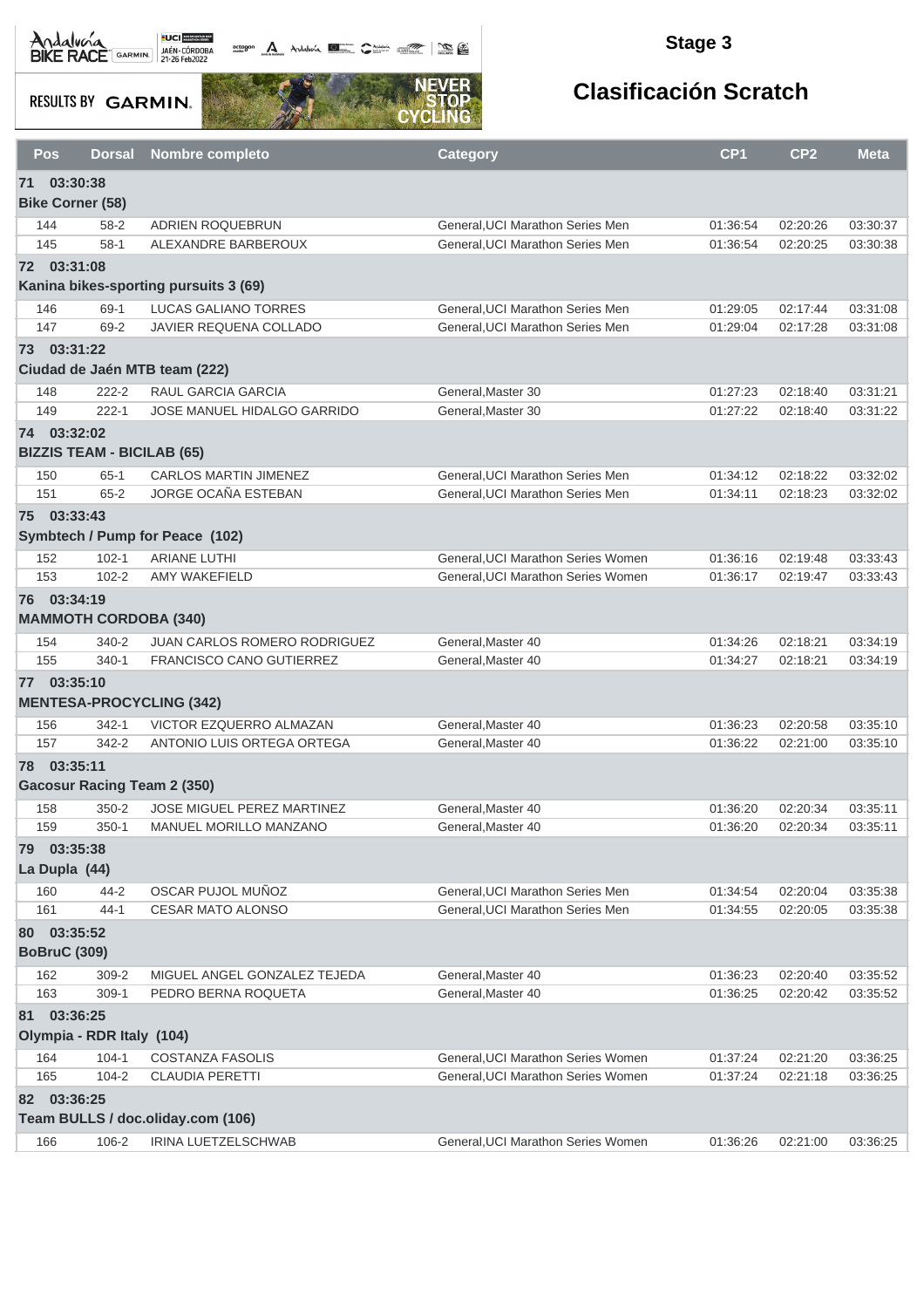$\frac{1}{\sqrt{2}}$  and  $\frac{1}{\sqrt{2}}$  and  $\frac{1}{\sqrt{2}}$ 

### **Stage 3**

**RESULTS BY GARMIN.** 



| Pos | <b>Dorsal</b>                | <b>Nombre completo</b>                 | Category                           | CP <sub>1</sub> | CP <sub>2</sub> | <b>Meta</b> |
|-----|------------------------------|----------------------------------------|------------------------------------|-----------------|-----------------|-------------|
| 167 | $106 - 1$                    | <b>JANINE SCHNEIDER</b>                | General, UCI Marathon Series Women | 01:36:25        | 02:20:59        | 03:36:25    |
| 83  | 03:37:09                     |                                        |                                    |                 |                 |             |
|     | <b>Kh7 mixto (508)</b>       |                                        |                                    |                 |                 |             |
| 168 | $508-1$                      | ORIOL COLOME ROCA                      | General, Mixto                     | 01:35:30        | 02:20:41        | 03:37:09    |
| 169 | 508-2                        | ANNA RAMIREZ BAUXELL                   | General, Mixto                     | 01:35:31        | 02:20:36        | 03:37:09    |
|     | 84 03:37:24                  |                                        |                                    |                 |                 |             |
|     | <b>BH VIBIKE (68)</b>        |                                        |                                    |                 |                 |             |
| 170 | 68-1                         | ALVARO OLASOLO DON                     | General, UCI Marathon Series Men   | 01:38:43        | 02:23:25        | 03:37:23    |
| 171 | 68-2                         | <b>ZIGOR URAIN ZABALA</b>              | General, UCI Marathon Series Men   | 01:38:42        | 02:23:25        | 03:37:24    |
|     | 85 03:38:24                  |                                        |                                    |                 |                 |             |
|     |                              | Ales Team Solidario - Agro Rey (64)    |                                    |                 |                 |             |
| 172 | $64-1$                       | ANTONIO JOSE CHICA JIMENEZ             | General, UCI Marathon Series Men   | 01:37:23        | 02:22:20        | 03:38:24    |
| 173 | $64 - 2$                     | SERGIO SEBASTIAN MATERA                | General, UCI Marathon Series Men   | 01:37:24        | 02:22:24        | 03:38:24    |
|     | 86 03:39:30                  |                                        |                                    |                 |                 |             |
|     | SVC Cycling (341)            |                                        |                                    |                 |                 |             |
| 174 | $341 - 1$                    | ABEL BLANQUE PARCERISA                 | General, Master 40                 | 01:36:13        | 02:21:07        | 03:39:30    |
| 175 | $341 - 2$                    | CARLOS CABELLO CAMBA                   | General, Master 40                 | 01:36:13        | 02:21:07        | 03:39:30    |
|     | 87 03:40:25                  |                                        |                                    |                 |                 |             |
|     | <b>MOSQUITO BIKERS (348)</b> |                                        |                                    |                 |                 |             |
| 176 | 348-2                        | <b>MARIO SANCHEZ GARCIA</b>            | General, Master 40                 | 01:34:24        | 02:20:37        | 03:40:25    |
| 177 | $348-1$                      | DAVID LOPEZ SAEZ                       | General, Master 40                 | 01:32:26        | 02:20:38        | 03:40:25    |
|     | 88 03:41:06                  |                                        |                                    |                 |                 |             |
|     | LARA/GODINO (56)             |                                        |                                    |                 |                 |             |
| 178 | $56-1$                       | FRANCISCO GONZALEZ GODINO              | General, UCI Marathon Series Men   | 01:38:02        | 02:23:37        | 03:41:05    |
| 179 | $56 - 2$                     | JOSE MARIA LARA SANCHEZ                | General, UCI Marathon Series Men   | 01:38:02        | 02:23:39        | 03:41:06    |
|     | 89 03:41:17                  |                                        |                                    |                 |                 |             |
|     | <b>TEAM ADDICT BIKE (61)</b> |                                        |                                    |                 |                 |             |
| 180 | $61 - 1$                     | THEO DUMALANEDE                        | General.UCI Marathon Series Men    | 01:37:49        | 02:22:31        | 03:41:09    |
| 181 | $61 - 2$                     | JUDICAEL SOLIER                        | General, UCI Marathon Series Men   | 01:37:49        | 02:22:32        | 03:41:17    |
|     | 90 03:43:30                  |                                        |                                    |                 |                 |             |
|     | Zubia Power (316)            |                                        |                                    |                 |                 |             |
| 182 | $316 - 1$                    | <b>JUSTO BENITO FERNANDEZ</b>          | General, Master 40                 | 01:39:06        | 02:25:25        | 03:43:29    |
| 183 | 316-2                        | SERGIO FERNANDEZ HIDALGO               | General, Master 40                 | 01:39:07        | 02:25:22        | 03:43:30    |
|     | 91 03:43:37                  |                                        |                                    |                 |                 |             |
|     |                              | Canyon Northwave - Allebike Team (103) |                                    |                 |                 |             |
| 184 | $103-1$                      | STEFANIE REGINA DOHRN                  | General, UCI Marathon Series Women | 01:37:26        | 02:23:40        | 03:43:36    |
| 185 | $103 - 2$                    | <b>LEJLA TANOVIC</b>                   | General, UCI Marathon Series Women | 01:37:25        | 02:23:39        | 03:43:37    |
|     | 92 03:43:39                  |                                        |                                    |                 |                 |             |
|     |                              | <b>CICLI TADDEI SPECIALIZED (109)</b>  |                                    |                 |                 |             |
| 186 | $109-1$                      | <b>DEBORA PIANA</b>                    | General, UCI Marathon Series Women | 01:38:32        | 02:24:56        | 03:43:39    |
| 187 | 109-2                        | <b>SILVIA SCIPIONI</b>                 | General, UCI Marathon Series Women | 01:38:32        | 02:24:57        | 03:43:39    |
|     | 93 03:43:46                  |                                        |                                    |                 |                 |             |
|     | <b>Mentesa Bike (221)</b>    |                                        |                                    |                 |                 |             |
| 188 | $221 - 1$                    | DIEGO CONDE RODRIGUEZ                  | General, Master 30                 | 01:36:28        | 02:22:18        | 03:43:45    |
| 189 | $221 - 2$                    | JACINTO JESUS LOPEZ VELA               | General, Master 30                 | 01:36:27        | 02:22:18        | 03:43:46    |
|     | 94 03:43:51                  |                                        |                                    |                 |                 |             |
|     |                              | <b>TORPADO FACTORY TEAM (101)</b>      |                                    |                 |                 |             |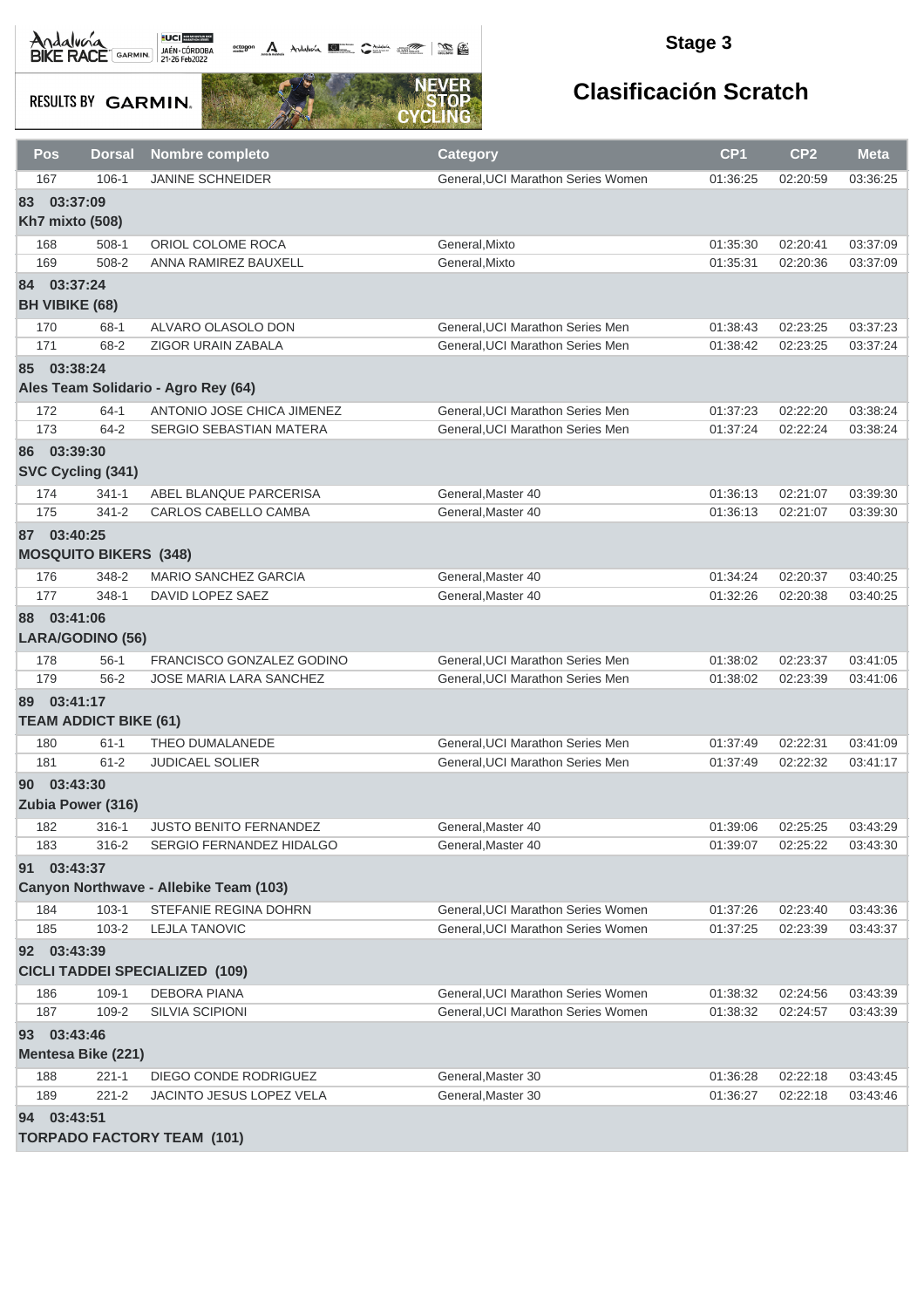# Andalva BACE GARMIN AND LOCAL DEL BACK

**Dectagon A** Andalwin **Report Communication** and A

### **Stage 3**

**RESULTS BY GARMIN.** 



| $101 - 1$<br>KATAZINA SOSNA<br>General, UCI Marathon Series Women<br>02:27:34<br>03:43:50<br>190<br>01:40:44<br>$101 - 2$<br>General, UCI Marathon Series Women<br>191<br><b>GRETA KARASIOVAITE</b><br>01:40:44<br>02:27:35<br>03:43:51<br>03:44:00<br>95 <sup>°</sup><br><b>DOCTORE BIKE (501)</b><br>ANNA JÖRDENS SILVA<br>192<br>$501 - 1$<br>General, Mixto<br>01:39:19<br>02:26:15<br>03:44:00<br>193<br>$501 - 2$<br>JOSE RAUL HERNANDEZ SILVA<br>General, Mixto<br>03:44:00<br>01:39:17<br>02:26:13<br>96 03:44:41<br><b>BUFF Megamo MTB Team F (112)</b><br>$112 - 2$<br>194<br>MERITXELL FIGUERAS GARANGOU<br>General, UCI Marathon Series Women<br>01:39:27<br>02:25:30<br>03:44:41<br>195<br>$112 - 1$<br>General, UCI Marathon Series Women<br>03:44:41<br>NAIMA MADLEN DIESNER<br>01:39:26<br>02:25:31<br>97 03:44:44<br><b>SYMISUR CENTAURO BIKES (43)</b><br>03:44:44<br>196<br>$43 - 1$<br><b>JESUS BRACHO BENITEZ</b><br>General, UCI Marathon Series Men<br>01:38:03<br>02:24:25<br>General.UCI Marathon Series Men<br>197<br>$43 - 2$<br>CARLOS JAVIER ARENAS CHACON<br>01:38:04<br>02:24:24<br>03:44:44<br>98 03:44:46<br><b>KANINA BIKES (502)</b><br>$502 - 2$<br>ALEJANDRO CASTRILLO HERNANDEZ<br>General.Mixto<br>198<br>01:39:36<br>02:26:18<br>03:44:45<br>$502-1$<br>ALMUDENA RODRIGUEZ LOPEZ DE ARMENTIA General, Mixto<br>199<br>01:39:37<br>02:26:16<br>03:44:46<br>03:45:18<br>99<br><b>Special Bikes (203)</b><br>SANTIAGO GOMEZ BUÑUELO<br>$203 - 2$<br>General, Master 30<br>01:37:10<br>02:25:03<br>03:45:18<br>200<br>201<br>$203 - 1$<br><b>TOMAS REOS ARAUJO</b><br>General, Master 30<br>01:36:45<br>02:24:49<br>03:45:18<br>100 03:45:53<br><b>Dbici19 (223)</b><br>202<br>RAFAEL LOPEZ ANDUJAR<br>General, Master 30<br>02:26:13<br>$223 - 1$<br>01:40:29<br>03:45:53<br><b>FRANCISCO JOSE PAÑOS RUIZ</b><br>203<br>$223 - 2$<br>02:26:19<br>General, Master 30<br>01:40:31<br>03:45:53<br>101 03:46:30<br>Kiko y David (326)<br><b>KIKO MOLINA SOLA</b><br>$326 - 2$<br>General, Master 40<br>02:27:25<br>03:46:29<br>204<br>01:40:27<br>$326-1$<br>205<br>DAVID FRANCO MURCIA<br>General, Master 40<br>01:40:28<br>02:27:30<br>03:46:30<br>102 03:46:51<br><b>MTB PRO Merchandising Racing (105)</b><br>$105 - 2$<br><b>JANINA WUST</b><br>General, UCI Marathon Series Women<br>01:42:05<br>02:28:22<br>03:46:51<br>206<br>$105 - 1$<br><b>GREETE STEINBURG</b><br>General, UCI Marathon Series Women<br>207<br>01:42:05<br>02:28:22<br>03:46:51<br>03:46:55<br>103<br>HARMAN&FASTER-WEAR (414)<br>$414 - 1$<br>LUIS ESCALONA ZAFRA<br>General, Master 50<br>208<br>01:36:36<br>02:25:30<br>03:46:54<br>209<br>$414 - 2$<br>PACO HUERTAS CAMPOS<br>General.Master 50<br>01:36:37<br>02:25:28<br>03:46:55<br>104 03:47:19<br><b>BIKES MONCAYO ALFA TARAZONA (308)</b><br>308-2<br><b>MANUEL LAPUENTE CINTORA</b><br>General, Master 40<br>210<br>01:40:20<br>02:27:33<br>03:47:18<br>PEDRO INUÑEZ VILLAMAYOR<br>211<br>$308 - 1$<br>General.Master 40<br>01:40:21<br>02:27:35<br>03:47:19<br>03:47:43<br>105<br>TEJ WHEELS (70)<br>212<br>$70-1$<br>FERNANDO CALABRUS CIUDAD<br>General, UCI Marathon Series Men<br>03:47:42<br>01:43:41<br>02:26:27<br>01:43:43<br>02:31:04 | Pos | <b>Dorsal</b> | <b>Nombre completo</b>    | Category                         | CP <sub>1</sub> | CP <sub>2</sub> | <b>Meta</b> |
|-------------------------------------------------------------------------------------------------------------------------------------------------------------------------------------------------------------------------------------------------------------------------------------------------------------------------------------------------------------------------------------------------------------------------------------------------------------------------------------------------------------------------------------------------------------------------------------------------------------------------------------------------------------------------------------------------------------------------------------------------------------------------------------------------------------------------------------------------------------------------------------------------------------------------------------------------------------------------------------------------------------------------------------------------------------------------------------------------------------------------------------------------------------------------------------------------------------------------------------------------------------------------------------------------------------------------------------------------------------------------------------------------------------------------------------------------------------------------------------------------------------------------------------------------------------------------------------------------------------------------------------------------------------------------------------------------------------------------------------------------------------------------------------------------------------------------------------------------------------------------------------------------------------------------------------------------------------------------------------------------------------------------------------------------------------------------------------------------------------------------------------------------------------------------------------------------------------------------------------------------------------------------------------------------------------------------------------------------------------------------------------------------------------------------------------------------------------------------------------------------------------------------------------------------------------------------------------------------------------------------------------------------------------------------------------------------------------------------------------------------------------------------------------------------------------------------------------------------------------------------------------------------------------------------------------------------------------------------------------------------------------------------------------------------------------------------------------------------------------------------------------------------------------------------------------------------------------------------|-----|---------------|---------------------------|----------------------------------|-----------------|-----------------|-------------|
|                                                                                                                                                                                                                                                                                                                                                                                                                                                                                                                                                                                                                                                                                                                                                                                                                                                                                                                                                                                                                                                                                                                                                                                                                                                                                                                                                                                                                                                                                                                                                                                                                                                                                                                                                                                                                                                                                                                                                                                                                                                                                                                                                                                                                                                                                                                                                                                                                                                                                                                                                                                                                                                                                                                                                                                                                                                                                                                                                                                                                                                                                                                                                                                                                         |     |               |                           |                                  |                 |                 |             |
|                                                                                                                                                                                                                                                                                                                                                                                                                                                                                                                                                                                                                                                                                                                                                                                                                                                                                                                                                                                                                                                                                                                                                                                                                                                                                                                                                                                                                                                                                                                                                                                                                                                                                                                                                                                                                                                                                                                                                                                                                                                                                                                                                                                                                                                                                                                                                                                                                                                                                                                                                                                                                                                                                                                                                                                                                                                                                                                                                                                                                                                                                                                                                                                                                         |     |               |                           |                                  |                 |                 |             |
|                                                                                                                                                                                                                                                                                                                                                                                                                                                                                                                                                                                                                                                                                                                                                                                                                                                                                                                                                                                                                                                                                                                                                                                                                                                                                                                                                                                                                                                                                                                                                                                                                                                                                                                                                                                                                                                                                                                                                                                                                                                                                                                                                                                                                                                                                                                                                                                                                                                                                                                                                                                                                                                                                                                                                                                                                                                                                                                                                                                                                                                                                                                                                                                                                         |     |               |                           |                                  |                 |                 |             |
|                                                                                                                                                                                                                                                                                                                                                                                                                                                                                                                                                                                                                                                                                                                                                                                                                                                                                                                                                                                                                                                                                                                                                                                                                                                                                                                                                                                                                                                                                                                                                                                                                                                                                                                                                                                                                                                                                                                                                                                                                                                                                                                                                                                                                                                                                                                                                                                                                                                                                                                                                                                                                                                                                                                                                                                                                                                                                                                                                                                                                                                                                                                                                                                                                         |     |               |                           |                                  |                 |                 |             |
|                                                                                                                                                                                                                                                                                                                                                                                                                                                                                                                                                                                                                                                                                                                                                                                                                                                                                                                                                                                                                                                                                                                                                                                                                                                                                                                                                                                                                                                                                                                                                                                                                                                                                                                                                                                                                                                                                                                                                                                                                                                                                                                                                                                                                                                                                                                                                                                                                                                                                                                                                                                                                                                                                                                                                                                                                                                                                                                                                                                                                                                                                                                                                                                                                         |     |               |                           |                                  |                 |                 |             |
|                                                                                                                                                                                                                                                                                                                                                                                                                                                                                                                                                                                                                                                                                                                                                                                                                                                                                                                                                                                                                                                                                                                                                                                                                                                                                                                                                                                                                                                                                                                                                                                                                                                                                                                                                                                                                                                                                                                                                                                                                                                                                                                                                                                                                                                                                                                                                                                                                                                                                                                                                                                                                                                                                                                                                                                                                                                                                                                                                                                                                                                                                                                                                                                                                         |     |               |                           |                                  |                 |                 |             |
|                                                                                                                                                                                                                                                                                                                                                                                                                                                                                                                                                                                                                                                                                                                                                                                                                                                                                                                                                                                                                                                                                                                                                                                                                                                                                                                                                                                                                                                                                                                                                                                                                                                                                                                                                                                                                                                                                                                                                                                                                                                                                                                                                                                                                                                                                                                                                                                                                                                                                                                                                                                                                                                                                                                                                                                                                                                                                                                                                                                                                                                                                                                                                                                                                         |     |               |                           |                                  |                 |                 |             |
|                                                                                                                                                                                                                                                                                                                                                                                                                                                                                                                                                                                                                                                                                                                                                                                                                                                                                                                                                                                                                                                                                                                                                                                                                                                                                                                                                                                                                                                                                                                                                                                                                                                                                                                                                                                                                                                                                                                                                                                                                                                                                                                                                                                                                                                                                                                                                                                                                                                                                                                                                                                                                                                                                                                                                                                                                                                                                                                                                                                                                                                                                                                                                                                                                         |     |               |                           |                                  |                 |                 |             |
|                                                                                                                                                                                                                                                                                                                                                                                                                                                                                                                                                                                                                                                                                                                                                                                                                                                                                                                                                                                                                                                                                                                                                                                                                                                                                                                                                                                                                                                                                                                                                                                                                                                                                                                                                                                                                                                                                                                                                                                                                                                                                                                                                                                                                                                                                                                                                                                                                                                                                                                                                                                                                                                                                                                                                                                                                                                                                                                                                                                                                                                                                                                                                                                                                         |     |               |                           |                                  |                 |                 |             |
|                                                                                                                                                                                                                                                                                                                                                                                                                                                                                                                                                                                                                                                                                                                                                                                                                                                                                                                                                                                                                                                                                                                                                                                                                                                                                                                                                                                                                                                                                                                                                                                                                                                                                                                                                                                                                                                                                                                                                                                                                                                                                                                                                                                                                                                                                                                                                                                                                                                                                                                                                                                                                                                                                                                                                                                                                                                                                                                                                                                                                                                                                                                                                                                                                         |     |               |                           |                                  |                 |                 |             |
|                                                                                                                                                                                                                                                                                                                                                                                                                                                                                                                                                                                                                                                                                                                                                                                                                                                                                                                                                                                                                                                                                                                                                                                                                                                                                                                                                                                                                                                                                                                                                                                                                                                                                                                                                                                                                                                                                                                                                                                                                                                                                                                                                                                                                                                                                                                                                                                                                                                                                                                                                                                                                                                                                                                                                                                                                                                                                                                                                                                                                                                                                                                                                                                                                         |     |               |                           |                                  |                 |                 |             |
|                                                                                                                                                                                                                                                                                                                                                                                                                                                                                                                                                                                                                                                                                                                                                                                                                                                                                                                                                                                                                                                                                                                                                                                                                                                                                                                                                                                                                                                                                                                                                                                                                                                                                                                                                                                                                                                                                                                                                                                                                                                                                                                                                                                                                                                                                                                                                                                                                                                                                                                                                                                                                                                                                                                                                                                                                                                                                                                                                                                                                                                                                                                                                                                                                         |     |               |                           |                                  |                 |                 |             |
|                                                                                                                                                                                                                                                                                                                                                                                                                                                                                                                                                                                                                                                                                                                                                                                                                                                                                                                                                                                                                                                                                                                                                                                                                                                                                                                                                                                                                                                                                                                                                                                                                                                                                                                                                                                                                                                                                                                                                                                                                                                                                                                                                                                                                                                                                                                                                                                                                                                                                                                                                                                                                                                                                                                                                                                                                                                                                                                                                                                                                                                                                                                                                                                                                         |     |               |                           |                                  |                 |                 |             |
|                                                                                                                                                                                                                                                                                                                                                                                                                                                                                                                                                                                                                                                                                                                                                                                                                                                                                                                                                                                                                                                                                                                                                                                                                                                                                                                                                                                                                                                                                                                                                                                                                                                                                                                                                                                                                                                                                                                                                                                                                                                                                                                                                                                                                                                                                                                                                                                                                                                                                                                                                                                                                                                                                                                                                                                                                                                                                                                                                                                                                                                                                                                                                                                                                         |     |               |                           |                                  |                 |                 |             |
|                                                                                                                                                                                                                                                                                                                                                                                                                                                                                                                                                                                                                                                                                                                                                                                                                                                                                                                                                                                                                                                                                                                                                                                                                                                                                                                                                                                                                                                                                                                                                                                                                                                                                                                                                                                                                                                                                                                                                                                                                                                                                                                                                                                                                                                                                                                                                                                                                                                                                                                                                                                                                                                                                                                                                                                                                                                                                                                                                                                                                                                                                                                                                                                                                         |     |               |                           |                                  |                 |                 |             |
|                                                                                                                                                                                                                                                                                                                                                                                                                                                                                                                                                                                                                                                                                                                                                                                                                                                                                                                                                                                                                                                                                                                                                                                                                                                                                                                                                                                                                                                                                                                                                                                                                                                                                                                                                                                                                                                                                                                                                                                                                                                                                                                                                                                                                                                                                                                                                                                                                                                                                                                                                                                                                                                                                                                                                                                                                                                                                                                                                                                                                                                                                                                                                                                                                         |     |               |                           |                                  |                 |                 |             |
|                                                                                                                                                                                                                                                                                                                                                                                                                                                                                                                                                                                                                                                                                                                                                                                                                                                                                                                                                                                                                                                                                                                                                                                                                                                                                                                                                                                                                                                                                                                                                                                                                                                                                                                                                                                                                                                                                                                                                                                                                                                                                                                                                                                                                                                                                                                                                                                                                                                                                                                                                                                                                                                                                                                                                                                                                                                                                                                                                                                                                                                                                                                                                                                                                         |     |               |                           |                                  |                 |                 |             |
|                                                                                                                                                                                                                                                                                                                                                                                                                                                                                                                                                                                                                                                                                                                                                                                                                                                                                                                                                                                                                                                                                                                                                                                                                                                                                                                                                                                                                                                                                                                                                                                                                                                                                                                                                                                                                                                                                                                                                                                                                                                                                                                                                                                                                                                                                                                                                                                                                                                                                                                                                                                                                                                                                                                                                                                                                                                                                                                                                                                                                                                                                                                                                                                                                         |     |               |                           |                                  |                 |                 |             |
|                                                                                                                                                                                                                                                                                                                                                                                                                                                                                                                                                                                                                                                                                                                                                                                                                                                                                                                                                                                                                                                                                                                                                                                                                                                                                                                                                                                                                                                                                                                                                                                                                                                                                                                                                                                                                                                                                                                                                                                                                                                                                                                                                                                                                                                                                                                                                                                                                                                                                                                                                                                                                                                                                                                                                                                                                                                                                                                                                                                                                                                                                                                                                                                                                         |     |               |                           |                                  |                 |                 |             |
|                                                                                                                                                                                                                                                                                                                                                                                                                                                                                                                                                                                                                                                                                                                                                                                                                                                                                                                                                                                                                                                                                                                                                                                                                                                                                                                                                                                                                                                                                                                                                                                                                                                                                                                                                                                                                                                                                                                                                                                                                                                                                                                                                                                                                                                                                                                                                                                                                                                                                                                                                                                                                                                                                                                                                                                                                                                                                                                                                                                                                                                                                                                                                                                                                         |     |               |                           |                                  |                 |                 |             |
|                                                                                                                                                                                                                                                                                                                                                                                                                                                                                                                                                                                                                                                                                                                                                                                                                                                                                                                                                                                                                                                                                                                                                                                                                                                                                                                                                                                                                                                                                                                                                                                                                                                                                                                                                                                                                                                                                                                                                                                                                                                                                                                                                                                                                                                                                                                                                                                                                                                                                                                                                                                                                                                                                                                                                                                                                                                                                                                                                                                                                                                                                                                                                                                                                         |     |               |                           |                                  |                 |                 |             |
|                                                                                                                                                                                                                                                                                                                                                                                                                                                                                                                                                                                                                                                                                                                                                                                                                                                                                                                                                                                                                                                                                                                                                                                                                                                                                                                                                                                                                                                                                                                                                                                                                                                                                                                                                                                                                                                                                                                                                                                                                                                                                                                                                                                                                                                                                                                                                                                                                                                                                                                                                                                                                                                                                                                                                                                                                                                                                                                                                                                                                                                                                                                                                                                                                         |     |               |                           |                                  |                 |                 |             |
|                                                                                                                                                                                                                                                                                                                                                                                                                                                                                                                                                                                                                                                                                                                                                                                                                                                                                                                                                                                                                                                                                                                                                                                                                                                                                                                                                                                                                                                                                                                                                                                                                                                                                                                                                                                                                                                                                                                                                                                                                                                                                                                                                                                                                                                                                                                                                                                                                                                                                                                                                                                                                                                                                                                                                                                                                                                                                                                                                                                                                                                                                                                                                                                                                         |     |               |                           |                                  |                 |                 |             |
|                                                                                                                                                                                                                                                                                                                                                                                                                                                                                                                                                                                                                                                                                                                                                                                                                                                                                                                                                                                                                                                                                                                                                                                                                                                                                                                                                                                                                                                                                                                                                                                                                                                                                                                                                                                                                                                                                                                                                                                                                                                                                                                                                                                                                                                                                                                                                                                                                                                                                                                                                                                                                                                                                                                                                                                                                                                                                                                                                                                                                                                                                                                                                                                                                         |     |               |                           |                                  |                 |                 |             |
|                                                                                                                                                                                                                                                                                                                                                                                                                                                                                                                                                                                                                                                                                                                                                                                                                                                                                                                                                                                                                                                                                                                                                                                                                                                                                                                                                                                                                                                                                                                                                                                                                                                                                                                                                                                                                                                                                                                                                                                                                                                                                                                                                                                                                                                                                                                                                                                                                                                                                                                                                                                                                                                                                                                                                                                                                                                                                                                                                                                                                                                                                                                                                                                                                         |     |               |                           |                                  |                 |                 |             |
|                                                                                                                                                                                                                                                                                                                                                                                                                                                                                                                                                                                                                                                                                                                                                                                                                                                                                                                                                                                                                                                                                                                                                                                                                                                                                                                                                                                                                                                                                                                                                                                                                                                                                                                                                                                                                                                                                                                                                                                                                                                                                                                                                                                                                                                                                                                                                                                                                                                                                                                                                                                                                                                                                                                                                                                                                                                                                                                                                                                                                                                                                                                                                                                                                         |     |               |                           |                                  |                 |                 |             |
|                                                                                                                                                                                                                                                                                                                                                                                                                                                                                                                                                                                                                                                                                                                                                                                                                                                                                                                                                                                                                                                                                                                                                                                                                                                                                                                                                                                                                                                                                                                                                                                                                                                                                                                                                                                                                                                                                                                                                                                                                                                                                                                                                                                                                                                                                                                                                                                                                                                                                                                                                                                                                                                                                                                                                                                                                                                                                                                                                                                                                                                                                                                                                                                                                         |     |               |                           |                                  |                 |                 |             |
|                                                                                                                                                                                                                                                                                                                                                                                                                                                                                                                                                                                                                                                                                                                                                                                                                                                                                                                                                                                                                                                                                                                                                                                                                                                                                                                                                                                                                                                                                                                                                                                                                                                                                                                                                                                                                                                                                                                                                                                                                                                                                                                                                                                                                                                                                                                                                                                                                                                                                                                                                                                                                                                                                                                                                                                                                                                                                                                                                                                                                                                                                                                                                                                                                         |     |               |                           |                                  |                 |                 |             |
|                                                                                                                                                                                                                                                                                                                                                                                                                                                                                                                                                                                                                                                                                                                                                                                                                                                                                                                                                                                                                                                                                                                                                                                                                                                                                                                                                                                                                                                                                                                                                                                                                                                                                                                                                                                                                                                                                                                                                                                                                                                                                                                                                                                                                                                                                                                                                                                                                                                                                                                                                                                                                                                                                                                                                                                                                                                                                                                                                                                                                                                                                                                                                                                                                         |     |               |                           |                                  |                 |                 |             |
|                                                                                                                                                                                                                                                                                                                                                                                                                                                                                                                                                                                                                                                                                                                                                                                                                                                                                                                                                                                                                                                                                                                                                                                                                                                                                                                                                                                                                                                                                                                                                                                                                                                                                                                                                                                                                                                                                                                                                                                                                                                                                                                                                                                                                                                                                                                                                                                                                                                                                                                                                                                                                                                                                                                                                                                                                                                                                                                                                                                                                                                                                                                                                                                                                         |     |               |                           |                                  |                 |                 |             |
|                                                                                                                                                                                                                                                                                                                                                                                                                                                                                                                                                                                                                                                                                                                                                                                                                                                                                                                                                                                                                                                                                                                                                                                                                                                                                                                                                                                                                                                                                                                                                                                                                                                                                                                                                                                                                                                                                                                                                                                                                                                                                                                                                                                                                                                                                                                                                                                                                                                                                                                                                                                                                                                                                                                                                                                                                                                                                                                                                                                                                                                                                                                                                                                                                         |     |               |                           |                                  |                 |                 |             |
|                                                                                                                                                                                                                                                                                                                                                                                                                                                                                                                                                                                                                                                                                                                                                                                                                                                                                                                                                                                                                                                                                                                                                                                                                                                                                                                                                                                                                                                                                                                                                                                                                                                                                                                                                                                                                                                                                                                                                                                                                                                                                                                                                                                                                                                                                                                                                                                                                                                                                                                                                                                                                                                                                                                                                                                                                                                                                                                                                                                                                                                                                                                                                                                                                         |     |               |                           |                                  |                 |                 |             |
|                                                                                                                                                                                                                                                                                                                                                                                                                                                                                                                                                                                                                                                                                                                                                                                                                                                                                                                                                                                                                                                                                                                                                                                                                                                                                                                                                                                                                                                                                                                                                                                                                                                                                                                                                                                                                                                                                                                                                                                                                                                                                                                                                                                                                                                                                                                                                                                                                                                                                                                                                                                                                                                                                                                                                                                                                                                                                                                                                                                                                                                                                                                                                                                                                         |     |               |                           |                                  |                 |                 |             |
|                                                                                                                                                                                                                                                                                                                                                                                                                                                                                                                                                                                                                                                                                                                                                                                                                                                                                                                                                                                                                                                                                                                                                                                                                                                                                                                                                                                                                                                                                                                                                                                                                                                                                                                                                                                                                                                                                                                                                                                                                                                                                                                                                                                                                                                                                                                                                                                                                                                                                                                                                                                                                                                                                                                                                                                                                                                                                                                                                                                                                                                                                                                                                                                                                         |     |               |                           |                                  |                 |                 |             |
|                                                                                                                                                                                                                                                                                                                                                                                                                                                                                                                                                                                                                                                                                                                                                                                                                                                                                                                                                                                                                                                                                                                                                                                                                                                                                                                                                                                                                                                                                                                                                                                                                                                                                                                                                                                                                                                                                                                                                                                                                                                                                                                                                                                                                                                                                                                                                                                                                                                                                                                                                                                                                                                                                                                                                                                                                                                                                                                                                                                                                                                                                                                                                                                                                         |     |               |                           |                                  |                 |                 |             |
|                                                                                                                                                                                                                                                                                                                                                                                                                                                                                                                                                                                                                                                                                                                                                                                                                                                                                                                                                                                                                                                                                                                                                                                                                                                                                                                                                                                                                                                                                                                                                                                                                                                                                                                                                                                                                                                                                                                                                                                                                                                                                                                                                                                                                                                                                                                                                                                                                                                                                                                                                                                                                                                                                                                                                                                                                                                                                                                                                                                                                                                                                                                                                                                                                         |     |               |                           |                                  |                 |                 |             |
|                                                                                                                                                                                                                                                                                                                                                                                                                                                                                                                                                                                                                                                                                                                                                                                                                                                                                                                                                                                                                                                                                                                                                                                                                                                                                                                                                                                                                                                                                                                                                                                                                                                                                                                                                                                                                                                                                                                                                                                                                                                                                                                                                                                                                                                                                                                                                                                                                                                                                                                                                                                                                                                                                                                                                                                                                                                                                                                                                                                                                                                                                                                                                                                                                         |     |               |                           |                                  |                 |                 |             |
|                                                                                                                                                                                                                                                                                                                                                                                                                                                                                                                                                                                                                                                                                                                                                                                                                                                                                                                                                                                                                                                                                                                                                                                                                                                                                                                                                                                                                                                                                                                                                                                                                                                                                                                                                                                                                                                                                                                                                                                                                                                                                                                                                                                                                                                                                                                                                                                                                                                                                                                                                                                                                                                                                                                                                                                                                                                                                                                                                                                                                                                                                                                                                                                                                         |     |               |                           |                                  |                 |                 |             |
|                                                                                                                                                                                                                                                                                                                                                                                                                                                                                                                                                                                                                                                                                                                                                                                                                                                                                                                                                                                                                                                                                                                                                                                                                                                                                                                                                                                                                                                                                                                                                                                                                                                                                                                                                                                                                                                                                                                                                                                                                                                                                                                                                                                                                                                                                                                                                                                                                                                                                                                                                                                                                                                                                                                                                                                                                                                                                                                                                                                                                                                                                                                                                                                                                         |     |               |                           |                                  |                 |                 |             |
|                                                                                                                                                                                                                                                                                                                                                                                                                                                                                                                                                                                                                                                                                                                                                                                                                                                                                                                                                                                                                                                                                                                                                                                                                                                                                                                                                                                                                                                                                                                                                                                                                                                                                                                                                                                                                                                                                                                                                                                                                                                                                                                                                                                                                                                                                                                                                                                                                                                                                                                                                                                                                                                                                                                                                                                                                                                                                                                                                                                                                                                                                                                                                                                                                         |     |               |                           |                                  |                 |                 |             |
|                                                                                                                                                                                                                                                                                                                                                                                                                                                                                                                                                                                                                                                                                                                                                                                                                                                                                                                                                                                                                                                                                                                                                                                                                                                                                                                                                                                                                                                                                                                                                                                                                                                                                                                                                                                                                                                                                                                                                                                                                                                                                                                                                                                                                                                                                                                                                                                                                                                                                                                                                                                                                                                                                                                                                                                                                                                                                                                                                                                                                                                                                                                                                                                                                         |     |               |                           |                                  |                 |                 |             |
|                                                                                                                                                                                                                                                                                                                                                                                                                                                                                                                                                                                                                                                                                                                                                                                                                                                                                                                                                                                                                                                                                                                                                                                                                                                                                                                                                                                                                                                                                                                                                                                                                                                                                                                                                                                                                                                                                                                                                                                                                                                                                                                                                                                                                                                                                                                                                                                                                                                                                                                                                                                                                                                                                                                                                                                                                                                                                                                                                                                                                                                                                                                                                                                                                         |     |               |                           |                                  |                 |                 |             |
|                                                                                                                                                                                                                                                                                                                                                                                                                                                                                                                                                                                                                                                                                                                                                                                                                                                                                                                                                                                                                                                                                                                                                                                                                                                                                                                                                                                                                                                                                                                                                                                                                                                                                                                                                                                                                                                                                                                                                                                                                                                                                                                                                                                                                                                                                                                                                                                                                                                                                                                                                                                                                                                                                                                                                                                                                                                                                                                                                                                                                                                                                                                                                                                                                         |     |               |                           |                                  |                 |                 |             |
|                                                                                                                                                                                                                                                                                                                                                                                                                                                                                                                                                                                                                                                                                                                                                                                                                                                                                                                                                                                                                                                                                                                                                                                                                                                                                                                                                                                                                                                                                                                                                                                                                                                                                                                                                                                                                                                                                                                                                                                                                                                                                                                                                                                                                                                                                                                                                                                                                                                                                                                                                                                                                                                                                                                                                                                                                                                                                                                                                                                                                                                                                                                                                                                                                         |     |               |                           |                                  |                 |                 |             |
|                                                                                                                                                                                                                                                                                                                                                                                                                                                                                                                                                                                                                                                                                                                                                                                                                                                                                                                                                                                                                                                                                                                                                                                                                                                                                                                                                                                                                                                                                                                                                                                                                                                                                                                                                                                                                                                                                                                                                                                                                                                                                                                                                                                                                                                                                                                                                                                                                                                                                                                                                                                                                                                                                                                                                                                                                                                                                                                                                                                                                                                                                                                                                                                                                         |     |               |                           |                                  |                 |                 |             |
|                                                                                                                                                                                                                                                                                                                                                                                                                                                                                                                                                                                                                                                                                                                                                                                                                                                                                                                                                                                                                                                                                                                                                                                                                                                                                                                                                                                                                                                                                                                                                                                                                                                                                                                                                                                                                                                                                                                                                                                                                                                                                                                                                                                                                                                                                                                                                                                                                                                                                                                                                                                                                                                                                                                                                                                                                                                                                                                                                                                                                                                                                                                                                                                                                         |     |               |                           |                                  |                 |                 |             |
|                                                                                                                                                                                                                                                                                                                                                                                                                                                                                                                                                                                                                                                                                                                                                                                                                                                                                                                                                                                                                                                                                                                                                                                                                                                                                                                                                                                                                                                                                                                                                                                                                                                                                                                                                                                                                                                                                                                                                                                                                                                                                                                                                                                                                                                                                                                                                                                                                                                                                                                                                                                                                                                                                                                                                                                                                                                                                                                                                                                                                                                                                                                                                                                                                         | 213 | $70-2$        | JOSE ANGEL MUÑOZ BARRANCA | General, UCI Marathon Series Men |                 |                 | 03:47:43    |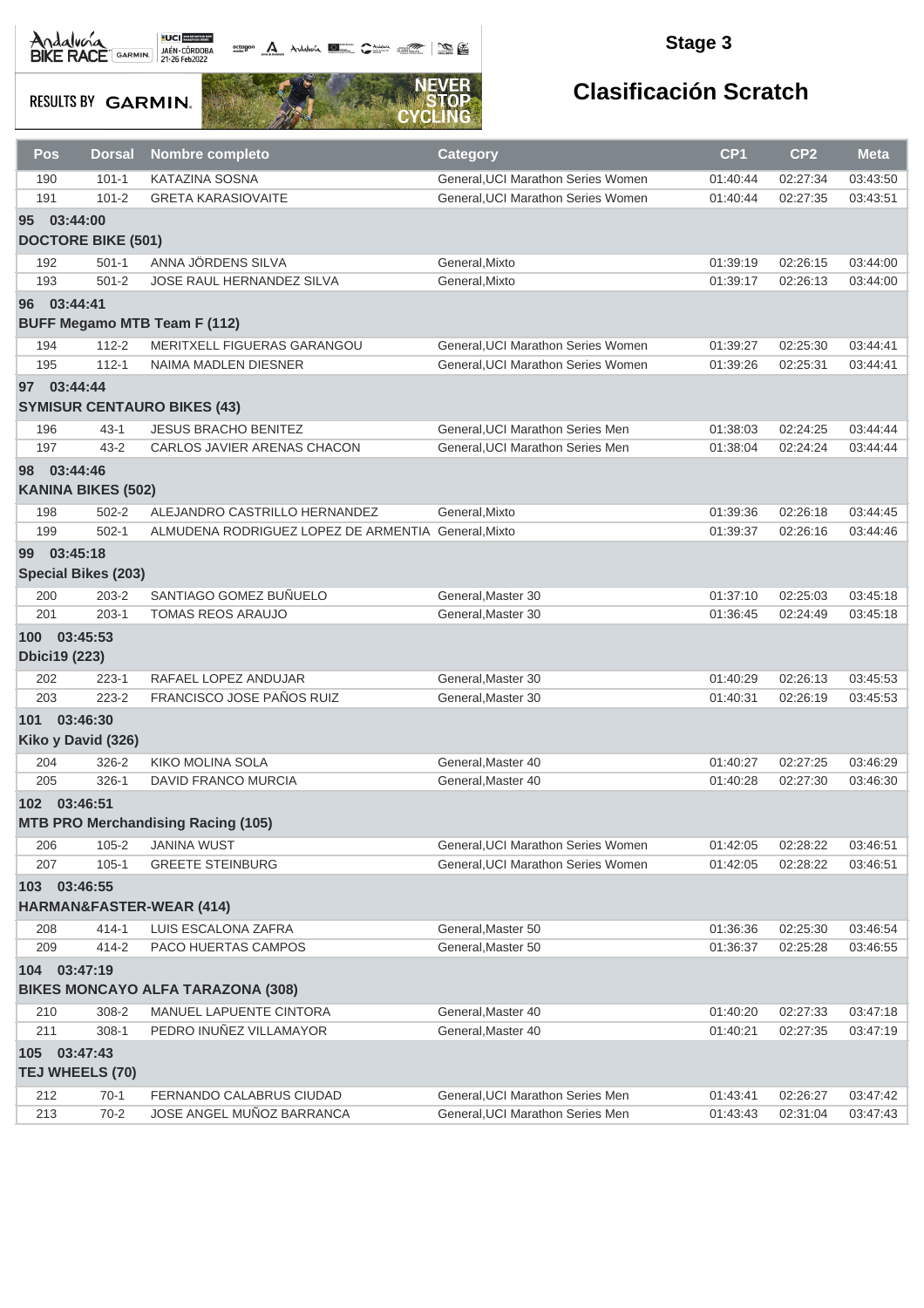Andalvona MEDICIE

octogon A Andalwia **BE CANNA TRANS** 

### **Stage 3**

**RESULTS BY GARMIN.** 



| Pos        | <b>Dorsal</b>                                   | Nombre completo                      | <b>Category</b>                          | CP <sub>1</sub>      | CP <sub>2</sub>      | <b>Meta</b>          |
|------------|-------------------------------------------------|--------------------------------------|------------------------------------------|----------------------|----------------------|----------------------|
| 106        | 03:47:53                                        |                                      |                                          |                      |                      |                      |
|            | <b>Bike Mobility (314)</b>                      |                                      |                                          |                      |                      |                      |
| 215        | $314 - 2$                                       | ROGER PERALBA COSTA                  | General, Master 40                       | 01:41:57             | 02:27:43             | 03:47:53             |
| 216        | $314 - 1$                                       | ALBERT GARCIA HINOJOSA               | General.Master 40                        | 01:41:58             | 02:27:45             | 03:47:53             |
|            | 107 03:49:07                                    |                                      |                                          |                      |                      |                      |
|            | <b>VOJO-BIKEHIGH (226)</b>                      |                                      |                                          |                      |                      |                      |
| 217        | $226 - 1$                                       | <b>JASPER LEFEVRE</b>                | General, Master 30                       | 01:41:58             | 02:28:00             | 03:49:07             |
| 218        | $226 - 2$                                       | <b>JEFFRY GOETHALS</b>               | General.Master 30                        | 01:41:58             | 02:27:49             | 03:49:07             |
| 108        | 03:49:52                                        |                                      |                                          |                      |                      |                      |
|            | LA_FORESTIERE (412)                             |                                      |                                          |                      |                      |                      |
| 219        | $412 - 2$                                       | <b>RENE VALLEE</b>                   | General, Master 50                       | 01:43:02             | 02:31:31             | 03:49:51             |
| 220        | $412 - 1$                                       | <b>DENIS LIAUD</b>                   | General, Master 50                       | 01:43:02             | 02:31:30             | 03:49:52             |
| 109        | 03:49:55                                        |                                      |                                          |                      |                      |                      |
|            |                                                 | <b>GOBIK FACTORY TEAM FEM (107)</b>  |                                          |                      |                      |                      |
| 221        | $107 - 2$                                       | LOURDES CAYETANO PUERTAS             | General, UCI Marathon Series Women       | 01:42:32             | 02:29:31             | 03:49:55             |
| 222        | $107 - 1$                                       | ARANTXA SALVADO VERGES               | General, UCI Marathon Series Women       | 01:42:34             | 02:29:32             | 03:49:55             |
|            | 110 03:51:27                                    |                                      |                                          |                      |                      |                      |
|            | Torrebiker's Bike Team (202)                    |                                      |                                          |                      |                      |                      |
| 223        | $202 - 2$                                       | MANUEL JESUS VILCHEZ RUBIO           | General, Master 30                       | 01:42:11             | 02:28:51             | 03:51:27             |
| 224        | $202 - 1$                                       | EDUARDO QUESADA MORAL                | General, Master 30                       | 01:42:13             | 02:28:52             | 03:51:27             |
| 111        | 03:51:29                                        |                                      |                                          |                      |                      |                      |
|            | Policía Local Granada A (413)                   |                                      |                                          |                      |                      |                      |
| 225        | $413 - 1$                                       | MIGUEL GARCIA RUBIÑO                 | General, Master 50                       | 01:45:16             | 02:32:59             | 03:51:29             |
| 226        | $413 - 2$                                       | <b>MANUEL SORIA TORICES</b>          | General, Master 50                       | 01:45:16             | 02:33:05             | 03:51:29             |
|            | 112 03:52:15                                    |                                      |                                          |                      |                      |                      |
|            | <b>CORRATEC VICSPORTS (515)</b>                 |                                      |                                          |                      |                      |                      |
| 227        | $515 - 1$                                       | FRANCISCO JOSE ESCOBAR DEL CASTILLO  | General, Mixto                           | 01:43:48             | 02:31:41             | 03:52:15             |
| 228        | $515 - 2$                                       | ADA XINXO MORERA                     | General, Mixto                           | 01:43:49             | 02:31:42             | 03:52:15             |
| 113        | 03:53:14                                        |                                      |                                          |                      |                      |                      |
|            | <b>AEROSPORT COFERPU (76)</b>                   |                                      |                                          |                      |                      |                      |
|            |                                                 | <b>JUAN SEBASTIAN MARTINEZ LOPEZ</b> | General, UCI Marathon Series Men         |                      |                      | 03:53:13             |
| 229<br>230 | $76-2$<br>$76-1$                                | CAMILO JESUS ESPINOSA OZAEZ          | General, UCI Marathon Series Men         | 01:42:31<br>01:42:28 | 02:31:30<br>02:31:29 | 03:53:14             |
|            |                                                 |                                      |                                          |                      |                      |                      |
|            | 114 03:53:18<br><b>BIKE CORNER MASTER (323)</b> |                                      |                                          |                      |                      |                      |
|            |                                                 |                                      |                                          |                      |                      |                      |
| 232<br>233 | $323 - 1$<br>$323 - 2$                          | RENAUD COURPAYEN<br>DAVID BIDOLI     | General, Master 30<br>General, Master 30 | 01:41:53<br>01:41:54 | 02:29:11<br>02:29:12 | 03:53:18<br>03:53:18 |
|            |                                                 |                                      |                                          |                      |                      |                      |
|            | 115 03:53:18                                    |                                      |                                          |                      |                      |                      |
|            |                                                 | 9th Wave MTB Sharks Team (409)       |                                          |                      |                      |                      |
| 231        | 409-2                                           | PETER WOUTERS                        | General, Master 50                       | 01:45:16             | 02:33:31             | 03:53:17             |
| 234        | 409-1                                           | <b>MARTIN STEIERT</b>                | General, Master 50                       | 01:45:15             | 02:33:26             | 03:53:18             |
|            | 116 03:53:52                                    |                                      |                                          |                      |                      |                      |
|            | Roge's team (72)                                |                                      |                                          |                      |                      |                      |
| 235        | $72-1$                                          | ROGELIO NIETO RUIZ                   | General, UCI Marathon Series Men         | 01:42:30             | 02:30:09             | 03:53:52             |
| 236        | $72 - 2$                                        | JOSE JAIME NIETO RUIZ                | General, UCI Marathon Series Men         | 01:42:30             | 02:30:10             | 03:53:52             |
|            | 117 03:54:07                                    |                                      |                                          |                      |                      |                      |
|            | <b>CANNONDALE TB (110)</b>                      |                                      |                                          |                      |                      |                      |
| 237        | 110-2                                           | JORDINA MUNTADAS VILASIS             | General, UCI Marathon Series Women       | 01:45:05             | 02:33:21             | 03:54:07             |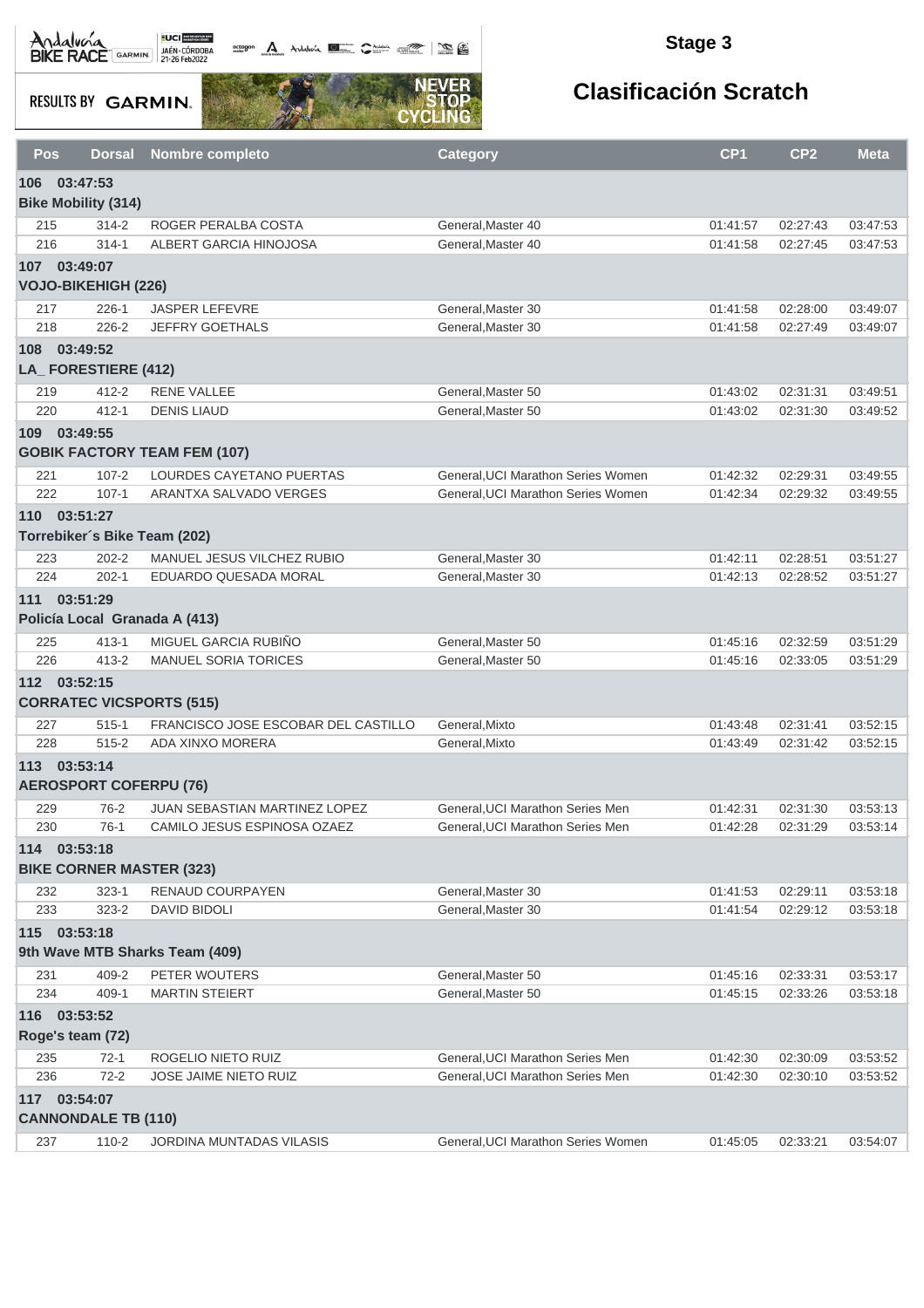octogon A Andalusía **DE C**ANALIS COMPOS COMPOS

### **Stage 3**

**RESULTS BY GARMIN.** 



| <b>Pos</b> | <b>Dorsal</b>                   | Nombre completo                               | <b>Category</b>                    | CP <sub>1</sub> | CP <sub>2</sub> | <b>Meta</b> |
|------------|---------------------------------|-----------------------------------------------|------------------------------------|-----------------|-----------------|-------------|
| 238        | $110 - 1$                       | <b>MARTA TORA MILA</b>                        | General, UCI Marathon Series Women | 01:45:04        | 02:33:20        | 03:54:07    |
| 118        | 03:54:38                        |                                               |                                    |                 |                 |             |
|            | <b>Garmin-Lapierre (503)</b>    |                                               |                                    |                 |                 |             |
| 239        | 503-2                           | ANTONIO MORENO ORTEGA                         | General, Mixto                     | 01:45:05        | 02:33:32        | 03:54:38    |
| 240        | $503-1$                         | RAMONA GABRIEL BATALLA                        | General, Mixto                     | 01:45:06        | 02:33:32        | 03:54:38    |
| 119        | 03:55:02                        |                                               |                                    |                 |                 |             |
|            | <b>FITSTUDIO CDE (211)</b>      |                                               |                                    |                 |                 |             |
| 241        | $211 - 1$                       | DIEGO OJANGUREN RODRIGUEZ                     | General, Master 30                 | 01:48:20        | 02:34:42        | 03:55:02    |
| 242        | $211 - 2$                       | ANDRES PEREZ LLANA                            | General, Master 30                 | 01:48:22        | 02:34:42        | 03:55:02    |
| 120        | 03:55:35                        | <b>CICLOS VALENCIA-FARTO NamedSport (512)</b> |                                    |                 |                 |             |
| 243        | $512 - 1$                       | JUAN JOSE LOPEZ RICO                          | General, Mixto                     | 01:44:46        | 02:32:22        | 03:55:35    |
| 244        | $512 - 2$                       | <b>MARTA ROMEU SOLAZ</b>                      | General, Mixto                     | 01:44:45        | 02:32:22        | 03:55:35    |
| 121        | 03:55:37                        |                                               |                                    |                 |                 |             |
|            | <b>SPECIAL BIKES CD (307)</b>   |                                               |                                    |                 |                 |             |
| 245        | $307 - 1$                       | MIGUEL COTE PUERTAS                           | General, Master 40                 | 01:44:42        | 02:32:10        | 03:55:37    |
| 246        | $307 - 2$                       | RAFAEL MONTOYA GUTIERREZ                      | General, Master 40                 | 01:44:41        | 02:32:09        | 03:55:37    |
|            | 122 03:56:35                    |                                               |                                    |                 |                 |             |
|            | Biciterapia (310)               |                                               |                                    |                 |                 |             |
| 247        | $310 - 2$                       | JOSE ANTONIO FERNANDEZ QUEVEDO                | General, Master 40                 | 01:45:08        | 02:33:45        | 03:56:34    |
| 248        | $310 - 1$                       | JOSE ANTONIO CANALES RODRIGUEZ                | General, Master 40                 | 01:45:08        | 02:33:44        | 03:56:35    |
|            | 123 03:57:21                    |                                               |                                    |                 |                 |             |
|            | Fambike team C.D (325)          |                                               |                                    |                 |                 |             |
| 249        | $325 - 2$                       | FRANCISCO JAVIER SIERRA GARCIA                | General, Master 40                 | 01:44:24        | 02:33:12        | 03:57:21    |
| 250        | $325 - 1$                       | <b>ANTONIO LOPEZ GUTIERREZ</b>                | General, Master 40                 | 01:44:25        | 02:33:06        | 03:57:21    |
|            | 124 04:00:37                    |                                               |                                    |                 |                 |             |
|            | FitStudio CDE 2 (59)            |                                               |                                    |                 |                 |             |
| 251        | $59-1$                          | EDUARDO FUENTES DIEGO                         | General, UCI Marathon Series Men   | 01:56:58        | 02:41:32        | 04:00:37    |
| 252        | $59 - 2$                        | MIGUEL PAJUELO FERNANDEZ                      | General, UCI Marathon Series Men   | 01:56:54        | 02:41:31        | 04:00:37    |
|            | 125 04:00:59                    |                                               |                                    |                 |                 |             |
|            | Xtreme Team (304)               |                                               |                                    |                 |                 |             |
| 253        | $304 - 2$                       | GREGORIO ZUMAQUERO ACEVEDO                    | General, Master 40                 | 01:47:18        | 02:37:53        | 04:00:59    |
| 254        | $304 - 1$                       | OSCAR FUENTES LUPIAÑEZ                        | General, Master 40                 | 01:47:18        | 02:37:54        | 04:00:59    |
|            | 126 04:01:10                    |                                               |                                    |                 |                 |             |
|            | Borussia de Donut's (327)       |                                               |                                    |                 |                 |             |
| 255        | $327 - 2$                       | FRANCISCO UZQUIZA FERNANDEZ                   | General, Master 40                 | 01:44:44        | 02:32:34        | 04:01:09    |
| 256        | $327 - 1$                       | MIGUEL ARSIE DEL BARRIO                       | General, Master 40                 | 01:44:42        | 02:32:33        | 04:01:10    |
|            | 127 04:02:18                    |                                               |                                    |                 |                 |             |
|            |                                 | <b>GARMIN CORPORATE TEAM (48)</b>             |                                    |                 |                 |             |
| 257        | $48 - 2$                        | RAUL RAPOSO MATEO                             | General, UCI Marathon Series Men   | 01:53:13        | 02:40:39        | 04:02:18    |
| 258        | $48 - 1$                        | <b>GERARD VALLES LLORD</b>                    | General, UCI Marathon Series Men   | 01:53:14        | 02:40:39        | 04:02:18    |
|            | 128 04:02:57                    |                                               |                                    |                 |                 |             |
|            | <b>GSPORT FACTORY TEAM (73)</b> |                                               |                                    |                 |                 |             |
| 259        | $73-2$                          | MIGUEL ANGEL SILVA MUÑOZ                      | General, UCI Marathon Series Men   | 01:45:35        | 02:33:42        | 04:02:56    |
| 260        | $73-1$                          | AITOR MELENDEZ NUÑEZ                          | General, UCI Marathon Series Men   | 01:45:35        | 02:33:41        | 04:02:57    |
|            | 129 04:02:59                    |                                               |                                    |                 |                 |             |
|            | <b>IDUNA BICIS (511)</b>        |                                               |                                    |                 |                 |             |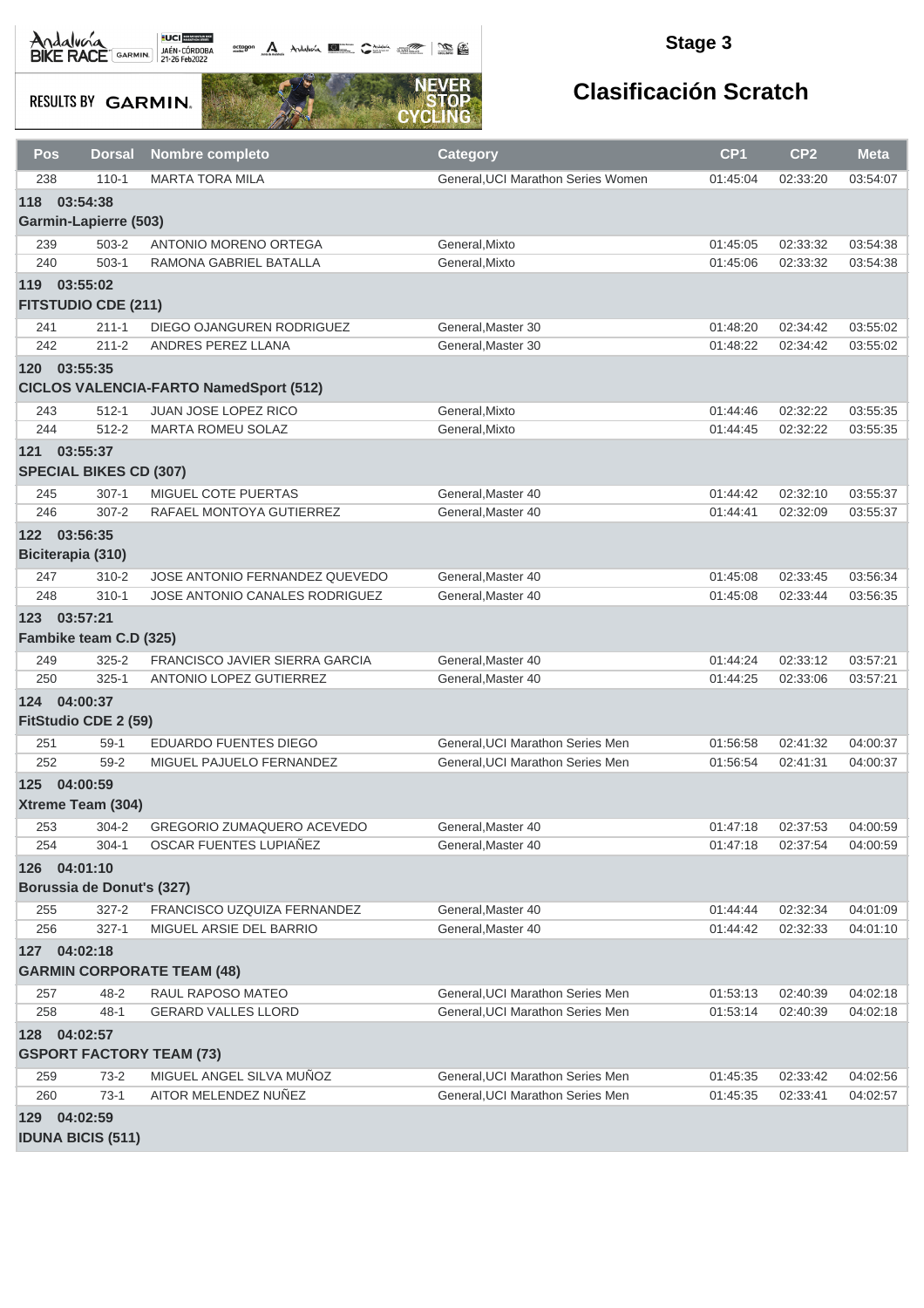octogon A Andalusía **DE C**ANALIS COMPOS COMPOS

### **Stage 3**

**RESULTS BY GARMIN.** 



| Pos                          | <b>Dorsal</b>                   | <b>Nombre completo</b>                   | <b>Category</b>                  | CP <sub>1</sub> | CP <sub>2</sub> | <b>Meta</b> |
|------------------------------|---------------------------------|------------------------------------------|----------------------------------|-----------------|-----------------|-------------|
| 261                          | $511 - 1$                       | LOURDES BETHENCOURT TRUJILLO             | General, Mixto                   | 01:45:07        | 02:33:50        | 04:02:59    |
| 262                          | $511 - 2$                       | <b>GERMAN HERNANDEZ RAMOS</b>            | General, Mixto                   | 01:45:06        | 02:33:48        | 04:02:59    |
| 130                          | 04:03:48                        |                                          |                                  |                 |                 |             |
|                              | <b>TIKISMIKIS CORDOBA (312)</b> |                                          |                                  |                 |                 |             |
| 263                          | $312 - 1$                       | RAFAEL ANGEL DELA ROSA RUIZ              | General, Master 40               | 01:48:22        | 02:38:40        | 04:03:48    |
| 264                          | $312 - 2$                       | RAFAEL PADILLA TORRES                    | General, Master 40               | 01:48:23        | 02:38:43        | 04:03:48    |
| 131 04:04:00                 |                                 |                                          |                                  |                 |                 |             |
|                              |                                 | <b>CD TORREMOCHA MTB (215)</b>           |                                  |                 |                 |             |
| 265                          | $215 - 1$                       | ANTONIO VARO AGUAYO                      | General, Master 30               | 01:42:04        | 02:31:15        | 04:03:59    |
| 266                          | $215 - 2$                       | FRANCISCO DE LA TORRE GARCIA             | General.Master 30                | 01:42:01        | 02:31:17        | 04:04:00    |
| 132                          | 04:04:05                        |                                          |                                  |                 |                 |             |
|                              | <b>MMR AUCALGA (74)</b>         |                                          |                                  |                 |                 |             |
| 267                          | $74-1$                          | <b>CANDIDO CARRERA ESTEVEZ</b>           | General, UCI Marathon Series Men | 01:42:27        | 02:32:37        | 04:04:04    |
| 268                          | $74-2$                          | VIDAL CELIS ZABALA                       | General, UCI Marathon Series Men | 01:42:27        | 02:32:36        | 04:04:05    |
| 133 04:05:44                 |                                 |                                          |                                  |                 |                 |             |
|                              | <b>KH7- SPORT (406)</b>         |                                          |                                  |                 |                 |             |
| 269                          | 406-1                           | CARMELO GOMEZ PASTOR                     | General, Master 50               | 01:47:03        | 02:37:35        | 04:05:44    |
| 270                          | 406-2                           | <b>JAVIER PASCUAL TORRES</b>             | General.Master 50                | 01:47:02        | 02:37:34        | 04:05:44    |
| 134 04:06:14                 |                                 |                                          |                                  |                 |                 |             |
|                              | <b>MAMMOTH (353)</b>            |                                          |                                  |                 |                 |             |
| 271                          | $353 - 2$                       | ANGEL FELIX CARRETERO TREJO              | General, Master 40               | 01:50:59        | 02:41:32        | 04:06:14    |
| 272                          | $353-1$                         | <b>MARIANO MENAL MARTIN</b>              | General, Master 40               | 01:51:00        | 02:41:26        | 04:06:14    |
| 135 04:06:42                 |                                 |                                          |                                  |                 |                 |             |
|                              | Docudest MTB Team (354)         |                                          |                                  |                 |                 |             |
| 273                          | $354 - 1$                       | FRANCISCO JAVIER ROMERO PEDROSA          | General, Master 40               | 01:48:30        | 02:40:17        | 04:06:42    |
| 274                          | $354 - 2$                       | <b>JACOBO HERNANDEZ MARTOS</b>           | General, Master 40               | 01:48:31        | 02:40:14        | 04:06:42    |
| 136 04:07:00                 |                                 |                                          |                                  |                 |                 |             |
| il doctore (79)              |                                 |                                          |                                  |                 |                 |             |
| 275                          | 79-1                            | PABLO MORENO COLMENERO                   | General. UCI Marathon Series Men | 01:50:25        | 02:40:29        | 04:06:59    |
| 276                          | $79-2$                          | SERGIO GONZALEZ RIBEIRO                  | General, UCI Marathon Series Men | 01:50:27        | 02:40:30        | 04:07:00    |
| 137 04:07:10                 |                                 |                                          |                                  |                 |                 |             |
|                              |                                 | <b>ML-TUNING - Cyklotrener.com (81)</b>  |                                  |                 |                 |             |
| 277                          | $81 - 1$                        | <b>JAN NOVOTA</b>                        | General, UCI Marathon Series Men | 01:46:30        | 02:37:08        | 04:07:10    |
| 278                          | $81 - 2$                        | <b>TOMAš KUBAT</b>                       | General, UCI Marathon Series Men | 01:46:29        | 02:37:08        | 04:07:10    |
| 138 04:07:45                 |                                 |                                          |                                  |                 |                 |             |
|                              |                                 | <b>KANINA BIKES/Acpcoferputeam (220)</b> |                                  |                 |                 |             |
| 279                          | $220 - 1$                       | DAVID DIAZ GONZALEZ                      | General, Master 30               | 01:51:08        | 02:42:41        | 04:07:44    |
| 280                          | $220 - 2$                       | RAMON ORTEGA ACEITUNO                    | General.Master 30                | 01:51:10        | 02:42:42        | 04:07:45    |
|                              |                                 |                                          |                                  |                 |                 |             |
| 139 04:08:47<br>rondup (207) |                                 |                                          |                                  |                 |                 |             |
| 281                          | $207-1$                         | SERGIO GARCIA ORTIZ                      | General, Master 30               | 01:51:04        | 02:41:41        | 04:08:47    |
| 282                          | $207 - 2$                       | ALVARO GARCIA ORTIZ                      | General, Master 30               | 01:51:04        | 02:41:40        | 04:08:47    |
| 140 04:08:51                 |                                 |                                          |                                  |                 |                 |             |
|                              | Juan & David Team (210)         |                                          |                                  |                 |                 |             |
| 283                          | $210 - 1$                       | <b>JUAN MATA ROMERO</b>                  | General, Master 30               | 01:52:26        | 02:42:43        | 04:08:51    |
| 284                          | $210 - 2$                       | DAVID FERNANDEZ DELOBEL                  | General, Master 30               | 01:52:27        | 02:43:32        | 04:08:51    |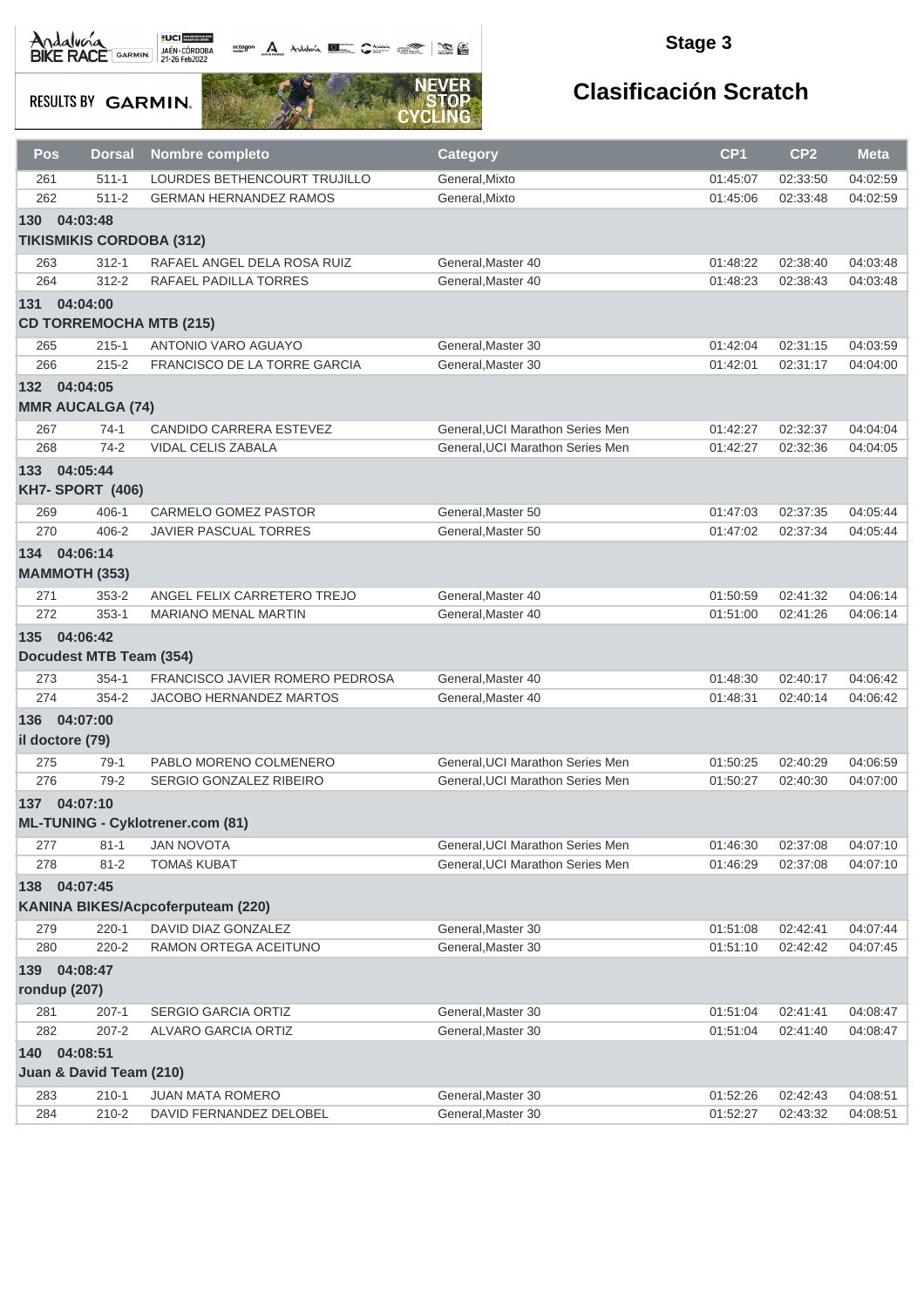# Andalvera BIKE RACE GARMIN 27-26 Feb2022

**octogon** Andalwin **DE Chatting Comment Comments** 

### **Stage 3**

**RESULTS BY GARMIN.** 



| <b>Pos</b> | <b>Dorsal</b>                  | Nombre completo                                      | <b>Category</b>                         | CP <sub>1</sub>      | CP <sub>2</sub>      | <b>Meta</b>          |
|------------|--------------------------------|------------------------------------------------------|-----------------------------------------|----------------------|----------------------|----------------------|
| 141        | 04:08:56                       |                                                      |                                         |                      |                      |                      |
|            |                                | <b>MORERAS-ALTO PALANCIA (235)</b>                   |                                         |                      |                      |                      |
| 285        | $235 - 1$                      | DANIEL DE PRADA FERNANDEZ                            | General, Master 30                      | 01:50:56             | 02:41:07             | 04:08:56             |
| 286        | $235 - 2$                      | <b>IGNACIO TORREJON BONILLO</b>                      | General.Master 30                       | 01:50:56             | 02:41:08             | 04:08:56             |
|            | 142 04:10:44                   |                                                      |                                         |                      |                      |                      |
|            | Limoncellos (408)              |                                                      |                                         |                      |                      |                      |
| 287        | $408 - 1$                      | <b>JORDI RUBIO RUIZ</b>                              | General, Master 40                      | 01:50:51             | 02:42:16             | 04:10:44             |
| 288        | 408-2                          | <b>JAVIER DIAZ NIETO</b>                             | General, Master 40                      | 01:50:51             | 02:42:16             | 04:10:44             |
|            | 143 04:10:46                   |                                                      |                                         |                      |                      |                      |
|            | <b>ELCORTEINGLES 019 (352)</b> |                                                      |                                         |                      |                      |                      |
| 289        | $352 - 1$                      | JAVIER MARTIN DIAZ                                   | General, Master 40                      | 01:48:47             | 02:40:42             | 04:10:45             |
| 290        | $352 - 2$                      | OSCAR VILLEGAS LORENZO                               | General, Master 40                      | 01:48:48             | 02:40:43             | 04:10:46             |
|            | 144 04:10:50                   |                                                      |                                         |                      |                      |                      |
|            | Ciclos Castillo FCM (347)      |                                                      |                                         |                      |                      |                      |
| 291        | 347-2                          | ANTONIO JOSE VALLE SILVA                             | General, Master 40                      | 01:48:25             | 02:39:21             | 04:10:50             |
| 292        | $347 - 1$                      | ANTONIO ARENAS MERCHAN                               | General, Master 40                      | 01:48:29             | 02:39:22             | 04:10:50             |
|            | 145 04:11:45                   |                                                      |                                         |                      |                      |                      |
|            |                                | RODAS SÃO MAMEDE PORTALEGRE (306)                    |                                         |                      |                      |                      |
| 293        | 306-2                          | <b>DAVID RASTEIRO</b>                                | General, Master 40                      | 01:52:13             | 02:43:45             | 04:11:44             |
| 294        | $306-1$                        | <b>CARLOS FRADE</b>                                  | General, Master 40                      | 01:52:12             | 02:43:46             | 04:11:45             |
|            | 146 04:12:42                   |                                                      |                                         |                      |                      |                      |
|            | <b>Mamut Bike Team (67)</b>    |                                                      |                                         |                      |                      |                      |
| 296        | $67-1$                         | <b>ANTONIO MARIN GALISTEO</b>                        | General, UCI Marathon Series Men        | 01:47:56             | 02:42:03             | 04:12:41             |
| 297        | $67 - 2$                       | DANIEL RODRIGUEZ JIMENEZ                             | General, UCI Marathon Series Men        | 01:47:54             | 02:42:02             | 04:12:42             |
|            | 147 04:13:30                   |                                                      |                                         |                      |                      |                      |
|            | <b>Pisss (305)</b>             |                                                      |                                         |                      |                      |                      |
| 298        | $305 - 2$                      | RUBEN BALLESTEROS ALVAREZ                            | General, Master 40                      | 01:54:32             | 02:45:04             | 04:13:30             |
| 299        | $305 - 1$                      | DANIEL AGUADO CARBAJAL                               | General, Master 40                      | 01:54:31             | 02:45:05             | 04:13:30             |
| 148        | 04:13:31                       |                                                      |                                         |                      |                      |                      |
|            | <b>CD TIKISMIKIS (355)</b>     |                                                      |                                         |                      |                      |                      |
| 300        | $355 - 1$                      | <b>JUAN ANTONIO JIMENEZ CRUZ</b>                     | General, Master 40                      | 01:55:31             | 02:45:16             | 04:13:31             |
| 301        | $355 - 2$                      | LUIS MORENO LUQUE                                    | General, Master 40                      | 01:55:32             | 02:45:17             | 04:13:31             |
| 149        | 04:13:37                       |                                                      |                                         |                      |                      |                      |
|            | <b>Team Harde Addict (45)</b>  |                                                      |                                         |                      |                      |                      |
| 302        | $45 - 1$<br>$45 - 2$           | <b>REMI CRINON</b>                                   | General, UCI Marathon Series Men        | 01:49:48             | 02:41:48             | 04:13:37             |
| 303        |                                | <b>ANTHONY PICHOT</b>                                | General, UCI Marathon Series Men        | 01:49:47             | 02:41:48             | 04:13:37             |
|            | 150 04:15:29                   |                                                      |                                         |                      |                      |                      |
|            | Brujulabike (230)              |                                                      |                                         |                      |                      |                      |
| 304<br>305 | $230 - 1$<br>230-2             | DAVID RODRIGUEZ ESTEBAN<br>ANTONIO DAVID PELAYO RULL | General, Master 30<br>General.Master 30 | 01:52:25<br>01:52:26 | 02:42:44<br>02:43:31 | 04:15:29<br>04:15:29 |
|            |                                |                                                      |                                         |                      |                      |                      |
| 151        | 04:15:37                       | <b>BALDU BIKE TORREDELCAMPO (225)</b>                |                                         |                      |                      |                      |
| 306        | $225 - 1$                      | ANTONIO PEREZ ACOSTA                                 | General, Master 30                      | 01:52:55             | 02:45:00             | 04:15:35             |
| 307        | $225 - 2$                      | DANIEL DIAZ AGUILAR                                  | General, Master 30                      | 01:52:56             | 02:45:01             | 04:15:37             |
|            | 152 04:18:10                   |                                                      |                                         |                      |                      |                      |
|            | Ciclohobby (339)               |                                                      |                                         |                      |                      |                      |
| 309        | 339-2                          | <b>FRANCISCO GARCIA NATERA</b>                       | General, Master 40                      | 01:51:59             | 02:44:01             | 04:18:09             |
|            |                                |                                                      |                                         |                      |                      |                      |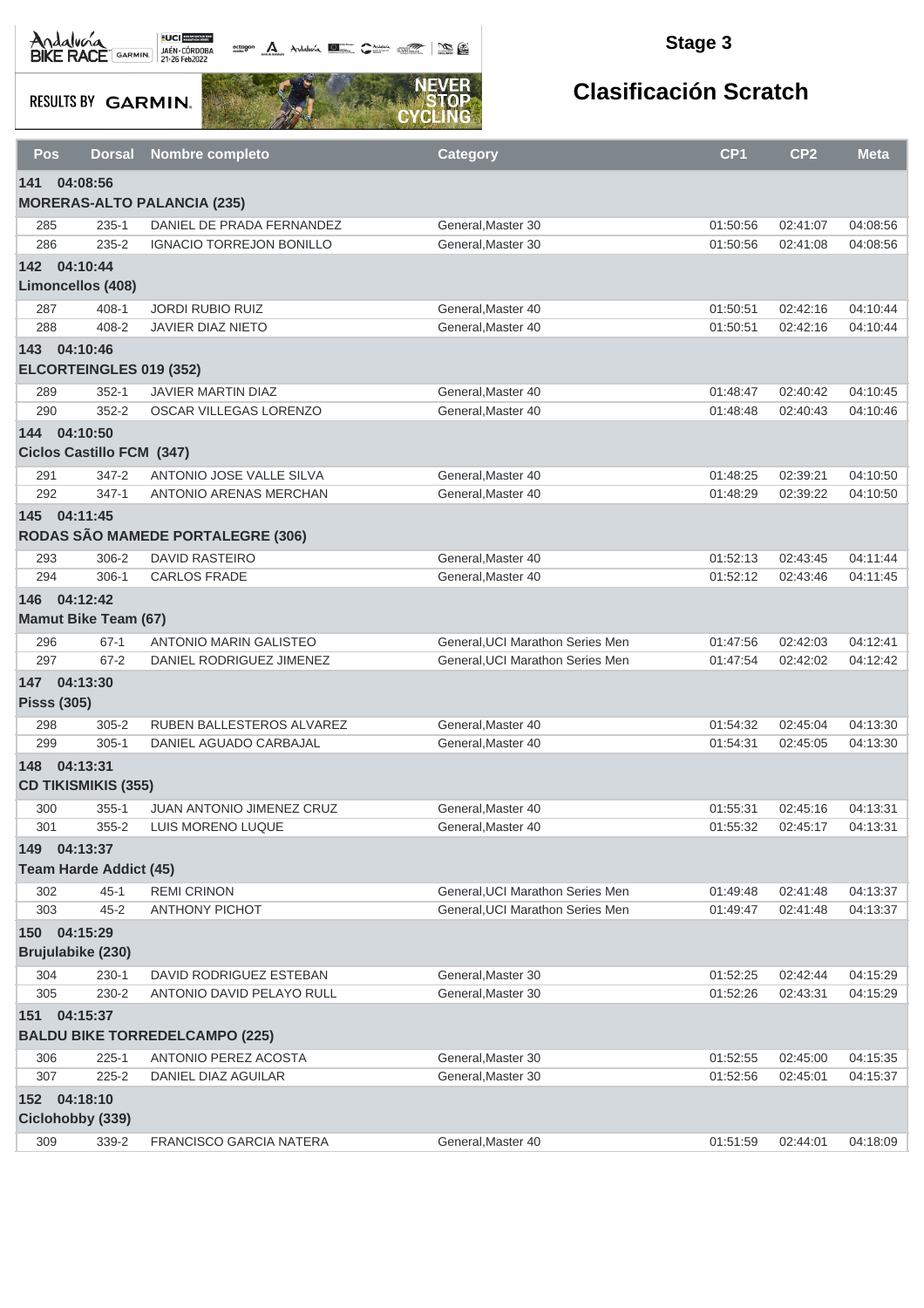octogon A Andalunia **1977** Catalog 2008 - 2008

### **Stage 3**

**RESULTS BY GARMIN.** 



| Pos                    | <b>Dorsal</b>                 | <b>Nombre completo</b>          | <b>Category</b>    | CP <sub>1</sub> | CP <sub>2</sub> | <b>Meta</b> |
|------------------------|-------------------------------|---------------------------------|--------------------|-----------------|-----------------|-------------|
| 310                    | 339-1                         | JOSE ANTONIO DIAZ SALDANA       | General, Master 40 | 01:52:00        | 02:44:04        | 04:18:10    |
| 153                    | 04:18:38                      |                                 |                    |                 |                 |             |
|                        | <b>XC COURONNE (402)</b>      |                                 |                    |                 |                 |             |
| 311                    | $402 - 1$                     | <b>REMI JOUANNIN</b>            | General, Master 50 | 01:54:09        | 02:46:48        | 04:18:37    |
| 312                    | $402 - 2$                     | PATRICE LEBOSSE                 | General, Master 50 | 01:54:10        | 02:46:48        | 04:18:38    |
| 154 04:18:38           |                               |                                 |                    |                 |                 |             |
|                        | Agacha el Lomo (349)          |                                 |                    |                 |                 |             |
| 313                    | 349-2                         | FRANCISCO JAVIER JIMENEZ ROLDAN | General, Master 40 | 01:55:49        | 02:47:56        | 04:18:38    |
| 314                    | 349-1                         | PEDRO GALVIN BARRERA            | General, Master 40 | 01:55:50        | 02:47:59        | 04:18:38    |
| 155                    | 04:22:10                      |                                 |                    |                 |                 |             |
| <b>EBAN-FOC (407)</b>  |                               |                                 |                    |                 |                 |             |
| 315                    | $407 - 2$                     | DANIEL HAUSMANN SPILMAN         | General, Master 50 | 01:54:36        | 02:47:23        | 04:22:10    |
| 316                    | $407 - 1$                     | TONI DE LA ASUNCION HERNANDEZ   | General, Master 50 | 01:54:39        | 02:47:22        | 04:22:10    |
| 156 04:22:45           |                               |                                 |                    |                 |                 |             |
|                        | Independiente (333)           |                                 |                    |                 |                 |             |
| 318                    | $333 - 1$                     | FRANCISCO GOMEZ LIÑAN           | General, Master 40 | 01:55:07        | 02:47:58        | 04:22:44    |
| 319                    | 333-2                         | JOAQUIN PORRAS SERRANO          | General, Master 40 | 01:55:05        | 02:47:58        | 04:22:45    |
| 157                    | 04:22:45                      |                                 |                    |                 |                 |             |
|                        | <b>Harman Bikes (346)</b>     |                                 |                    |                 |                 |             |
| 317                    | 346-2                         | LUCAS CARMONA MORENO            | General, Master 40 | 01:59:18        | 02:50:45        | 04:22:44    |
| 320                    | 346-1                         | JUAN CARLOS BERMUDEZ HINOJOSA   | General, Master 40 | 01:59:18        | 02:50:54        | 04:22:45    |
| 158 04:25:20           |                               |                                 |                    |                 |                 |             |
| <b>ISB 1 Pro (330)</b> |                               |                                 |                    |                 |                 |             |
| 321                    | 330-1                         | JUAN MANUEL PERSONAL FERNANDEZ  | General, Master 40 | 01:53:40        | 02:48:01        | 04:25:20    |
| 322                    | 330-2                         | <b>FRANCESC SABIOTE RUIZ</b>    | General, Master 40 | 01:53:40        | 02:48:01        | 04:25:20    |
| 159 04:25:28           |                               |                                 |                    |                 |                 |             |
|                        | Biciterapia 1 (318)           |                                 |                    |                 |                 |             |
| 323                    | 318-2                         | <b>MANUEL ROCA SANTIAGO</b>     | General, Master 40 | 01:42:00        | 02:47:42        | 04:25:27    |
| 324                    | $318 - 1$                     | DANIEL ARINCON ANDRADES         | General, Master 40 | 01:42:00        | 02:47:52        | 04:25:28    |
| 160 04:26:06           |                               |                                 |                    |                 |                 |             |
|                        | Škoda we love cycling (509)   |                                 |                    |                 |                 |             |
| 325                    | 509-2                         | MICHAELA SEKULOVA SEKULA        | General, Mixto     | 01:52:58        | 02:47:23        | 04:26:06    |
| 326                    | $509-1$                       | <b>DAVID SALMERON</b>           | General, Mixto     | 01:52:58        | 02:47:24        | 04:26:06    |
| 161 04:27:01           | <b>RUEDAS EN LLAMAS (332)</b> |                                 |                    |                 |                 |             |
| 327                    | $332 - 1$                     | JOSE CORREA HERNANDEZ           | General, Master 40 | 02:00:42        | 02:51:57        | 04:27:01    |
| 328                    | 332-2                         | JUAN MANUEL TOLEDO HIDALGO      | General, Master 40 | 02:00:43        | 02:51:57        | 04:27:01    |
| 162 04:27:21           |                               |                                 |                    |                 |                 |             |
| Bici 3.0 (315)         |                               |                                 |                    |                 |                 |             |
| 329                    | $315 - 1$                     | JORDI BALASCH CLARASSO          | General, Master 40 | 01:58:03        | 02:53:34        | 04:27:21    |
| 330                    | $315 - 2$                     | <b>OSCAR RECUNA PRIEGO</b>      | General, Master 40 | 01:58:02        | 02:53:35        | 04:27:21    |
| 163 04:27:22           |                               |                                 |                    |                 |                 |             |
|                        | <b>TOTAL CLIMA (328)</b>      |                                 |                    |                 |                 |             |
| 331                    | $328 - 1$                     | JUAN LOPEZ BAYONA               | General, Master 40 | 01:59:51        | 02:54:25        | 04:27:22    |
| 332                    | 328-2                         | ANTONIO PEREZ BUSTOS            | General, Master 40 | 01:59:51        | 02:54:26        | 04:27:22    |
| 164 04:27:26           |                               |                                 |                    |                 |                 |             |
|                        |                               | Team Mentesa-Charca bike (63)   |                    |                 |                 |             |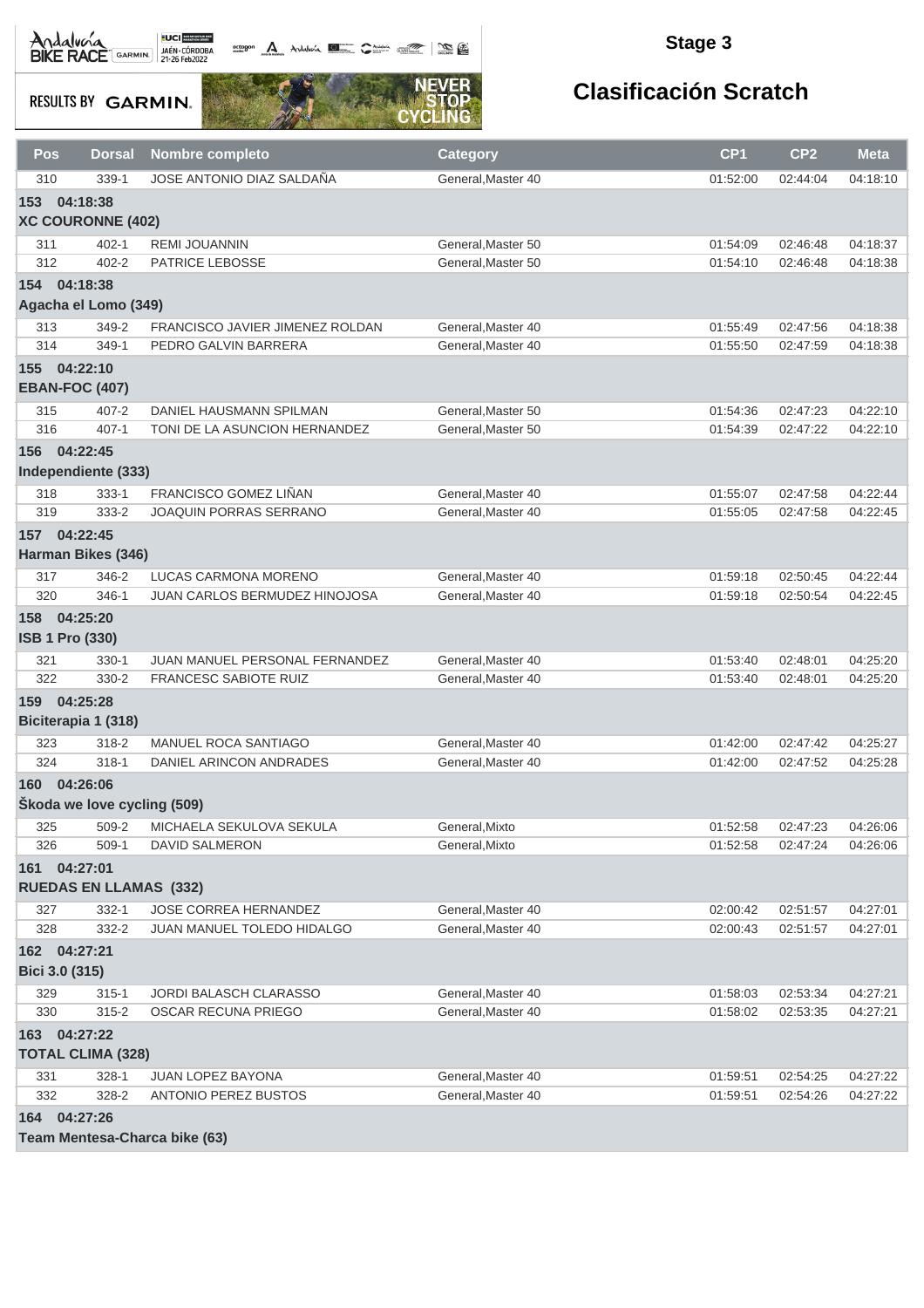# Andalvona MEDICIE

octogon A Andalusía **DE C**ANALIS COMPOS COMPOS

### **Stage 3**

**RESULTS BY GARMIN.** 



| Pos                                  | <b>Dorsal</b>                            | <b>Nombre completo</b>                            | <b>Category</b>                                                      | CP <sub>1</sub>      | CP <sub>2</sub>      | <b>Meta</b>          |
|--------------------------------------|------------------------------------------|---------------------------------------------------|----------------------------------------------------------------------|----------------------|----------------------|----------------------|
| 333                                  | $63 - 1$                                 | <b>JESUS GOMEZ CHICA</b>                          | General. UCI Marathon Series Men                                     | 02:01:29             | 02:55:17             | 04:27:26             |
| 334                                  | $63 - 2$                                 | PEDRO MONTAÑEZ TORRES                             | General, UCI Marathon Series Men                                     | 02:01:28             | 02:55:14             | 04:27:26             |
| 165                                  | 04:27:53                                 |                                                   |                                                                      |                      |                      |                      |
|                                      |                                          | Edelsten - Reichel Hörgeräte powered by MAD (108) |                                                                      |                      |                      |                      |
| 335                                  | $108 - 1$                                | <b>TANJA PRILLER</b>                              | General, UCI Marathon Series Women                                   | 01:51:54             | 02:48:02             | 04:27:53             |
| 336                                  | 108-2                                    | <b>HANNAH KOLLING</b>                             | General, UCI Marathon Series Women                                   | 01:51:54             | 02:48:02             | 04:27:53             |
| 166                                  | 04:29:32                                 |                                                   |                                                                      |                      |                      |                      |
|                                      |                                          | <b>XTREME TEAM CC Mijas (351)</b>                 |                                                                      |                      |                      |                      |
| 337                                  | $351 - 2$                                | MIGUEL ANGEL PEREZ MARIN                          | General, Master 40                                                   | 02:04:01             | 02:56:36             | 04:29:31             |
| 338                                  | $351 - 1$                                | <b>DANIEL GIJON CRUZ</b>                          | General, Master 40                                                   | 02:04:02             | 02:56:34             | 04:29:32             |
| 167                                  | 04:30:00                                 |                                                   |                                                                      |                      |                      |                      |
| Pilot team (208)                     |                                          |                                                   |                                                                      |                      |                      |                      |
| 339                                  | $208-1$                                  | <b>JUAN CARLOS REY GARCIA</b>                     | General, Master 30                                                   | 02:02:22             | 02:55:18             | 04:30:00             |
| 340                                  | 208-2                                    | SERGIO RESTITUTO PACHECO                          | General, Master 30                                                   | 02:02:20             | 02:55:18             | 04:30:00             |
| 168 04:31:41                         |                                          |                                                   |                                                                      |                      |                      |                      |
|                                      |                                          | <b>GACELATOR RACING TEAM (60)</b>                 |                                                                      |                      |                      |                      |
|                                      |                                          |                                                   |                                                                      |                      |                      |                      |
| 341<br>342                           | $60 - 1$<br>$60 - 2$                     | SERGIO LOPEZ SIMON<br>ALEJANDRO LOZANO ESPINOSA   | General, UCI Marathon Series Men<br>General, UCI Marathon Series Men | 01:55:52<br>01:55:48 | 02:48:04<br>02:48:04 | 04:31:40<br>04:31:41 |
|                                      |                                          |                                                   |                                                                      |                      |                      |                      |
| 169                                  | 04:33:18<br><b>SEVEN BIKES TEAM (52)</b> |                                                   |                                                                      |                      |                      |                      |
| 343                                  | $52-1$                                   | <b>ANTONIO PARRA GONZALEZ</b>                     | General, UCI Marathon Series Men                                     | 01:34:56             | 02:16:19             | 04:33:18             |
| 344                                  | $52 - 2$                                 | CARLOS ALBERTO RUIZ MUÑOZ                         | General, UCI Marathon Series Men                                     | 01:48:08             | 02:42:22             | 04:33:18             |
| 170 04:34:00                         |                                          |                                                   |                                                                      |                      |                      |                      |
| <b>Ventus (212)</b>                  |                                          |                                                   |                                                                      |                      |                      |                      |
| 345                                  | $212 - 2$                                | AITOR INTRIAGO BAUTISTA                           | General, Master 30                                                   | 02:03:49             | 02:59:09             | 04:34:00             |
| 346                                  | $212 - 1$                                | EGOITZ ARROJO ALARCIA                             | General, Master 30                                                   | 02:03:48             | 02:59:10             | 04:34:00             |
| 171 04:34:02<br><b>GACOSUR (337)</b> |                                          |                                                   |                                                                      |                      |                      |                      |
| 347                                  | $337-1$                                  | DAVID GARCIA MARTINEZ                             | General, Master 40                                                   | 02:01:43             | 02:57:24             | 04:34:02             |
| 348                                  | $337 - 2$                                | JOSE MIGUEL RODRIGUEZ ASENCIO                     | General, Master 40                                                   | 02:01:46             | 02:57:25             | 04:34:02             |
| 172 04:35:08                         |                                          |                                                   |                                                                      |                      |                      |                      |
|                                      | <b>PQTEAM ELCHE (233)</b>                |                                                   |                                                                      |                      |                      |                      |
| 349                                  | $233 - 1$                                | JULIO GONZALEZ MATEU                              | General, Master 30                                                   | 02:02:21             | 02:57:47             | 04:35:07             |
| 350                                  | 233-2                                    | JUAN MIGUEL ALMAGRO GARCIA                        | General, Master 30                                                   | 02:02:18             | 02:57:45             | 04:35:08             |
| 173 04:36:20                         |                                          |                                                   |                                                                      |                      |                      |                      |
| I Pagliacci (213)                    |                                          |                                                   |                                                                      |                      |                      |                      |
| 351                                  | $213 - 2$                                | <b>LUCA NEGRI</b>                                 | General, Master 30                                                   | 02:05:30             | 03:01:00             | 04:36:19             |
| 352                                  | $213 - 1$                                | <b>ANTHONY MOFFA</b>                              | General.Master 30                                                    | 02:05:32             | 03:01:01             | 04:36:20             |
| 174 04:37:42                         |                                          |                                                   |                                                                      |                      |                      |                      |
|                                      |                                          | <b>GED SPORTS - PREVENSYSTEM TEAM (214)</b>       |                                                                      |                      |                      |                      |
| 353                                  | $214 - 1$                                | PABLO REGALIZA CASTILLO                           | General, Master 30                                                   | 02:02:51             | 02:57:23             | 04:37:41             |
| 354                                  | $214 - 2$                                | DAVID GOMEZ RIOS                                  | General, Master 30                                                   | 02:02:50             | 02:57:22             | 04:37:42             |
| 175 04:40:39                         |                                          |                                                   |                                                                      |                      |                      |                      |
|                                      |                                          | <b>ALES TEAM SOLIDARIO (356)</b>                  |                                                                      |                      |                      |                      |
| 355                                  | 356-2                                    | BLAS MARTINEZ SANCHEZ                             | General, Master 40                                                   | 02:04:18             | 03:02:40             | 04:40:39             |
| 356                                  | $356-1$                                  | DOMINGO SANCHEZ LOPEZ                             | General, Master 40                                                   | 02:04:16             | 03:02:39             | 04:40:39             |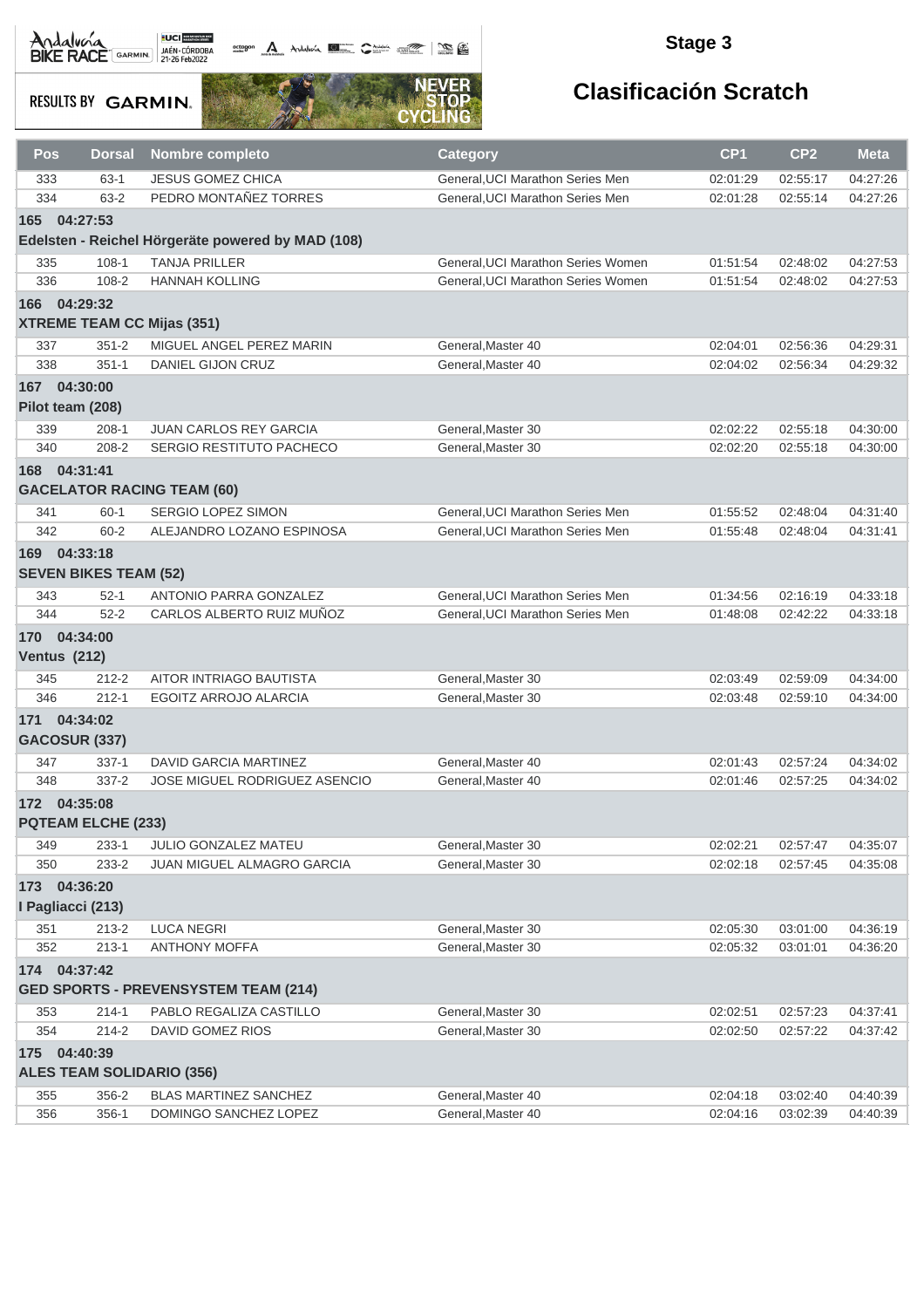Andalva BACE GARMIN AND LOCAL DEL BACK

octogon A Andalunia **1977** Catalog 2008 - 2008

### **Stage 3**

**RESULTS BY GARMIN.** 



| Pos        | <b>Dorsal</b>                              | <b>Nombre completo</b>                                    | <b>Category</b>                          | CP <sub>1</sub>      | CP <sub>2</sub>      | <b>Meta</b>          |
|------------|--------------------------------------------|-----------------------------------------------------------|------------------------------------------|----------------------|----------------------|----------------------|
| 176        | 04:43:47                                   |                                                           |                                          |                      |                      |                      |
|            | <b>CODEONE 2 (331)</b>                     |                                                           |                                          |                      |                      |                      |
| 357        | $331 - 2$                                  | <b>SERGIO PALMA GRANDE</b>                                | General, Master 40                       | 02:04:45             | 03:02:29             | 04:43:47             |
| 358        | $331 - 1$                                  | RUBEN MELLADO MUÑOZ                                       | General, Master 40                       | 02:04:43             | 03:02:26             | 04:43:47             |
|            | 177 04:46:39<br><b>LANDBIKE TEAM (227)</b> |                                                           |                                          |                      |                      |                      |
| 359        | $227 - 2$                                  | ANTONIO JESUS PAVON SERRANO                               | General, Master 30                       | 02:06:40             | 03:06:52             | 04:46:38             |
| 360        | $227 - 1$                                  | JOSE RAFAEL PAVON SERRANO                                 | General, Master 30                       | 02:06:40             | 03:06:50             | 04:46:39             |
| 178        | 04:48:46                                   |                                                           |                                          |                      |                      |                      |
|            | Aqui nadie entrena (320)                   |                                                           |                                          |                      |                      |                      |
| 361        | $320 - 2$                                  | <b>WILLIAMS RODRIGUEZ</b>                                 | General, Master 40                       | 02:03:21             | 03:00:15             | 04:48:46             |
| 362        | $320 - 1$                                  | <b>JAIME POL COLL</b>                                     | General, Master 40                       | 02:03:23             | 03:00:16             | 04:48:46             |
|            | 179 04:52:01                               |                                                           |                                          |                      |                      |                      |
|            | Punto Menos (324)                          |                                                           |                                          |                      |                      |                      |
| 363        | $324 - 1$                                  | FRANCISCO JAVIER ALVAREZ CHAMORRO                         | General, Master 40                       | 02:09:39             | 03:07:11             | 04:52:01             |
| 364        | $324 - 2$                                  | <b>JORGE JURADO NAVAS</b>                                 | General.Master 40                        | 02:09:40             | 03:07:13             | 04:52:01             |
| 180        | 04:52:08                                   |                                                           |                                          |                      |                      |                      |
|            | <b>Unión Sportme (228)</b>                 |                                                           |                                          |                      |                      |                      |
| 365<br>366 | 228-2<br>$228 - 1$                         | PEDRO JESUS PEREZ PEREZ<br>EMILIO MUÑOZ ORTEGA            | General, Master 30<br>General, Master 30 | 02:04:23<br>02:04:23 | 03:04:24<br>03:04:25 | 04:52:08<br>04:52:08 |
| 181        | 04:52:27                                   |                                                           |                                          |                      |                      |                      |
|            | spaces team (514)                          |                                                           |                                          |                      |                      |                      |
| 367        | $514 - 2$                                  | RICCARDO BRENNA                                           | General, Mixto                           | 02:10:44             | 03:08:54             | 04:52:27             |
| 368        | $514 - 1$                                  | ILARIA MICHAELA BALZAROTTI                                | General, Mixto                           | 02:10:44             | 03:08:55             | 04:52:27             |
| 182        | 04:55:28                                   |                                                           |                                          |                      |                      |                      |
|            | Romeros Santa Barbara (401)                |                                                           |                                          |                      |                      |                      |
| 369        | $401 - 1$                                  | <b>OSCAR BETEGON PEREZ</b>                                | General, Master 50                       | 02:04:20             | 03:03:59             | 04:55:27             |
| 370        | $401 - 2$                                  | ANGEL MAESTRA ALBACETE                                    | General, Master 50                       | 02:04:18             | 03:04:02             | 04:55:28             |
| 183        | 04:56:08                                   |                                                           |                                          |                      |                      |                      |
|            | Ornitorrinchi (111)                        |                                                           |                                          |                      |                      |                      |
| 371        | $111 - 1$                                  | <b>JEMIMA LEACH</b>                                       | General, UCI Marathon Series Women       | 02:06:25             | 03:06:08             | 04:56:07             |
| 372        | $111 - 2$                                  | <b>CASEY THOMPSON</b>                                     | General, UCI Marathon Series Women       | 02:06:26             | 03:06:09             | 04:56:08             |
|            | 184 04:57:04                               |                                                           |                                          |                      |                      |                      |
|            | <b>Matracos Ergonutri (410)</b>            |                                                           |                                          |                      |                      |                      |
| 374        | $410 - 2$                                  | DIONISIO RODRIGUEZ DOUZE                                  | General, Master 50                       | 02:10:43             | 03:09:37             | 04:57:04             |
| 376        | $410 - 1$                                  | ALBERTO ASCORBE MARTINEZ                                  | General, Master 50                       | 02:10:43             | 03:09:32             | 04:57:04             |
|            | 185 04:57:04                               |                                                           |                                          |                      |                      |                      |
|            | Matraco Team 2 (357)                       |                                                           |                                          |                      |                      |                      |
| 373        | $357-1$                                    | JORGE VILLANUEVA DAROCA                                   | General, Master 40                       | 02:10:40             | 03:09:31             | 04:57:04             |
| 375        | $357 - 2$                                  | <b>IGOR ARNEDILLO LALINDE</b>                             | General, Master 40                       | 02:10:42             | 03:09:35             | 04:57:04             |
| 186        | 04:58:12<br><b>MAMUT BIKE TEAM 2 (224)</b> |                                                           |                                          |                      |                      |                      |
|            |                                            |                                                           |                                          |                      |                      |                      |
| 377<br>378 | $224 - 1$<br>$224 - 2$                     | FRANCISCO JAVIER LEON RODRIGUEZ<br>MARIANO ALARCON ALONSO | General, Master 30<br>General, Master 30 | 02:08:37<br>02:08:41 | 03:09:24<br>03:09:25 | 04:58:12<br>04:58:12 |
|            | 187 04:58:13                               |                                                           |                                          |                      |                      |                      |
|            | APF (343)                                  |                                                           |                                          |                      |                      |                      |
| 380        | $343 - 1$                                  | ANTONIO JOSE BOGALLO SANZ                                 | General, Master 40                       | 02:08:38             | 03:09:19             | 04:58:13             |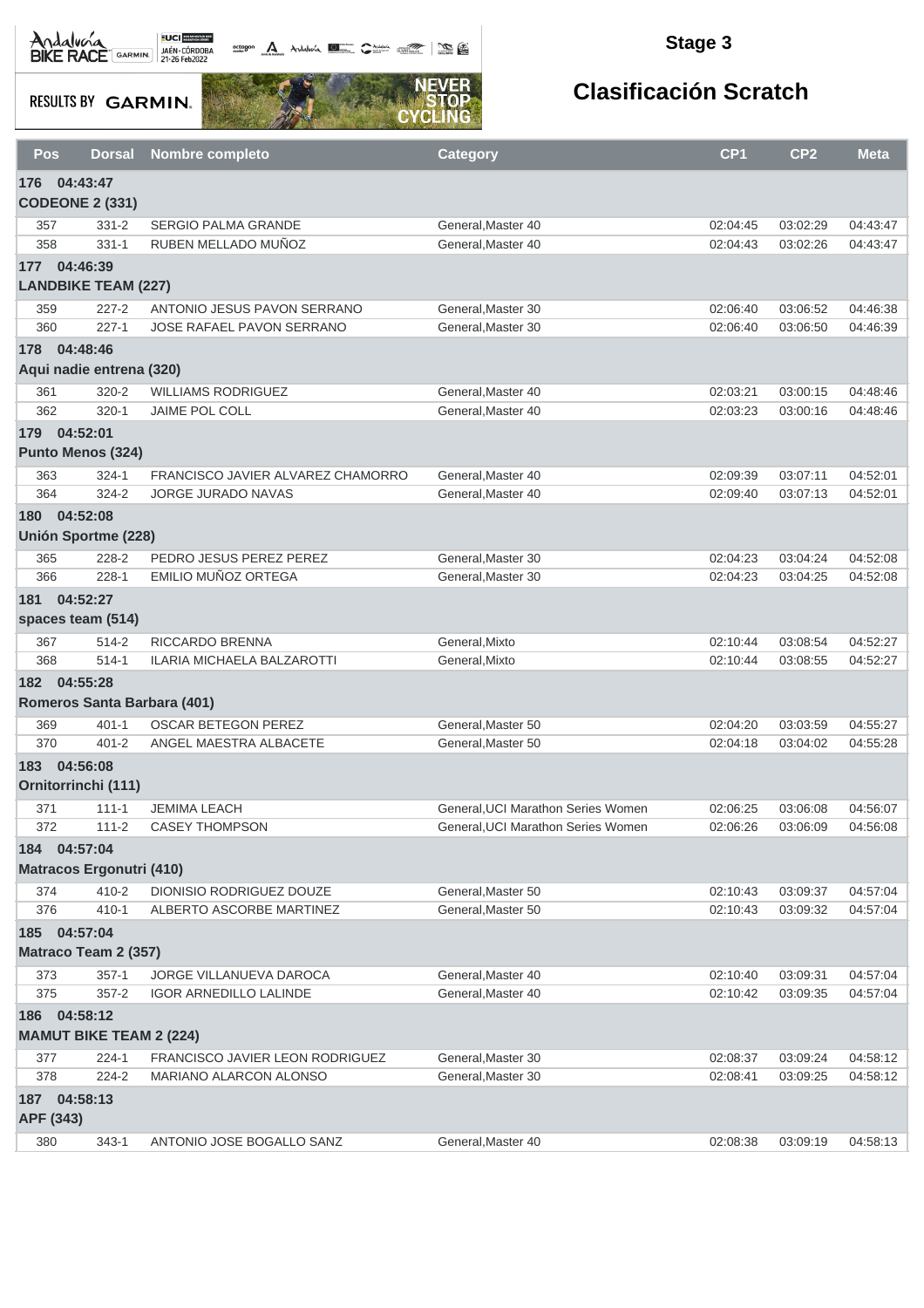**octogon A** Andalwin **ELLER** CANNAIS TO BE

### **Stage 3**

**RESULTS BY GARMIN.** 



| <b>Pos</b>     | <b>Dorsal</b>                   | Nombre completo                                | <b>Category</b>                    | CP <sub>1</sub> | CP <sub>2</sub> | <b>Meta</b> |
|----------------|---------------------------------|------------------------------------------------|------------------------------------|-----------------|-----------------|-------------|
| 381            | $343 - 2$                       | FRANCISCO JAVIER LEON VEGA                     | General, Master 40                 | 02:08:40        | 03:09:23        | 04:58:13    |
| 188            | 04:58:15                        |                                                |                                    |                 |                 |             |
|                |                                 | Club Triatión Las Rozas (404)                  |                                    |                 |                 |             |
| 382            | $404 - 1$                       | <b>JOSE LUIS ARRANZ SORIANO</b>                | General.Master 50                  | 02:03:31        | 03:14:57        | 04:58:15    |
| 383            | $404 - 2$                       | PABLO BALTASAR OTERO VALETA                    | General, Master 50                 | 02:03:37        | 03:14:56        | 04:58:15    |
| 189            | 05:09:27                        |                                                |                                    |                 |                 |             |
| Plan Dee (403) |                                 |                                                |                                    |                 |                 |             |
| 384            | $403 - 2$                       | <b>GARY HUGHES</b>                             | General.Master 50                  | 02:16:42        | 03:16:57        | 05:09:27    |
| 385            | $403 - 1$                       | <b>ANDY BAIN</b>                               | General, Master 50                 | 02:16:44        | 03:17:05        | 05:09:27    |
| 190            | 05:10:43                        |                                                |                                    |                 |                 |             |
|                |                                 | Luis Arranz/Antonio Diaz (313)                 |                                    |                 |                 |             |
| 386            | $313 - 1$                       | LUIS ARRANZ CARO                               | General, Master 40                 | 02:10:17        | 03:13:51        | 05:10:41    |
| 387            | $313 - 2$                       | ANTONIO JESUS DIAZ FLORES                      | General, Master 40                 | 02:10:18        | 03:13:54        | 05:10:43    |
| 191 05:14:09   |                                 |                                                |                                    |                 |                 |             |
|                |                                 | <b>MULTIDEPORTES VETUSTA (319)</b>             |                                    |                 |                 |             |
| 388            | $319 - 2$                       | ANTONIO SANCHEZ CASADO                         | General, Master 40                 | 02:24:12        | 03:23:33        | 05:14:09    |
| 389            | $319 - 1$                       | RAFAEL CABAÑEROS ROBLES                        | General, Master 40                 | 02:24:13        | 03:23:32        | 05:14:09    |
| 192 05:24:36   |                                 |                                                |                                    |                 |                 |             |
|                |                                 | <b>BAR EL CORDOBES VILANOVA DEL CAMÍ (505)</b> |                                    |                 |                 |             |
| 390            | $505-1$                         | RAQUEL EGEA CORTES                             | General, Mixto                     | 02:23:41        | 03:27:01        | 05:24:35    |
| 391            | $505 - 2$                       | LUIS JIMENEZ MONTES                            | General, Mixto                     | 02:23:39        | 03:26:56        | 05:24:36    |
| 193 05:25:06   |                                 |                                                |                                    |                 |                 |             |
|                | <b>Fruity Skyscrapers (507)</b> |                                                |                                    |                 |                 |             |
| 392            | $507-1$                         | MITCHEL STEENMAN                               | General, Mixto                     | 02:24:03        | 03:28:00        | 05:25:06    |
| 393            | $507 - 2$                       | JANNEKE VAN DER MEULEN                         | General, Mixto                     | 02:24:03        | 03:27:59        | 05:25:06    |
| 194 05:25:45   |                                 |                                                |                                    |                 |                 |             |
|                | <b>WATTS LAB TEAM (311)</b>     |                                                |                                    |                 |                 |             |
| 394            | $311 - 1$                       | OSCAR FERNANDEZ HERNANDEZ                      | General, Master 40                 | 02:28:30        | 03:33:36        | 05:25:45    |
| 395            | $311 - 2$                       | RAUL SILVA GUTIERREZ                           | General, Master 40                 | 02:28:29        | 03:33:37        | 05:25:45    |
| 195 05:26:13   |                                 |                                                |                                    |                 |                 |             |
|                |                                 | <b>ML TUNING Cyklotrener.com (405)</b>         |                                    |                 |                 |             |
| 396            | $405 - 1$                       | <b>JAROMIR LOCHMAN</b>                         | General, Master 50                 | 02:17:00        | 03:25:53        | 05:26:13    |
| 397            | $405 - 2$                       | PAVEL JIRENA                                   | General, Master 50                 | 02:16:58        | 03:25:52        | 05:26:13    |
| 196 05:28:27   |                                 |                                                |                                    |                 |                 |             |
|                | <b>C.D. THEMIS (510)</b>        |                                                |                                    |                 |                 |             |
| 398            | 510-2                           | MIGUEL ANGEL JURADO MARTINEZ                   | General, Mixto                     | 02:22:19        | 03:29:47        | 05:28:26    |
| 399            | $510-1$                         | EVA MARIA FRIAS JIMENEZ                        | General, Mixto                     | 02:22:24        | 03:29:51        | 05:28:27    |
| 197 05:28:41   |                                 |                                                |                                    |                 |                 |             |
|                | <b>CRUZBER (115)</b>            |                                                |                                    |                 |                 |             |
| 400            | $115 - 2$                       | RAQUEL RUIZ ESTRADA                            | General, UCI Marathon Series Women | 02:29:49        | 03:34:34        | 05:28:41    |
| 401            | $115 - 1$                       | BELEN ORTEGA LOPEZ                             | General, UCI Marathon Series Women | 02:29:49        | 03:34:37        | 05:28:41    |
| 198 05:29:32   |                                 |                                                |                                    |                 |                 |             |
|                | <b>Marmot Ranger (513)</b>      |                                                |                                    |                 |                 |             |
| 402            | $513 - 1$                       | MATIAS ALVAREZ LARA                            | General, Mixto                     | 02:25:50        | 03:31:48        | 05:29:31    |
| 403            | 513-2                           | AMPARO CORDOBA SERRANO                         | General, Mixto                     | 02:25:53        | 03:31:51        | 05:29:32    |
| 199 05:37:48   |                                 |                                                |                                    |                 |                 |             |
|                | Vila's Team (506)               |                                                |                                    |                 |                 |             |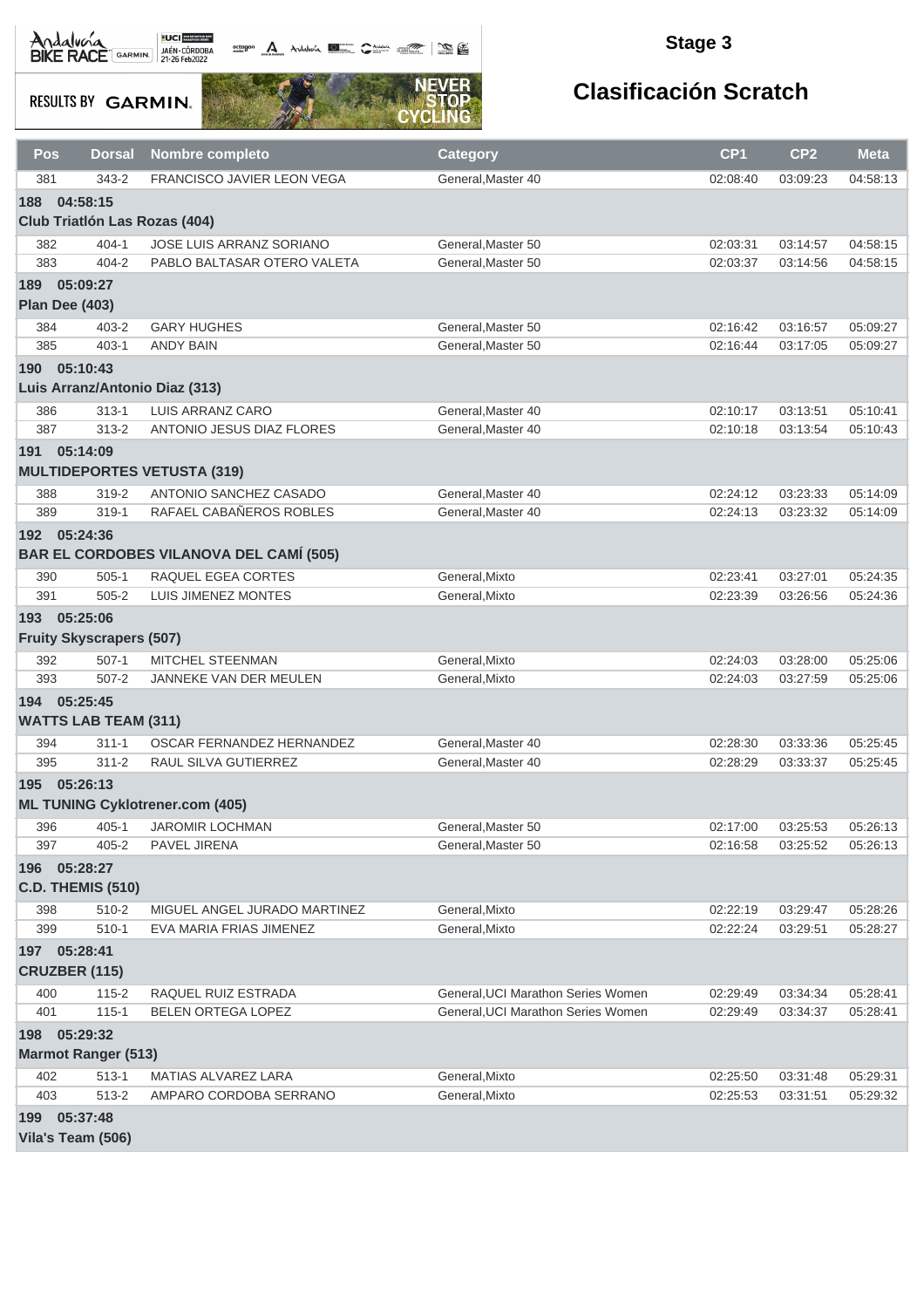Andalvona MEDICIE

actagon A Andaluna **1977** Contains a compositor and compositor

### **Stage 3**

**RESULTS BY GARMIN.** 



|                | Pos                                         | <b>Dorsal</b>                   | <b>Nombre completo</b>                                   | <b>Category</b>                          | CP <sub>1</sub> | CP <sub>2</sub> | <b>Meta</b> |  |  |  |
|----------------|---------------------------------------------|---------------------------------|----------------------------------------------------------|------------------------------------------|-----------------|-----------------|-------------|--|--|--|
|                | 404                                         | 506-2                           | AINA VILA TORREGUITART                                   | General, Mixto                           | 02:25:49        | 03:33:15        | 05:37:48    |  |  |  |
|                | 405                                         | $506-1$                         | JAUME VILA SIBILA                                        | General, Mixto                           | 02:25:48        | 03:33:14        | 05:37:48    |  |  |  |
| $\blacksquare$ | 03:13:02                                    |                                 |                                                          |                                          |                 |                 |             |  |  |  |
|                | <b>Bull Bike Armilla Team (218)</b>         |                                 |                                                          |                                          |                 |                 |             |  |  |  |
|                | 88                                          | 218-2                           | FRANCISCO ANTONIO MORON AGUILAR                          | General, Master 30                       | 01:25:31        | 02:05:39        | 03:13:02    |  |  |  |
|                | 89                                          | $218 - 1$                       | FRANCISCO ALIAS RODRIGUEZ                                | General, Master 30                       | 01:25:31        | 02:05:38        | 03:13:02    |  |  |  |
|                | 2 03:13:57                                  |                                 |                                                          |                                          |                 |                 |             |  |  |  |
|                |                                             |                                 | Kanina Bikes-Sporting Pursuits (201)                     |                                          |                 |                 |             |  |  |  |
|                | 92                                          | $201 - 2$                       | TOMAS MUÑOZ QUESADA                                      | General.Master 30                        | 01:26:45        | 02:07:56        | 03:13:57    |  |  |  |
|                | 93                                          | $201 - 1$                       | JOSE RAMON MOLINA FERNANDEZ                              | General, Master 30                       | 01:26:46        | 02:07:57        | 03:13:57    |  |  |  |
| $\overline{3}$ | 03:15:50                                    |                                 |                                                          |                                          |                 |                 |             |  |  |  |
|                |                                             |                                 | Team manzanares-gobik (209)                              |                                          |                 |                 |             |  |  |  |
|                | 98                                          | $209-1$                         | <b>GONZALO LOPEZ LOPEZ</b>                               | General, Master 30                       | 01:26:15        | 02:06:36        | 03:15:50    |  |  |  |
|                | 99                                          | $209 - 2$                       | EUGENIO ALFARO MARTINEZ                                  | General, Master 30                       | 01:26:15        | 02:06:37        | 03:15:50    |  |  |  |
| $\overline{4}$ | 03:18:35                                    |                                 |                                                          |                                          |                 |                 |             |  |  |  |
|                |                                             | beehi factory team 2 (204)      |                                                          |                                          |                 |                 |             |  |  |  |
|                | 106                                         | $204 - 2$                       | LUIS ALBERTO MARTINEZ CABRERA                            | General, Master 30                       | 01:27:23        | 02:08:41        | 03:18:35    |  |  |  |
|                | 107                                         | $204 - 1$                       | ALEJO MOYA GIRAL                                         | General.Master 30                        | 01:27:24        | 02:08:40        | 03:18:35    |  |  |  |
|                |                                             |                                 |                                                          |                                          |                 |                 |             |  |  |  |
|                | 503:21:11<br>Baldubike pieralisi team (229) |                                 |                                                          |                                          |                 |                 |             |  |  |  |
|                |                                             |                                 |                                                          |                                          |                 |                 |             |  |  |  |
|                | 114<br>115                                  | $229-1$<br>229-2                | JUAN MANUEL MARTINEZ LOPEZ<br><b>JOSE ROBLES MORALES</b> | General, Master 30<br>General, Master 30 | 01:28:10        | 02:09:54        | 03:21:11    |  |  |  |
|                |                                             |                                 |                                                          |                                          | 01:28:10        | 02:09:57        | 03:21:11    |  |  |  |
| 6              | 03:25:53                                    |                                 |                                                          |                                          |                 |                 |             |  |  |  |
|                |                                             | <b>Mavic Cycling Team (219)</b> |                                                          |                                          |                 |                 |             |  |  |  |
|                | 126                                         | $219 - 1$                       | RAFAEL MARQUEZ RAIGON                                    | General, Master 30                       | 01:31:48        | 02:14:55        | 03:25:53    |  |  |  |
|                | 127                                         | 219-2                           | SERGIO CARMONA RUZ                                       | General, Master 30                       | 01:31:48        | 02:14:53        | 03:25:53    |  |  |  |
|                | 7 03:27:44                                  |                                 |                                                          |                                          |                 |                 |             |  |  |  |
|                | <b>BLOPA (231)</b>                          |                                 |                                                          |                                          |                 |                 |             |  |  |  |
|                | 132                                         | $231 - 2$                       | SANTIAGO MARTINEZ MORELL                                 | General, Master 30                       | 01:32:51        | 02:14:55        | 03:27:44    |  |  |  |
|                | 133                                         | $231 - 1$                       | AITOR MARTINEZ GOMEZ                                     | General.Master 30                        | 01:32:52        | 02:14:54        | 03:27:44    |  |  |  |
| 8              | 03:29:47                                    |                                 |                                                          |                                          |                 |                 |             |  |  |  |
|                |                                             |                                 | valdeolea--montellusa (216)                              |                                          |                 |                 |             |  |  |  |
|                | 137                                         | $216 - 1$                       | JOSE MANUEL CHAVES CASUSO                                | General, Master 30                       | 01:36:19        | 02:18:32        | 03:29:47    |  |  |  |
|                | 138                                         | $216 - 2$                       | <b>IVAN JORRIN MATE</b>                                  | General, Master 30                       | 01:36:18        | 02:18:31        | 03:29:47    |  |  |  |
| 9              | 03:29:58                                    |                                 |                                                          |                                          |                 |                 |             |  |  |  |
|                |                                             |                                 | DS Losada & Asociados (234)                              |                                          |                 |                 |             |  |  |  |
|                | 142                                         | 234-2                           | JUAN MORALES MAESTRE                                     | General, Master 30                       | 01:33:35        | 02:17:41        | 03:29:58    |  |  |  |
|                | 143                                         | $234-1$                         | <b>JORGE GARCIA CARRASCO</b>                             | General, Master 30                       | 01:33:35        | 02:17:44        | 03:29:58    |  |  |  |
|                | 10 03:31:22                                 |                                 |                                                          |                                          |                 |                 |             |  |  |  |
|                |                                             |                                 | Ciudad de Jaén MTB team (222)                            |                                          |                 |                 |             |  |  |  |
|                | 148                                         | 222-2                           | RAUL GARCIA GARCIA                                       | General, Master 30                       | 01:27:23        | 02:18:40        | 03:31:21    |  |  |  |
|                | 149                                         | $222 - 1$                       | JOSE MANUEL HIDALGO GARRIDO                              | General, Master 30                       | 01:27:22        | 02:18:40        | 03:31:22    |  |  |  |
| 11             | 03:43:46                                    |                                 |                                                          |                                          |                 |                 |             |  |  |  |
|                |                                             | <b>Mentesa Bike (221)</b>       |                                                          |                                          |                 |                 |             |  |  |  |
|                | 188                                         | $221 - 1$                       | DIEGO CONDE RODRIGUEZ                                    | General, Master 30                       | 01:36:28        | 02:22:18        | 03:43:45    |  |  |  |
|                | 189                                         | $221 - 2$                       | JACINTO JESUS LOPEZ VELA                                 | General, Master 30                       | 01:36:27        | 02:22:18        | 03:43:46    |  |  |  |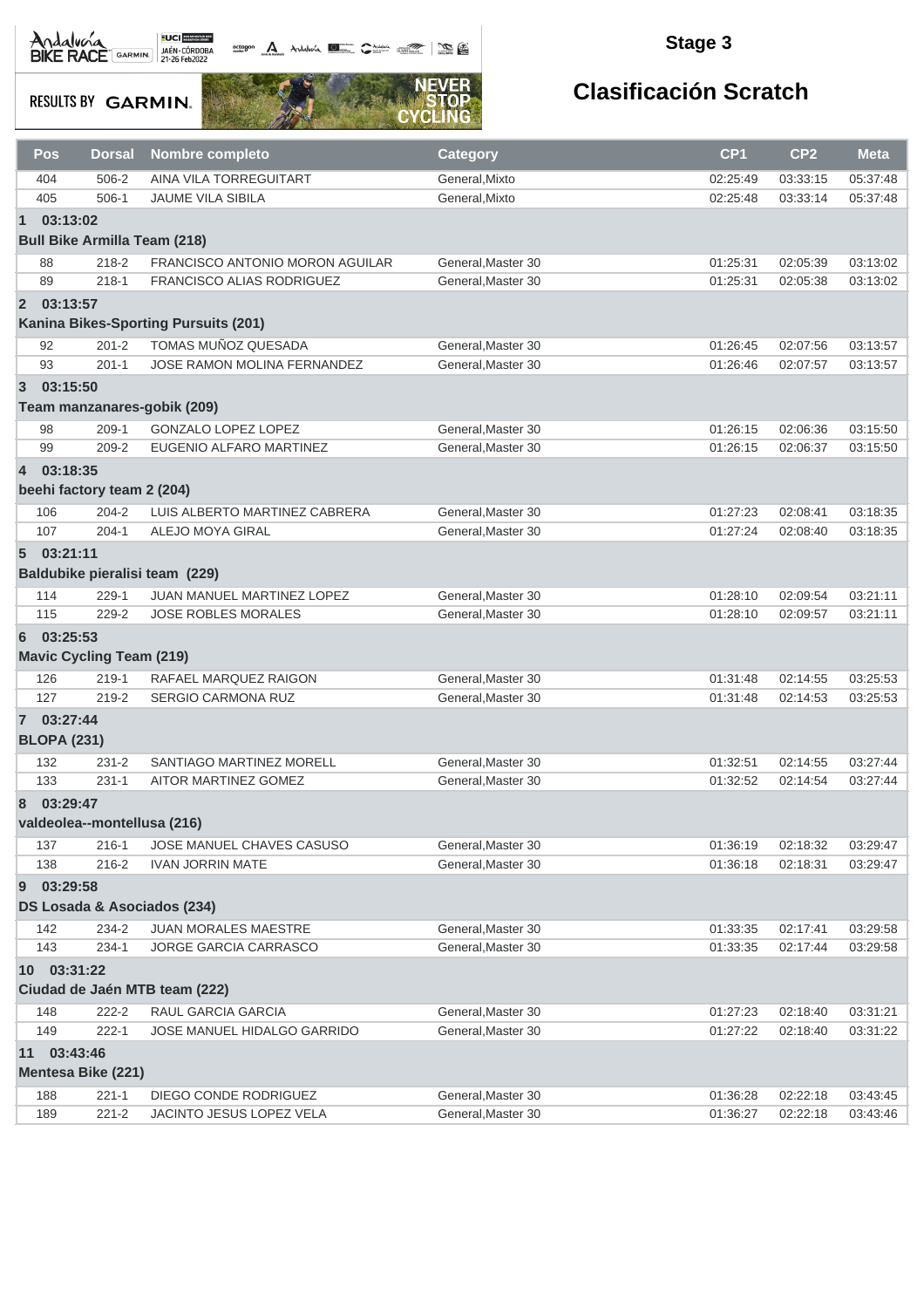Andalva BACE GARMIN AND LOCAL DEL BACK

octogon A Andalunia **1977** Catalog 2008 - 2008

### **Stage 3**

**RESULTS BY GARMIN.** 



|           | Pos<br><b>Dorsal</b>                           | <b>Nombre completo</b>              | <b>Category</b>    | CP <sub>1</sub> | CP <sub>2</sub> | Meta     |  |  |  |  |
|-----------|------------------------------------------------|-------------------------------------|--------------------|-----------------|-----------------|----------|--|--|--|--|
|           | 12 03:45:18<br><b>Special Bikes (203)</b>      |                                     |                    |                 |                 |          |  |  |  |  |
|           | $203 - 2$<br>200                               | SANTIAGO GOMEZ BUÑUELO              | General, Master 30 | 01:37:10        | 02:25:03        | 03:45:18 |  |  |  |  |
|           | 201<br>$203-1$                                 | <b>TOMAS REOS ARAUJO</b>            | General, Master 30 | 01:36:45        | 02:24:49        | 03:45:18 |  |  |  |  |
|           | 13 03:45:53<br><b>Dbici19 (223)</b>            |                                     |                    |                 |                 |          |  |  |  |  |
|           | 202<br>223-1                                   | RAFAEL LOPEZ ANDUJAR                | General, Master 30 | 01:40:29        | 02:26:13        | 03:45:53 |  |  |  |  |
|           | 223-2<br>203                                   | FRANCISCO JOSE PAÑOS RUIZ           | General, Master 30 | 01:40:31        | 02:26:19        | 03:45:53 |  |  |  |  |
|           | 14 03:49:07<br><b>VOJO-BIKEHIGH (226)</b>      |                                     |                    |                 |                 |          |  |  |  |  |
|           | $226-1$<br>217                                 | <b>JASPER LEFEVRE</b>               | General, Master 30 | 01:41:58        | 02:28:00        | 03:49:07 |  |  |  |  |
|           | $226 - 2$<br>218                               | <b>JEFFRY GOETHALS</b>              | General, Master 30 | 01:41:58        | 02:27:49        | 03:49:07 |  |  |  |  |
|           | 15 03:51:27<br>Torrebiker's Bike Team (202)    |                                     |                    |                 |                 |          |  |  |  |  |
|           | $202 - 2$<br>223                               | MANUEL JESUS VILCHEZ RUBIO          | General, Master 30 | 01:42:11        | 02:28:51        | 03:51:27 |  |  |  |  |
|           | 224<br>$202 - 1$                               | EDUARDO QUESADA MORAL               | General, Master 30 | 01:42:13        | 02:28:52        | 03:51:27 |  |  |  |  |
|           | 16 03:53:18<br><b>BIKE CORNER MASTER (323)</b> |                                     |                    |                 |                 |          |  |  |  |  |
|           | 232<br>$323 - 1$                               | RENAUD COURPAYEN                    | General, Master 30 | 01:41:53        | 02:29:11        | 03:53:18 |  |  |  |  |
|           | 233<br>$323 - 2$                               | <b>DAVID BIDOLI</b>                 | General, Master 30 | 01:41:54        | 02:29:12        | 03:53:18 |  |  |  |  |
|           | 17 03:55:02<br><b>FITSTUDIO CDE (211)</b>      |                                     |                    |                 |                 |          |  |  |  |  |
|           | $211 - 1$<br>241                               | DIEGO OJANGUREN RODRIGUEZ           | General, Master 30 | 01:48:20        | 02:34:42        | 03:55:02 |  |  |  |  |
|           | 242<br>$211 - 2$                               | ANDRES PEREZ LLANA                  | General, Master 30 | 01:48:22        | 02:34:42        | 03:55:02 |  |  |  |  |
|           | 18 04:04:00<br><b>CD TORREMOCHA MTB (215)</b>  |                                     |                    |                 |                 |          |  |  |  |  |
|           | 265<br>$215 - 1$                               | ANTONIO VARO AGUAYO                 | General, Master 30 | 01:42:04        | 02:31:15        | 04:03:59 |  |  |  |  |
|           | 266<br>$215 - 2$                               | <b>FRANCISCO DE LA TORRE GARCIA</b> | General, Master 30 | 01:42:01        | 02:31:17        | 04:04:00 |  |  |  |  |
|           | 19 04:07:45                                    | KANINA BIKES/Acpcoferputeam (220)   |                    |                 |                 |          |  |  |  |  |
|           | 279<br>$220 - 1$                               | DAVID DIAZ GONZALEZ                 | General.Master 30  | 01:51:08        | 02:42:41        | 04:07:44 |  |  |  |  |
|           | 280<br>$220 - 2$                               | RAMON ORTEGA ACEITUNO               | General.Master 30  | 01:51:10        | 02:42:42        | 04:07:45 |  |  |  |  |
| <b>20</b> | 04:08:47<br>rondup (207)                       |                                     |                    |                 |                 |          |  |  |  |  |
|           | 281<br>$207 - 1$                               | <b>SERGIO GARCIA ORTIZ</b>          | General, Master 30 | 01:51:04        | 02:41:41        | 04:08:47 |  |  |  |  |
|           | 282<br>$207 - 2$                               | ALVARO GARCIA ORTIZ                 | General, Master 30 | 01:51:04        | 02:41:40        | 04:08:47 |  |  |  |  |
|           | 21 04:08:51<br>Juan & David Team (210)         |                                     |                    |                 |                 |          |  |  |  |  |
|           | $210 - 1$<br>283                               | <b>JUAN MATA ROMERO</b>             | General, Master 30 | 01:52:26        | 02:42:43        | 04:08:51 |  |  |  |  |
|           | 284<br>210-2                                   | DAVID FERNANDEZ DELOBEL             | General, Master 30 | 01:52:27        | 02:43:32        | 04:08:51 |  |  |  |  |
|           | 22 04:08:56                                    |                                     |                    |                 |                 |          |  |  |  |  |
|           |                                                | <b>MORERAS-ALTO PALANCIA (235)</b>  |                    |                 |                 |          |  |  |  |  |
|           | 285<br>$235 - 1$                               | DANIEL DE PRADA FERNANDEZ           | General, Master 30 | 01:50:56        | 02:41:07        | 04:08:56 |  |  |  |  |
|           | 286<br>235-2                                   | <b>IGNACIO TORREJON BONILLO</b>     | General, Master 30 | 01:50:56        | 02:41:08        | 04:08:56 |  |  |  |  |
|           | 23 04:15:29                                    |                                     |                    |                 |                 |          |  |  |  |  |
|           | Brujulabike (230)                              |                                     |                    |                 |                 |          |  |  |  |  |
|           | 304<br>$230-1$                                 | DAVID RODRIGUEZ ESTEBAN             | General, Master 30 | 01:52:25        | 02:42:44        | 04:15:29 |  |  |  |  |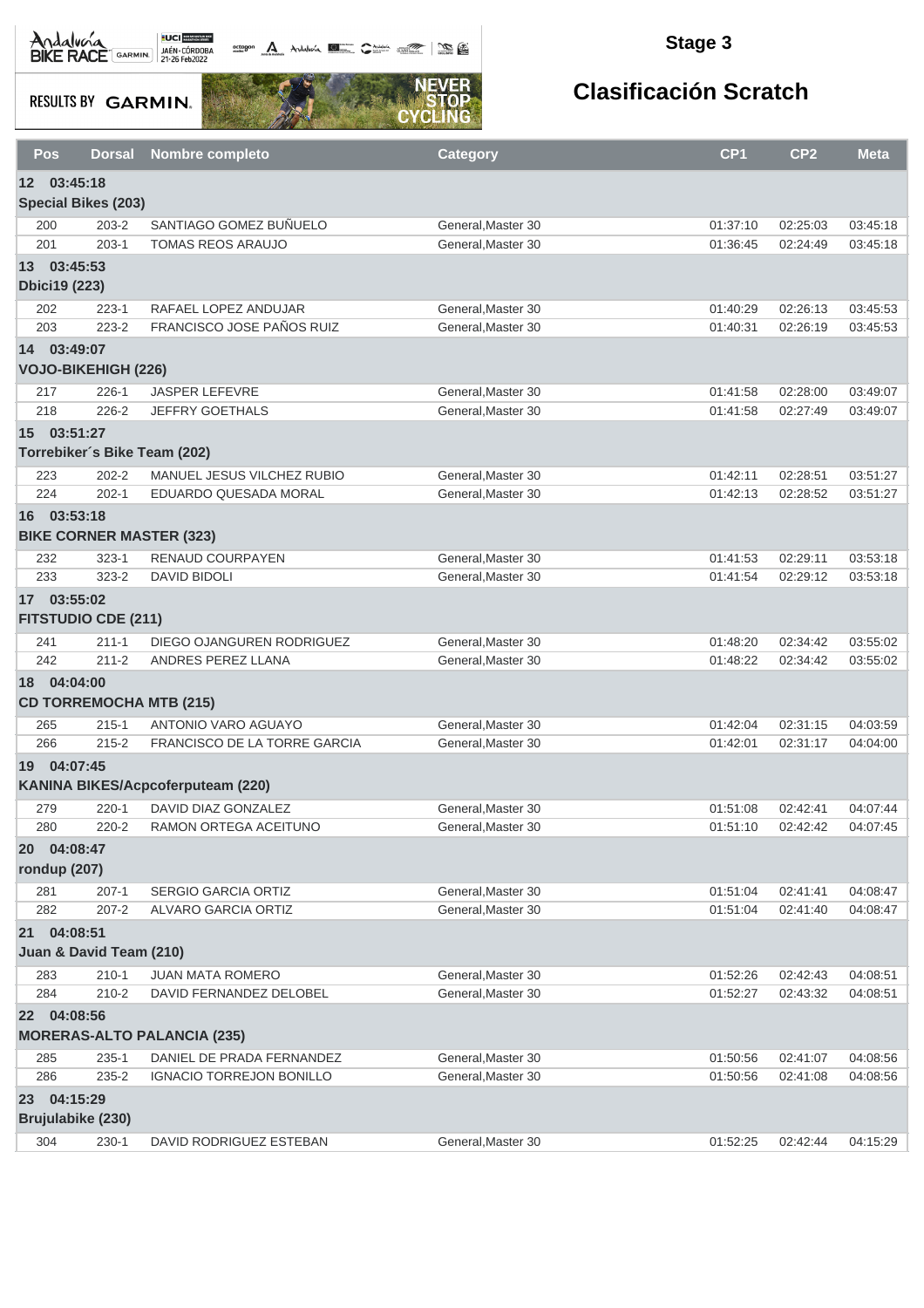octogon A Andalusía **DE C**ANALIS COMPOS COMPOS

#### **Stage 3**

**RESULTS BY GARMIN.** 



| Pos                        | <b>Dorsal</b>                   | <b>Nombre completo</b>                      | <b>Category</b>    | CP <sub>1</sub> | CP <sub>2</sub> | <b>Meta</b> |
|----------------------------|---------------------------------|---------------------------------------------|--------------------|-----------------|-----------------|-------------|
| 305                        | $230 - 2$                       | ANTONIO DAVID PELAYO RULL                   | General, Master 30 | 01:52:26        | 02:43:31        | 04:15:29    |
| 24 04:15:37                |                                 |                                             |                    |                 |                 |             |
|                            |                                 | <b>BALDU BIKE TORREDELCAMPO (225)</b>       |                    |                 |                 |             |
| 306                        | $225 - 1$                       | ANTONIO PEREZ ACOSTA                        | General.Master 30  | 01:52:55        | 02:45:00        | 04:15:35    |
| 307                        | $225 - 2$                       | <b>DANIEL DIAZ AGUILAR</b>                  | General.Master 30  | 01:52:56        | 02:45:01        | 04:15:37    |
| 25 04:30:00                |                                 |                                             |                    |                 |                 |             |
|                            | Pilot team (208)                |                                             |                    |                 |                 |             |
| 339                        | $208-1$                         | <b>JUAN CARLOS REY GARCIA</b>               | General, Master 30 | 02:02:22        | 02:55:18        | 04:30:00    |
| 340                        | 208-2                           | SERGIO RESTITUTO PACHECO                    | General, Master 30 | 02:02:20        | 02:55:18        | 04:30:00    |
| 26                         | 04:34:00                        |                                             |                    |                 |                 |             |
| <b>Ventus (212)</b>        |                                 |                                             |                    |                 |                 |             |
| 345                        | $212 - 2$                       | AITOR INTRIAGO BAUTISTA                     | General, Master 30 | 02:03:49        | 02:59:09        | 04:34:00    |
| 346                        | $212 - 1$                       | <b>EGOITZ ARROJO ALARCIA</b>                | General, Master 30 | 02:03:48        | 02:59:10        | 04:34:00    |
| 27 04:35:08                |                                 |                                             |                    |                 |                 |             |
|                            | <b>PQTEAM ELCHE (233)</b>       |                                             |                    |                 |                 |             |
| 349                        | $233 - 1$                       | JULIO GONZALEZ MATEU                        | General.Master 30  | 02:02:21        | 02:57:47        | 04:35:07    |
| 350                        | 233-2                           | JUAN MIGUEL ALMAGRO GARCIA                  | General, Master 30 | 02:02:18        | 02:57:45        | 04:35:08    |
| 28                         | 04:36:20                        |                                             |                    |                 |                 |             |
|                            | I Pagliacci (213)               |                                             |                    |                 |                 |             |
| 351                        | $213 - 2$                       | <b>LUCA NEGRI</b>                           | General, Master 30 | 02:05:30        | 03:01:00        | 04:36:19    |
| 352                        | $213 - 1$                       | <b>ANTHONY MOFFA</b>                        | General, Master 30 | 02:05:32        | 03:01:01        | 04:36:20    |
| 29                         | 04:37:42                        |                                             |                    |                 |                 |             |
|                            |                                 | <b>GED SPORTS - PREVENSYSTEM TEAM (214)</b> |                    |                 |                 |             |
| 353                        | $214 - 1$                       | PABLO REGALIZA CASTILLO                     | General, Master 30 | 02:02:51        | 02:57:23        | 04:37:41    |
| 354                        | $214 - 2$                       | DAVID GOMEZ RIOS                            | General, Master 30 | 02:02:50        | 02:57:22        | 04:37:42    |
| 30 04:46:39                |                                 |                                             |                    |                 |                 |             |
|                            | <b>LANDBIKE TEAM (227)</b>      |                                             |                    |                 |                 |             |
| 359                        | $227 - 2$                       | ANTONIO JESUS PAVON SERRANO                 | General, Master 30 | 02:06:40        | 03:06:52        | 04:46:38    |
| 360                        | $227 - 1$                       | JOSE RAFAEL PAVON SERRANO                   | General.Master 30  | 02:06:40        | 03:06:50        | 04:46:39    |
| 31 04:52:08                |                                 |                                             |                    |                 |                 |             |
|                            | <b>Unión Sportme (228)</b>      |                                             |                    |                 |                 |             |
| 365                        | 228-2                           | PEDRO JESUS PEREZ PEREZ                     | General, Master 30 | 02:04:23        | 03:04:24        | 04:52:08    |
| 366                        | $228 - 1$                       | EMILIO MUÑOZ ORTEGA                         | General, Master 30 | 02:04:23        | 03:04:25        | 04:52:08    |
| 32 04:58:12                |                                 |                                             |                    |                 |                 |             |
|                            | <b>MAMUT BIKE TEAM 2 (224)</b>  |                                             |                    |                 |                 |             |
| 377                        | $224 - 1$                       | <b>FRANCISCO JAVIER LEON RODRIGUEZ</b>      | General, Master 30 | 02:08:37        | 03:09:24        | 04:58:12    |
| 378                        | 224-2                           | <b>MARIANO ALARCON ALONSO</b>               | General.Master 30  | 02:08:41        | 03:09:25        | 04:58:12    |
| $\mathbf{1}$               | 03:06:32                        |                                             |                    |                 |                 |             |
|                            | <b>Team Garmin Sweden (301)</b> |                                             |                    |                 |                 |             |
| 69                         | $301 - 1$                       | <b>CARL FRIBERG</b>                         | General, Master 40 | 01:23:19        | 02:01:42        | 03:06:32    |
| 70                         | $301 - 2$                       | <b>HENRIK SPARR</b>                         | General, Master 40 | 01:23:19        | 02:01:43        | 03:06:32    |
| 03:13:48<br>$\overline{2}$ |                                 |                                             |                    |                 |                 |             |
|                            | ISB SPORT (303)                 |                                             |                    |                 |                 |             |
| 90                         | $303-1$                         | PATXI CIA APEZTEGUIA                        | General, Master 40 | 01:26:14        | 02:05:30        | 03:13:48    |
| 91                         | 303-2                           | FRANCISCO LOPEZ DE GEA                      | General, Master 40 | 01:26:14        | 02:05:31        | 03:13:48    |
| 03:24:09<br>3              |                                 |                                             |                    |                 |                 |             |
|                            |                                 | <b>BALDUBIKE TORREDELCAMPO (336)</b>        |                    |                 |                 |             |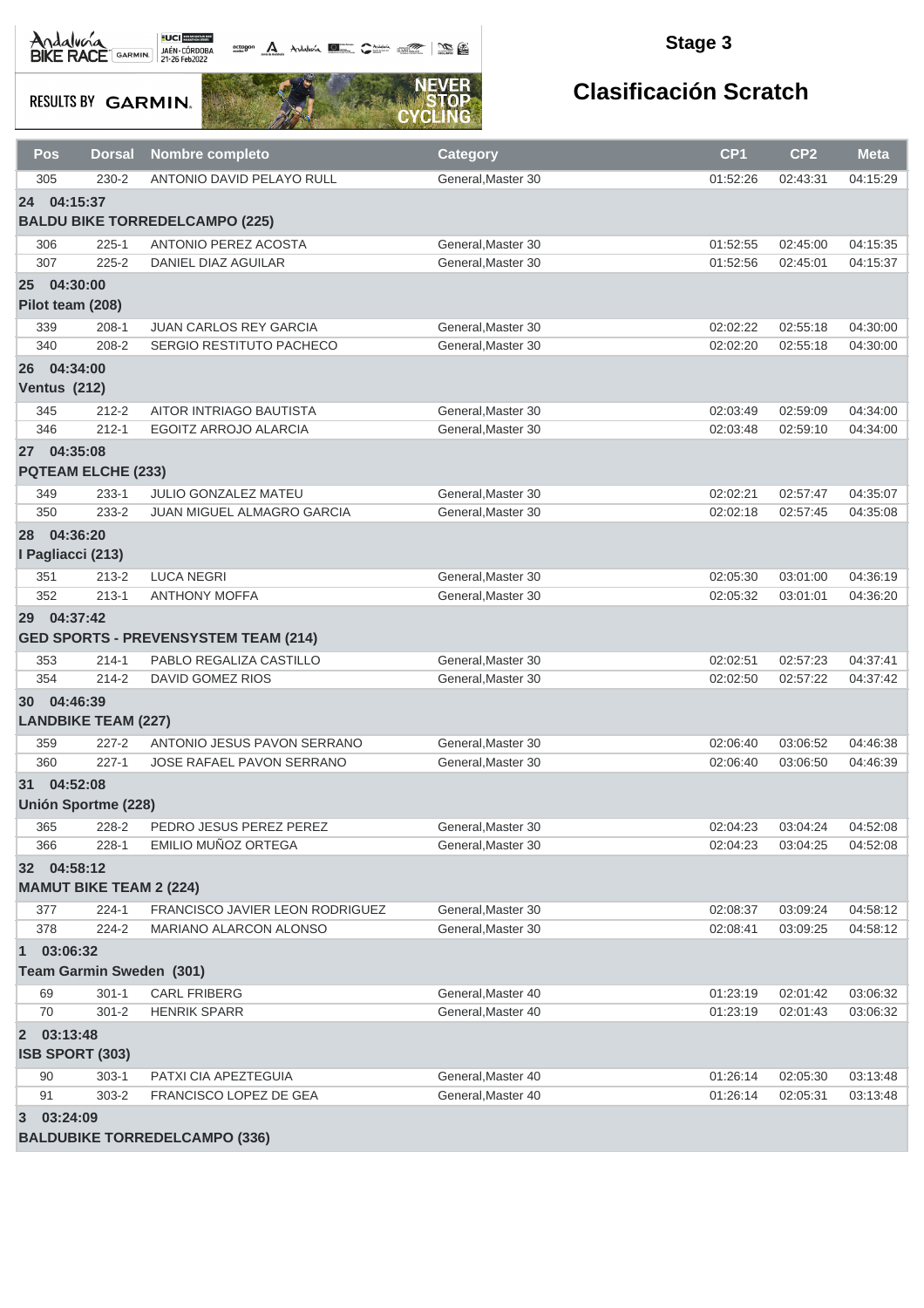# Andalvona MEDICIE

actagon A Andaluna **1977** Contain 1988

### **Stage 3**

**RESULTS BY GARMIN.** 



| Pos   | <b>Dorsal</b>                      | <b>Nombre completo</b>              | <b>Category</b>    | CP <sub>1</sub> | CP <sub>2</sub> | <b>Meta</b> |  |  |  |  |
|-------|------------------------------------|-------------------------------------|--------------------|-----------------|-----------------|-------------|--|--|--|--|
| 120   | 336-2                              | EDUARDO VIFORCOS CARRILLO           | General, Master 40 | 01:31:07        | 02:14:02        | 03:24:09    |  |  |  |  |
| 121   | 336-1                              | MANUEL JESUS MARTINEZ OBLARE        | General.Master 40  | 01:31:07        | 02:14:03        | 03:24:09    |  |  |  |  |
| 4     | 03:24:35                           |                                     |                    |                 |                 |             |  |  |  |  |
|       | Les petis Suisse (302)             |                                     |                    |                 |                 |             |  |  |  |  |
| 122   | $302 - 2$                          | <b>XAVIER GENDRE</b>                | General, Master 40 | 01:31:45        | 02:14:01        | 03:24:34    |  |  |  |  |
| 123   | $302 - 1$                          | YVES-ALAIN JUAN                     | General, Master 40 | 01:31:46        | 02:14:01        | 03:24:35    |  |  |  |  |
| 5     | 03:26:29                           |                                     |                    |                 |                 |             |  |  |  |  |
|       |                                    | <b>COTEXA IMPORALIA TEAM (335)</b>  |                    |                 |                 |             |  |  |  |  |
| 128   | $335 - 1$                          | ALFONSO MOLLEJA SANCHEZ             | General, Master 40 | 01:35:24        | 02:17:33        | 03:26:29    |  |  |  |  |
| 129   | $335 - 2$                          | <b>JOSE JAVIER RUIZ GONZALEZ</b>    | General.Master 40  | 01:35:25        | 02:17:34        | 03:26:29    |  |  |  |  |
|       | 6 03:26:51                         |                                     |                    |                 |                 |             |  |  |  |  |
|       | <b>CODEONE TEAM1 (334)</b>         |                                     |                    |                 |                 |             |  |  |  |  |
| 130   | $334-1$                            | RAMIRO ALVAREZ ABELLAN              | General, Master 40 | 01:33:29        | 02:15:22        | 03:26:51    |  |  |  |  |
| 131   | 334-2                              | JUAN DAVID GUARDEÑO RAMIREZ         | General, Master 40 | 01:33:29        | 02:15:23        | 03:26:51    |  |  |  |  |
|       | 7 03:29:48                         |                                     |                    |                 |                 |             |  |  |  |  |
|       |                                    | TIENDADESALUD.USANA.COM (321)       |                    |                 |                 |             |  |  |  |  |
| 136   | $321 - 2$                          | JUAQUIN DAVID MARTIN HERNANDEZ      | General, Master 40 | 01:32:30        | 02:15:58        | 03:29:47    |  |  |  |  |
| 139   | $321 - 1$                          | VICTOR MANUEL GONZALEZ MUÑOZ        | General.Master 40  | 01:32:30        | 02:15:59        | 03:29:48    |  |  |  |  |
| 8     | 03:29:57                           |                                     |                    |                 |                 |             |  |  |  |  |
|       |                                    | <b>GACOSUR RACING TEAM 1 (345)</b>  |                    |                 |                 |             |  |  |  |  |
| 140   | $345 - 2$                          | <b>MANUEL ROJO NIETO</b>            | General, Master 40 | 01:33:26        | 02:17:58        | 03:29:57    |  |  |  |  |
| 141   | $345 - 1$                          | FRANCISCO JAVIER MOLINA LOZANO      | General, Master 40 | 01:33:25        | 02:17:56        | 03:29:57    |  |  |  |  |
| 9     | 03:34:19                           |                                     |                    |                 |                 |             |  |  |  |  |
|       | <b>MAMMOTH CORDOBA (340)</b>       |                                     |                    |                 |                 |             |  |  |  |  |
| 154   | 340-2                              | <b>JUAN CARLOS ROMERO RODRIGUEZ</b> | General, Master 40 | 01:34:26        | 02:18:21        | 03:34:19    |  |  |  |  |
| 155   | $340 - 1$                          | <b>FRANCISCO CANO GUTIERREZ</b>     | General, Master 40 | 01:34:27        | 02:18:21        | 03:34:19    |  |  |  |  |
|       | 10 03:35:10                        |                                     |                    |                 |                 |             |  |  |  |  |
|       |                                    | <b>MENTESA-PROCYCLING (342)</b>     |                    |                 |                 |             |  |  |  |  |
| 156   | $342 - 1$                          | VICTOR EZQUERRO ALMAZAN             | General, Master 40 | 01:36:23        | 02:20:58        | 03:35:10    |  |  |  |  |
| 157   | 342-2                              | ANTONIO LUIS ORTEGA ORTEGA          | General, Master 40 | 01:36:22        | 02:21:00        | 03:35:10    |  |  |  |  |
| 11    | 03:35:11                           |                                     |                    |                 |                 |             |  |  |  |  |
|       | <b>Gacosur Racing Team 2 (350)</b> |                                     |                    |                 |                 |             |  |  |  |  |
| 158   | $350 - 2$                          | JOSE MIGUEL PEREZ MARTINEZ          | General, Master 40 | 01:36:20        | 02:20:34        | 03:35:11    |  |  |  |  |
| 159   | $350-1$                            | MANUEL MORILLO MANZANO              | General.Master 40  | 01:36:20        | 02:20:34        | 03:35:11    |  |  |  |  |
|       | 12 03:35:52                        |                                     |                    |                 |                 |             |  |  |  |  |
|       | <b>BoBruC (309)</b>                |                                     |                    |                 |                 |             |  |  |  |  |
| 162   | 309-2                              | MIGUEL ANGEL GONZALEZ TEJEDA        | General, Master 40 | 01:36:23        | 02:20:40        | 03:35:52    |  |  |  |  |
| 163   | 309-1                              | PEDRO BERNA ROQUETA                 | General.Master 40  | 01:36:25        | 02:20:42        | 03:35:52    |  |  |  |  |
|       | 13 03:39:30                        |                                     |                    |                 |                 |             |  |  |  |  |
|       | SVC Cycling (341)                  |                                     |                    |                 |                 |             |  |  |  |  |
| 174   | $341 - 1$                          | ABEL BLANQUE PARCERISA              | General, Master 40 | 01:36:13        | 02:21:07        | 03:39:30    |  |  |  |  |
| 175   | 341-2                              | CARLOS CABELLO CAMBA                | General, Master 40 | 01:36:13        | 02:21:07        | 03:39:30    |  |  |  |  |
| 14    | 03:40:25                           |                                     |                    |                 |                 |             |  |  |  |  |
|       | <b>MOSQUITO BIKERS (348)</b>       |                                     |                    |                 |                 |             |  |  |  |  |
| 176   | 348-2                              | <b>MARIO SANCHEZ GARCIA</b>         | General, Master 40 | 01:34:24        | 02:20:37        | 03:40:25    |  |  |  |  |
| $177$ | $348 - 1$                          | DAVID LOPEZ SAEZ                    | General, Master 40 | 01:32:26        | 02:20:38        | 03:40:25    |  |  |  |  |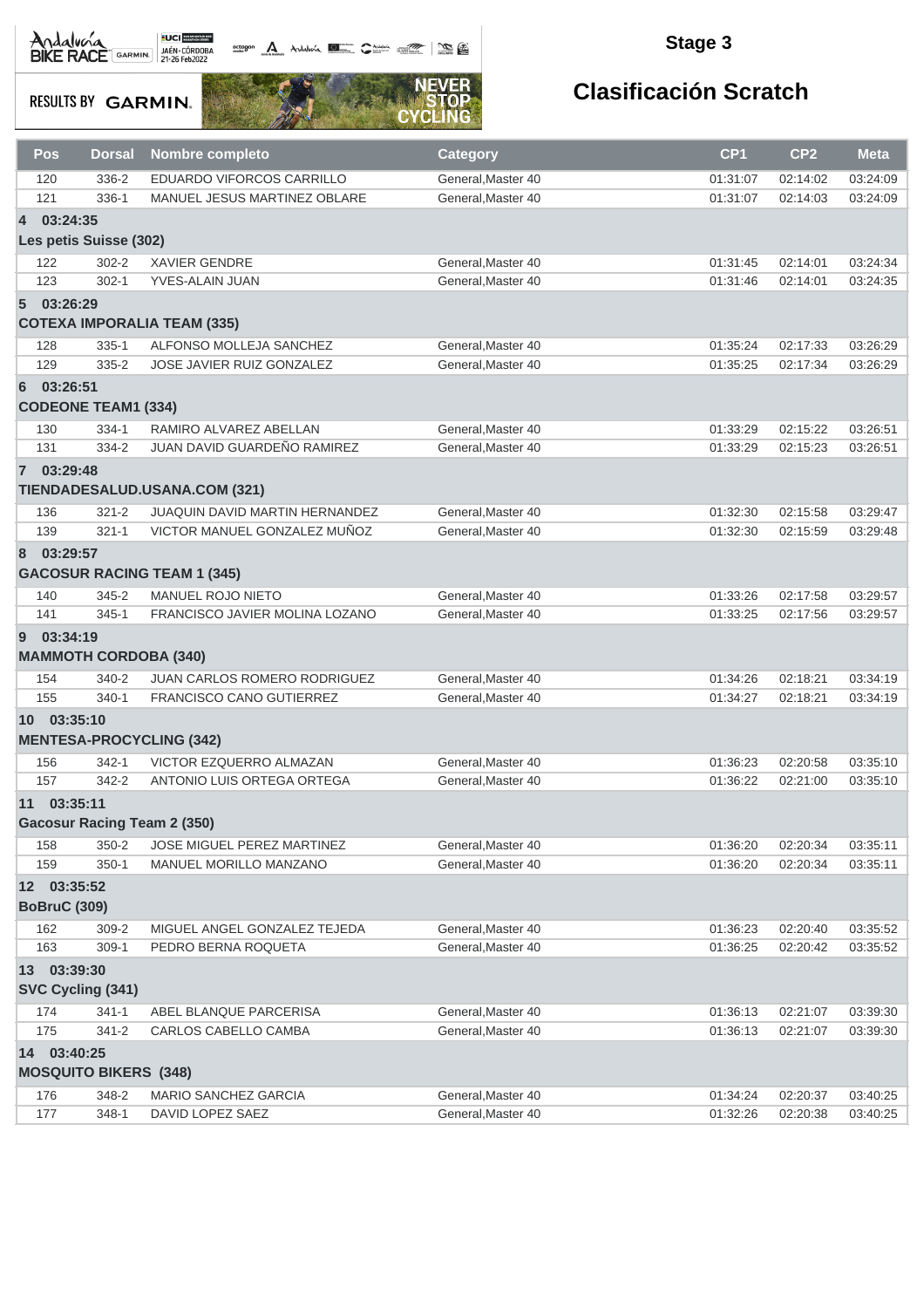octogon Andalusia **1944** 

### **Stage 3**

**RESULTS BY GARMIN.** 



|                 | Pos<br><b>Dorsal</b>                 | <b>Nombre completo</b>                                     | <b>Category</b>                          | CP <sub>1</sub>      | CP <sub>2</sub>      | <b>Meta</b>          |
|-----------------|--------------------------------------|------------------------------------------------------------|------------------------------------------|----------------------|----------------------|----------------------|
|                 | 15 03:43:30                          |                                                            |                                          |                      |                      |                      |
|                 | Zubia Power (316)                    |                                                            |                                          |                      |                      |                      |
|                 | $316 - 1$<br>182                     | <b>JUSTO BENITO FERNANDEZ</b>                              | General, Master 40                       | 01:39:06             | 02:25:25             | 03:43:29             |
|                 | 316-2<br>183                         | <b>SERGIO FERNANDEZ HIDALGO</b>                            | General, Master 40                       | 01:39:07             | 02:25:22             | 03:43:30             |
|                 | 16 03:46:30                          |                                                            |                                          |                      |                      |                      |
|                 | Kiko y David (326)                   |                                                            |                                          |                      |                      |                      |
|                 | 204<br>326-2                         | <b>KIKO MOLINA SOLA</b>                                    | General, Master 40                       | 01:40:27             | 02:27:25             | 03:46:29             |
|                 | 205<br>$326 - 1$                     | <b>DAVID FRANCO MURCIA</b>                                 | General, Master 40                       | 01:40:28             | 02:27:30             | 03:46:30             |
|                 | 17 03:47:19                          |                                                            |                                          |                      |                      |                      |
|                 |                                      | <b>BIKES MONCAYO ALFA TARAZONA (308)</b>                   |                                          |                      |                      |                      |
|                 | 210<br>308-2                         | MANUEL LAPUENTE CINTORA                                    | General, Master 40                       | 01:40:20             | 02:27:33             | 03:47:18             |
|                 | $308 - 1$<br>211                     | PEDRO INUÑEZ VILLAMAYOR                                    | General, Master 40                       | 01:40:21             | 02:27:35             | 03:47:19             |
| 18              | 03:47:53                             |                                                            |                                          |                      |                      |                      |
|                 | <b>Bike Mobility (314)</b>           |                                                            |                                          |                      |                      |                      |
|                 |                                      |                                                            |                                          |                      |                      |                      |
|                 | $314 - 2$<br>215<br>216<br>$314 - 1$ | ROGER PERALBA COSTA<br>ALBERT GARCIA HINOJOSA              | General, Master 40<br>General.Master 40  | 01:41:57             | 02:27:43             | 03:47:53             |
|                 |                                      |                                                            |                                          | 01:41:58             | 02:27:45             | 03:47:53             |
|                 | 19 03:55:37                          |                                                            |                                          |                      |                      |                      |
|                 | <b>SPECIAL BIKES CD (307)</b>        |                                                            |                                          |                      |                      |                      |
|                 | $307 - 1$<br>245                     | MIGUEL COTE PUERTAS                                        | General.Master 40                        | 01:44:42             | 02:32:10             | 03:55:37             |
|                 | 246<br>$307 - 2$                     | RAFAEL MONTOYA GUTIERREZ                                   | General, Master 40                       | 01:44:41             | 02:32:09             | 03:55:37             |
| <b>20</b>       | 03:56:35                             |                                                            |                                          |                      |                      |                      |
|                 | Biciterapia (310)                    |                                                            |                                          |                      |                      |                      |
|                 | $310 - 2$<br>247                     | JOSE ANTONIO FERNANDEZ QUEVEDO                             | General, Master 40                       | 01:45:08             | 02:33:45             | 03:56:34             |
|                 | 248<br>$310 - 1$                     | JOSE ANTONIO CANALES RODRIGUEZ                             | General, Master 40                       | 01:45:08             | 02:33:44             | 03:56:35             |
| 21              | 03:57:21                             |                                                            |                                          |                      |                      |                      |
|                 | Fambike team C.D (325)               |                                                            |                                          |                      |                      |                      |
|                 | $325 - 2$<br>249                     | FRANCISCO JAVIER SIERRA GARCIA                             | General, Master 40                       | 01:44:24             | 02:33:12             | 03:57:21             |
|                 | 250<br>$325 - 1$                     | ANTONIO LOPEZ GUTIERREZ                                    | General, Master 40                       | 01:44:25             | 02:33:06             | 03:57:21             |
| 22 <sup>2</sup> | 04:00:59                             |                                                            |                                          |                      |                      |                      |
|                 | Xtreme Team (304)                    |                                                            |                                          |                      |                      |                      |
|                 | 253<br>$304 - 2$                     | GREGORIO ZUMAQUERO ACEVEDO                                 | General, Master 40                       | 01:47:18             | 02:37:53             | 04:00:59             |
|                 | 254<br>$304 - 1$                     | OSCAR FUENTES LUPIAÑEZ                                     | General, Master 40                       | 01:47:18             | 02:37:54             | 04:00:59             |
|                 | 23 04:01:10                          |                                                            |                                          |                      |                      |                      |
|                 | Borussia de Donut's (327)            |                                                            |                                          |                      |                      |                      |
|                 | 255<br>$327 - 2$                     | FRANCISCO UZQUIZA FERNANDEZ                                | General, Master 40                       | 01:44:44             | 02:32:34             | 04:01:09             |
|                 | 256<br>$327-1$                       | MIGUEL ARSIE DEL BARRIO                                    | General, Master 40                       | 01:44:42             | 02:32:33             | 04:01:10             |
|                 | 24 04:03:48                          |                                                            |                                          |                      |                      |                      |
|                 | <b>TIKISMIKIS CORDOBA (312)</b>      |                                                            |                                          |                      |                      |                      |
|                 | $312 - 1$<br>263                     | RAFAEL ANGEL DELA ROSA RUIZ                                | General, Master 40                       | 01:48:22             | 02:38:40             | 04:03:48             |
|                 | 264<br>$312 - 2$                     | RAFAEL PADILLA TORRES                                      | General.Master 40                        | 01:48:23             | 02:38:43             | 04:03:48             |
|                 | 25 04:06:14                          |                                                            |                                          |                      |                      |                      |
|                 | <b>MAMMOTH (353)</b>                 |                                                            |                                          |                      |                      |                      |
|                 |                                      |                                                            |                                          |                      |                      |                      |
|                 | 271<br>$353 - 2$<br>272<br>$353 - 1$ | ANGEL FELIX CARRETERO TREJO<br><b>MARIANO MENAL MARTIN</b> | General, Master 40<br>General, Master 40 | 01:50:59<br>01:51:00 | 02:41:32<br>02:41:26 | 04:06:14<br>04:06:14 |
|                 |                                      |                                                            |                                          |                      |                      |                      |
|                 | 26 04:06:42                          |                                                            |                                          |                      |                      |                      |
|                 | Docudest MTB Team (354)              |                                                            |                                          |                      |                      |                      |
|                 | 273<br>$354-1$                       | FRANCISCO JAVIER ROMERO PEDROSA                            | General, Master 40                       | 01:48:30             | 02:40:17             | 04:06:42             |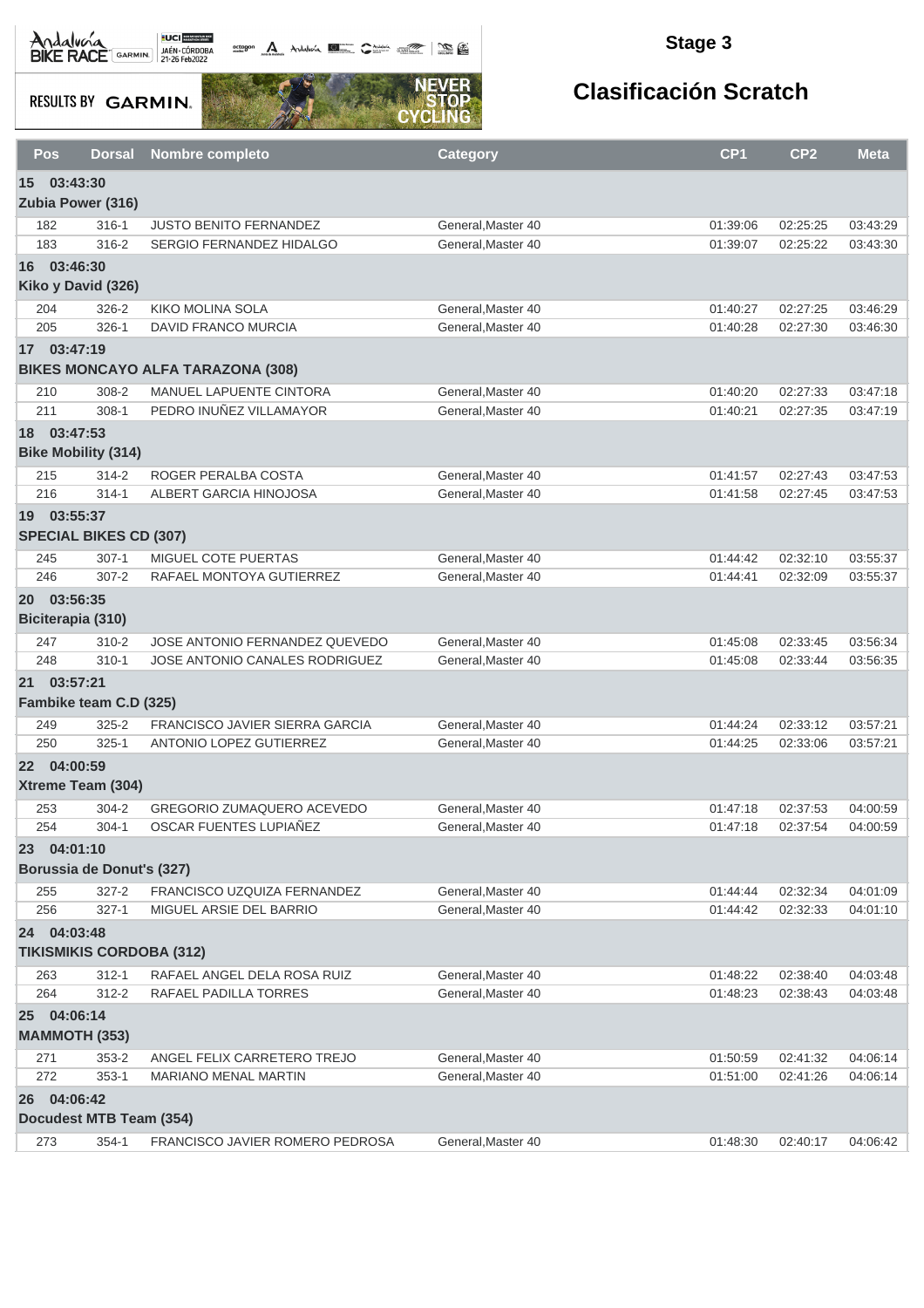octogon A Andalusía **DE C**ANALIS COMPOS COMPOS

#### **Stage 3**

**RESULTS BY GARMIN.** 



# **Clasificación Scratch**

| Pos                               | <b>Dorsal</b>                                | <b>Nombre completo</b>            | <b>Category</b>    | CP <sub>1</sub> | CP <sub>2</sub> | <b>Meta</b> |
|-----------------------------------|----------------------------------------------|-----------------------------------|--------------------|-----------------|-----------------|-------------|
| 274                               | $354 - 2$                                    | <b>JACOBO HERNANDEZ MARTOS</b>    | General, Master 40 | 01:48:31        | 02:40:14        | 04:06:42    |
| 27 04:10:44                       |                                              |                                   |                    |                 |                 |             |
|                                   | <b>Limoncellos (408)</b>                     |                                   |                    |                 |                 |             |
| 287                               | $408 - 1$                                    | <b>JORDI RUBIO RUIZ</b>           | General.Master 40  | 01:50:51        | 02:42:16        | 04:10:44    |
| 288                               | 408-2                                        | <b>JAVIER DIAZ NIETO</b>          | General, Master 40 | 01:50:51        | 02:42:16        | 04:10:44    |
| 28 04:10:46                       | ELCORTEINGLES 019 (352)                      |                                   |                    |                 |                 |             |
| 289                               | $352 - 1$                                    | <b>JAVIER MARTIN DIAZ</b>         | General, Master 40 | 01:48:47        | 02:40:42        | 04:10:45    |
| 290                               | $352 - 2$                                    | OSCAR VILLEGAS LORENZO            | General, Master 40 | 01:48:48        | 02:40:43        | 04:10:46    |
| <b>29</b>                         | 04:10:50<br><b>Ciclos Castillo FCM (347)</b> |                                   |                    |                 |                 |             |
| 291                               | $347 - 2$                                    | ANTONIO JOSE VALLE SILVA          | General, Master 40 | 01:48:25        | 02:39:21        | 04:10:50    |
| 292                               | $347 - 1$                                    | ANTONIO ARENAS MERCHAN            | General, Master 40 | 01:48:29        | 02:39:22        | 04:10:50    |
| 30 04:11:45                       |                                              | RODAS SÃO MAMEDE PORTALEGRE (306) |                    |                 |                 |             |
| 293                               | $306 - 2$                                    | <b>DAVID RASTEIRO</b>             | General, Master 40 | 01:52:13        | 02:43:45        | 04:11:44    |
| 294                               | $306-1$                                      | <b>CARLOS FRADE</b>               | General, Master 40 | 01:52:12        | 02:43:46        | 04:11:45    |
| 31 04:13:30<br><b>Pisss (305)</b> |                                              |                                   |                    |                 |                 |             |
| 298                               | $305 - 2$                                    | RUBEN BALLESTEROS ALVAREZ         | General, Master 40 | 01:54:32        | 02:45:04        | 04:13:30    |
| 299                               | $305 - 1$                                    | DANIEL AGUADO CARBAJAL            | General, Master 40 | 01:54:31        | 02:45:05        | 04:13:30    |
| 32 04:13:31                       | <b>CD TIKISMIKIS (355)</b>                   |                                   |                    |                 |                 |             |
| 300                               | $355 - 1$                                    | JUAN ANTONIO JIMENEZ CRUZ         | General, Master 40 | 01:55:31        | 02:45:16        | 04:13:31    |
| 301                               | 355-2                                        | LUIS MORENO LUQUE                 | General, Master 40 | 01:55:32        | 02:45:17        | 04:13:31    |
| 33 04:18:10                       | Ciclohobby (339)                             |                                   |                    |                 |                 |             |
| 309                               | 339-2                                        | <b>FRANCISCO GARCIA NATERA</b>    | General.Master 40  | 01:51:59        | 02:44:01        | 04:18:09    |
| 310                               | $339-1$                                      | JOSE ANTONIO DIAZ SALDAÑA         | General, Master 40 | 01:52:00        | 02:44:04        | 04:18:10    |
| 34 04:18:38                       | Agacha el Lomo (349)                         |                                   |                    |                 |                 |             |
| 313                               | 349-2                                        | FRANCISCO JAVIER JIMENEZ ROLDAN   | General, Master 40 | 01:55:49        | 02:47:56        | 04:18:38    |
| 314                               | 349-1                                        | PEDRO GALVIN BARRERA              | General, Master 40 | 01:55:50        | 02:47:59        | 04:18:38    |
| 35 04:22:45                       | Independiente (333)                          |                                   |                    |                 |                 |             |
| 318                               | $333 - 1$                                    | FRANCISCO GOMEZ LIÑAN             | General, Master 40 | 01:55:07        | 02:47:58        | 04:22:44    |
| 319                               | 333-2                                        | JOAQUIN PORRAS SERRANO            | General, Master 40 | 01:55:05        | 02:47:58        | 04:22:45    |
| 36 04:22:45                       | Harman Bikes (346)                           |                                   |                    |                 |                 |             |
| 317                               | 346-2                                        | LUCAS CARMONA MORENO              | General, Master 40 | 01:59:18        | 02:50:45        | 04:22:44    |
| 320                               | 346-1                                        | JUAN CARLOS BERMUDEZ HINOJOSA     | General.Master 40  | 01:59:18        | 02:50:54        | 04:22:45    |
| 37<br><b>ISB 1 Pro (330)</b>      | 04:25:20                                     |                                   |                    |                 |                 |             |
| 321                               | $330-1$                                      | JUAN MANUEL PERSONAL FERNANDEZ    | General, Master 40 | 01:53:40        | 02:48:01        | 04:25:20    |
| 322                               | 330-2                                        | FRANCESC SABIOTE RUIZ             | General, Master 40 | 01:53:40        | 02:48:01        | 04:25:20    |
| 38 04:25:28                       |                                              |                                   |                    |                 |                 |             |

**Biciterapia 1 (318)**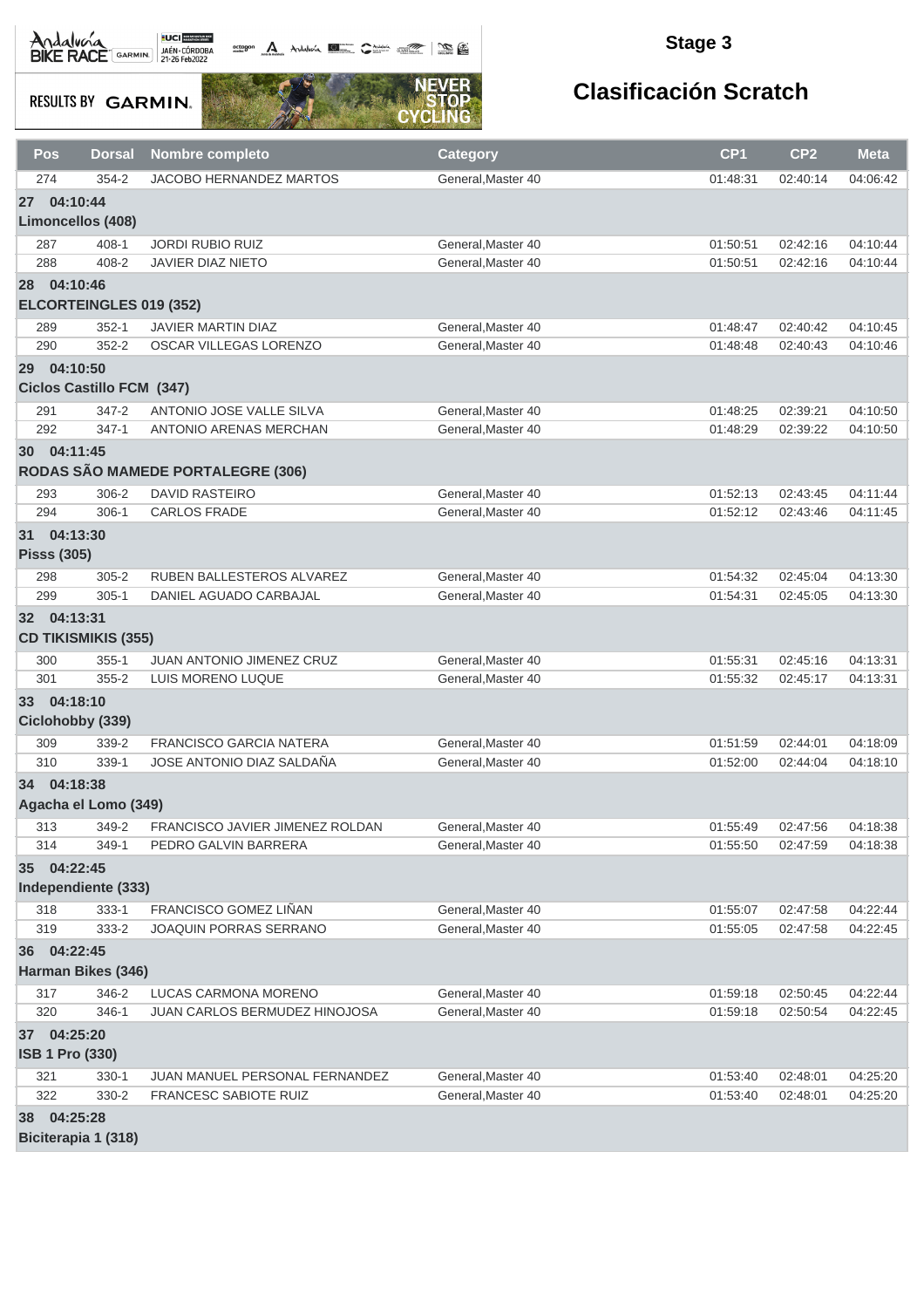Andalvara BIKE RACE GARMIN 21-26 Feb2022

octogon A Andalunia **1977** Catalog 2008 - 2008

### **Stage 3**

**RESULTS BY GARMIN.** 



| Pos                           | Dorsal                   | Nombre completo                                                | <b>Category</b>                          | CP1                  | CP <sub>2</sub>      | <b>Meta</b>          |  |  |  |
|-------------------------------|--------------------------|----------------------------------------------------------------|------------------------------------------|----------------------|----------------------|----------------------|--|--|--|
| 323                           | $318 - 2$                | <b>MANUEL ROCA SANTIAGO</b>                                    | General, Master 40                       | 01:42:00             | 02:47:42             | 04:25:27             |  |  |  |
| 324                           | $318 - 1$                | DANIEL ARINCON ANDRADES                                        | General, Master 40                       | 01:42:00             | 02:47:52             | 04:25:28             |  |  |  |
| 39 04:27:01                   |                          |                                                                |                                          |                      |                      |                      |  |  |  |
| <b>RUEDAS EN LLAMAS (332)</b> |                          |                                                                |                                          |                      |                      |                      |  |  |  |
| 327                           | $332 - 1$                | JOSE CORREA HERNANDEZ                                          | General, Master 40                       | 02:00:42             | 02:51:57             | 04:27:01             |  |  |  |
| 328                           | 332-2                    | JUAN MANUEL TOLEDO HIDALGO                                     | General, Master 40                       | 02:00:43             | 02:51:57             | 04:27:01             |  |  |  |
| 40 04:27:21                   |                          |                                                                |                                          |                      |                      |                      |  |  |  |
| Bici 3.0 (315)                |                          |                                                                |                                          |                      |                      |                      |  |  |  |
|                               |                          |                                                                |                                          |                      |                      |                      |  |  |  |
| 329<br>330                    | $315 - 1$<br>$315 - 2$   | JORDI BALASCH CLARASSO<br><b>OSCAR RECUNA PRIEGO</b>           | General, Master 40<br>General, Master 40 | 01:58:03<br>01:58:02 | 02:53:34<br>02:53:35 | 04:27:21<br>04:27:21 |  |  |  |
|                               |                          |                                                                |                                          |                      |                      |                      |  |  |  |
| 41 04:27:22                   |                          |                                                                |                                          |                      |                      |                      |  |  |  |
|                               | <b>TOTAL CLIMA (328)</b> |                                                                |                                          |                      |                      |                      |  |  |  |
| 331                           | $328 - 1$                | JUAN LOPEZ BAYONA                                              | General, Master 40                       | 01:59:51             | 02:54:25             | 04:27:22             |  |  |  |
| 332                           | 328-2                    | <b>ANTONIO PEREZ BUSTOS</b>                                    | General, Master 40                       | 01:59:51             | 02:54:26             | 04:27:22             |  |  |  |
| 42 04:29:32                   |                          |                                                                |                                          |                      |                      |                      |  |  |  |
|                               |                          | <b>XTREME TEAM CC Mijas (351)</b>                              |                                          |                      |                      |                      |  |  |  |
| 337                           | $351 - 2$                | MIGUEL ANGEL PEREZ MARIN                                       | General.Master 40                        | 02:04:01             | 02:56:36             | 04:29:31             |  |  |  |
| 338                           | $351 - 1$                | DANIEL GIJON CRUZ                                              | General, Master 40                       | 02:04:02             | 02:56:34             | 04:29:32             |  |  |  |
| 43 04:34:02                   |                          |                                                                |                                          |                      |                      |                      |  |  |  |
|                               | GACOSUR (337)            |                                                                |                                          |                      |                      |                      |  |  |  |
| 347                           | $337-1$                  | DAVID GARCIA MARTINEZ                                          | General, Master 40                       | 02:01:43             | 02:57:24             | 04:34:02             |  |  |  |
| 348                           | 337-2                    | JOSE MIGUEL RODRIGUEZ ASENCIO                                  | General, Master 40                       | 02:01:46             | 02:57:25             | 04:34:02             |  |  |  |
| 44 04:40:39                   |                          |                                                                |                                          |                      |                      |                      |  |  |  |
|                               |                          |                                                                |                                          |                      |                      |                      |  |  |  |
|                               |                          | <b>ALES TEAM SOLIDARIO (356)</b>                               |                                          |                      |                      |                      |  |  |  |
| 355                           | 356-2                    | <b>BLAS MARTINEZ SANCHEZ</b>                                   | General, Master 40                       | 02:04:18             | 03:02:40             | 04:40:39             |  |  |  |
| 356                           | 356-1                    | DOMINGO SANCHEZ LOPEZ                                          | General, Master 40                       | 02:04:16             | 03:02:39             | 04:40:39             |  |  |  |
| 45 04:43:47                   |                          |                                                                |                                          |                      |                      |                      |  |  |  |
|                               | <b>CODEONE 2 (331)</b>   |                                                                |                                          |                      |                      |                      |  |  |  |
| 357                           | $331 - 2$                | <b>SERGIO PALMA GRANDE</b>                                     | General, Master 40                       | 02:04:45             | 03:02:29             | 04:43:47             |  |  |  |
| 358                           | $331 - 1$                | RUBEN MELLADO MUÑOZ                                            | General.Master 40                        | 02:04:43             | 03:02:26             | 04:43:47             |  |  |  |
| 46 04:48:46                   |                          |                                                                |                                          |                      |                      |                      |  |  |  |
|                               | Aqui nadie entrena (320) |                                                                |                                          |                      |                      |                      |  |  |  |
| 361                           | $320 - 2$                | <b>WILLIAMS RODRIGUEZ</b>                                      | General, Master 40                       | 02:03:21             | 03:00:15             | 04:48:46             |  |  |  |
| 362                           | $320 - 1$                | JAIME POL COLL                                                 | General.Master 40                        | 02:03:23             | 03:00:16             | 04:48:46             |  |  |  |
| 47 04:52:01                   |                          |                                                                |                                          |                      |                      |                      |  |  |  |
|                               | Punto Menos (324)        |                                                                |                                          |                      |                      |                      |  |  |  |
|                               |                          |                                                                |                                          |                      |                      |                      |  |  |  |
| 363<br>364                    | $324 - 1$                | FRANCISCO JAVIER ALVAREZ CHAMORRO<br><b>JORGE JURADO NAVAS</b> | General, Master 40<br>General, Master 40 | 02:09:39             | 03:07:11             | 04:52:01             |  |  |  |
|                               | 324-2                    |                                                                |                                          | 02:09:40             | 03:07:13             | 04:52:01             |  |  |  |
| 48 04:57:04                   |                          |                                                                |                                          |                      |                      |                      |  |  |  |
|                               | Matraco Team 2 (357)     |                                                                |                                          |                      |                      |                      |  |  |  |
| 373                           | $357 - 1$                | JORGE VILLANUEVA DAROCA                                        | General, Master 40                       | 02:10:40             | 03:09:31             | 04:57:04             |  |  |  |
| 375                           | $357 - 2$                | <b>IGOR ARNEDILLO LALINDE</b>                                  | General, Master 40                       | 02:10:42             | 03:09:35             | 04:57:04             |  |  |  |
| 49                            | 04:58:13                 |                                                                |                                          |                      |                      |                      |  |  |  |
| APF (343)                     |                          |                                                                |                                          |                      |                      |                      |  |  |  |
| 380                           | $343 - 1$                | ANTONIO JOSE BOGALLO SANZ                                      | General, Master 40                       | 02:08:38             | 03:09:19             | 04:58:13             |  |  |  |
| 381                           | 343-2                    | FRANCISCO JAVIER LEON VEGA                                     | General, Master 40                       | 02:08:40             | 03:09:23             | 04:58:13             |  |  |  |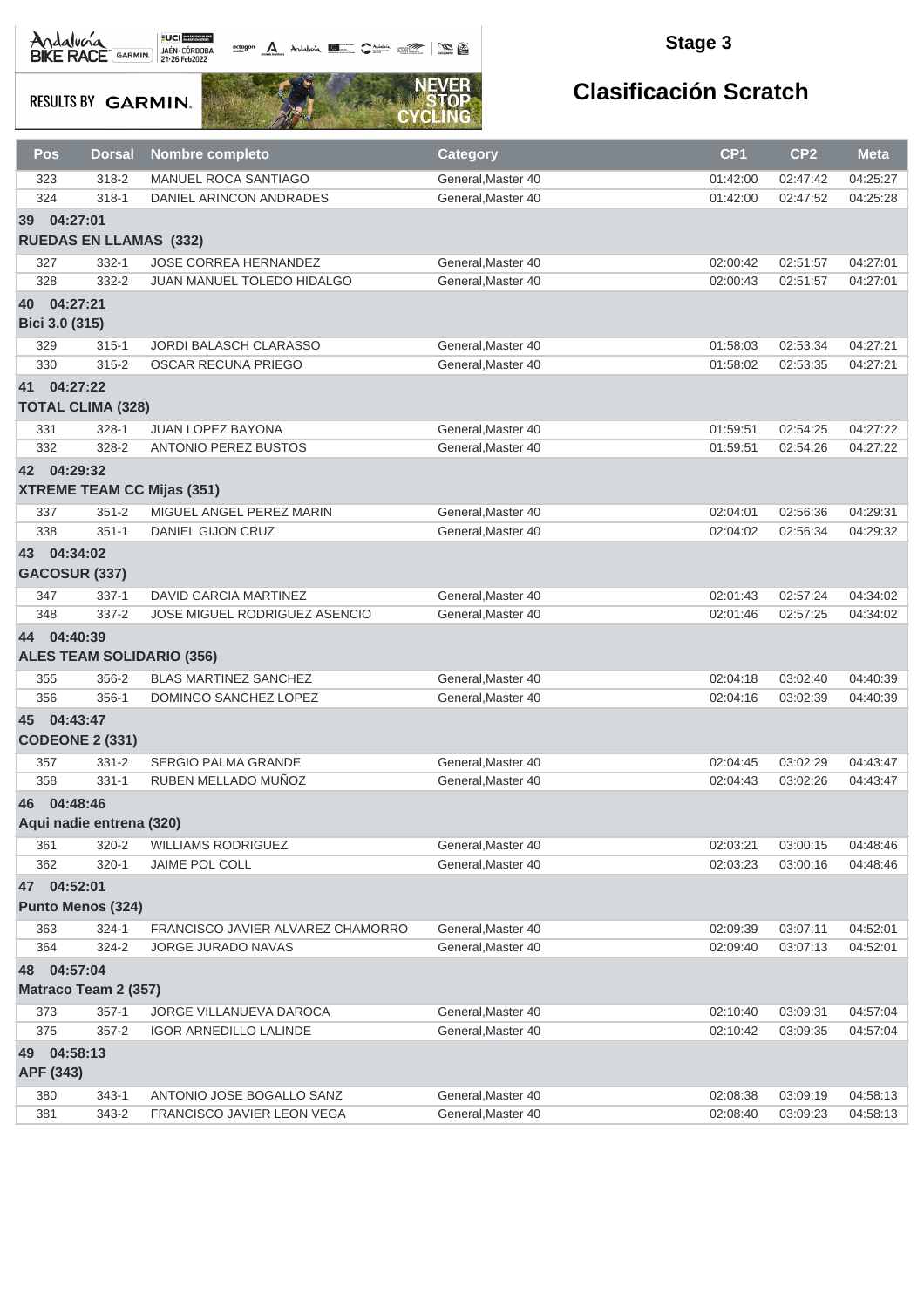**octogon A** Andalwin **ELLER** CANNAIS TO BE

### **Stage 3**

**RESULTS BY GARMIN.** 



| Pos            | <b>Dorsal</b>                        | Nombre completo                     | <b>Category</b>    | CP <sub>1</sub> | CP <sub>2</sub> | <b>Meta</b> |
|----------------|--------------------------------------|-------------------------------------|--------------------|-----------------|-----------------|-------------|
|                | 50 05:10:43                          |                                     |                    |                 |                 |             |
|                |                                      | Luis Arranz/Antonio Diaz (313)      |                    |                 |                 |             |
| 386            | $313 - 1$                            | LUIS ARRANZ CARO                    | General, Master 40 | 02:10:17        | 03:13:51        | 05:10:41    |
| 387            | $313 - 2$                            | ANTONIO JESUS DIAZ FLORES           | General, Master 40 | 02:10:18        | 03:13:54        | 05:10:43    |
|                | 51 05:14:09                          | <b>MULTIDEPORTES VETUSTA (319)</b>  |                    |                 |                 |             |
| 388            | $319 - 2$                            | ANTONIO SANCHEZ CASADO              | General, Master 40 | 02:24:12        | 03:23:33        | 05:14:09    |
| 389            | $319 - 1$                            | RAFAEL CABAÑEROS ROBLES             | General, Master 40 | 02:24:13        | 03:23:32        | 05:14:09    |
|                | 52 05:25:45                          |                                     |                    |                 |                 |             |
|                | <b>WATTS LAB TEAM (311)</b>          |                                     |                    |                 |                 |             |
| 394            | $311 - 1$                            | OSCAR FERNANDEZ HERNANDEZ           | General, Master 40 | 02:28:30        | 03:33:36        | 05:25:45    |
| 395            | $311 - 2$                            | RAUL SILVA GUTIERREZ                | General, Master 40 | 02:28:29        | 03:33:37        | 05:25:45    |
| 1 03:46:55     |                                      | <b>HARMAN&amp;FASTER-WEAR (414)</b> |                    |                 |                 |             |
| 208            | $414 - 1$                            | LUIS ESCALONA ZAFRA                 | General.Master 50  | 01:36:36        | 02:25:30        | 03:46:54    |
| 209            | $414 - 2$                            | PACO HUERTAS CAMPOS                 | General, Master 50 | 01:36:37        | 02:25:28        | 03:46:55    |
| 2 03:49:52     | LA_FORESTIERE (412)                  |                                     |                    |                 |                 |             |
| 219            | 412-2                                | <b>RENE VALLEE</b>                  | General, Master 50 | 01:43:02        | 02:31:31        | 03:49:51    |
| 220            | $412 - 1$                            | <b>DENIS LIAUD</b>                  | General, Master 50 | 01:43:02        | 02:31:30        | 03:49:52    |
| 3 03:51:29     |                                      |                                     |                    |                 |                 |             |
|                | Policía Local Granada A (413)        |                                     |                    |                 |                 |             |
| 225            | $413 - 1$                            | MIGUEL GARCIA RUBIÑO                | General, Master 50 | 01:45:16        | 02:32:59        | 03:51:29    |
| 226            | $413 - 2$                            | <b>MANUEL SORIA TORICES</b>         | General, Master 50 | 01:45:16        | 02:33:05        | 03:51:29    |
| $\overline{4}$ | 03:53:18                             |                                     |                    |                 |                 |             |
|                |                                      | 9th Wave MTB Sharks Team (409)      |                    |                 |                 |             |
| 231            | 409-2                                | PETER WOUTERS                       | General, Master 50 | 01:45:16        | 02:33:31        | 03:53:17    |
| 234            | $409 - 1$                            | <b>MARTIN STEIERT</b>               | General.Master 50  | 01:45:15        | 02:33:26        | 03:53:18    |
| $5^{\circ}$    | 04:05:44<br><b>KH7- SPORT (406)</b>  |                                     |                    |                 |                 |             |
| 269            | 406-1                                | CARMELO GOMEZ PASTOR                | General.Master 50  | 01:47:03        | 02:37:35        | 04:05:44    |
| 270            | 406-2                                | JAVIER PASCUAL TORRES               | General.Master 50  | 01:47:02        | 02:37:34        | 04:05:44    |
| 6              | 04:18:38<br><b>XC COURONNE (402)</b> |                                     |                    |                 |                 |             |
| 311            | $402 - 1$                            | REMI JOUANNIN                       | General, Master 50 | 01:54:09        | 02:46:48        | 04:18:37    |
| 312            | 402-2                                | PATRICE LEBOSSE                     | General, Master 50 | 01:54:10        | 02:46:48        | 04:18:38    |
| 7 04:22:10     |                                      |                                     |                    |                 |                 |             |
|                | <b>EBAN-FOC (407)</b>                |                                     |                    |                 |                 |             |
| 315            | 407-2                                | DANIEL HAUSMANN SPILMAN             | General, Master 50 | 01:54:36        | 02:47:23        | 04:22:10    |
| 316            | $407 - 1$                            | TONI DE LA ASUNCION HERNANDEZ       | General, Master 50 | 01:54:39        | 02:47:22        | 04:22:10    |
| 8              | 04:55:28                             |                                     |                    |                 |                 |             |
|                | Romeros Santa Barbara (401)          |                                     |                    |                 |                 |             |
| 369            | $401 - 1$                            | <b>OSCAR BETEGON PEREZ</b>          | General, Master 50 | 02:04:20        | 03:03:59        | 04:55:27    |
| 370            | $401 - 2$                            | ANGEL MAESTRA ALBACETE              | General, Master 50 | 02:04:18        | 03:04:02        | 04:55:28    |
| 9              | 04:57:04                             |                                     |                    |                 |                 |             |
|                | <b>Matracos Ergonutri (410)</b>      |                                     |                    |                 |                 |             |
| 374            | 410-2                                | DIONISIO RODRIGUEZ DOUZE            | General, Master 50 | 02:10:43        | 03:09:37        | 04:57:04    |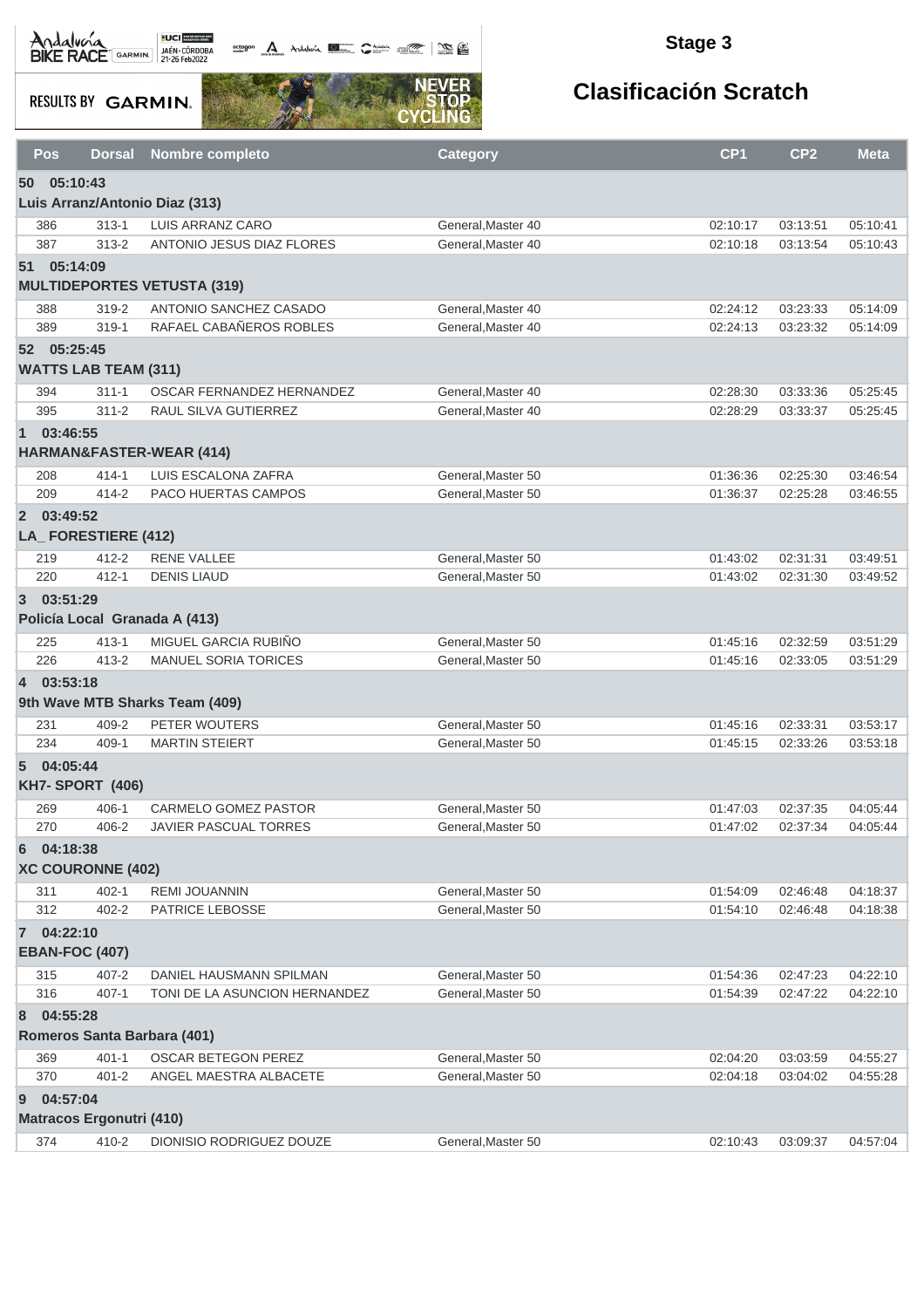octogon A Andalunia **1977** Catalog 2008 - 2008

### **Stage 3**

**RESULTS BY GARMIN.** 



## **Clasificación Scratch**

| <b>Pos</b>                                         | <b>Dorsal</b>                | <b>Nombre completo</b>                              | <b>Category</b>    | CP <sub>1</sub> | CP <sub>2</sub> | <b>Meta</b> |
|----------------------------------------------------|------------------------------|-----------------------------------------------------|--------------------|-----------------|-----------------|-------------|
| 376                                                | $410 - 1$                    | ALBERTO ASCORBE MARTINEZ                            | General, Master 50 | 02:10:43        | 03:09:32        | 04:57:04    |
| 04:58:15<br>10                                     |                              |                                                     |                    |                 |                 |             |
|                                                    |                              | Club Triatlón Las Rozas (404)                       |                    |                 |                 |             |
| 382                                                | $404 - 1$                    | JOSE LUIS ARRANZ SORIANO                            | General, Master 50 | 02:03:31        | 03:14:57        | 04:58:15    |
| 383                                                | $404 - 2$                    | PABLO BALTASAR OTERO VALETA                         | General, Master 50 | 02:03:37        | 03:14:56        | 04:58:15    |
| 11 05:09:27<br>Plan Dee (403)                      |                              |                                                     |                    |                 |                 |             |
| 384                                                | $403 - 2$                    | <b>GARY HUGHES</b>                                  | General, Master 50 | 02:16:42        | 03:16:57        | 05:09:27    |
| 385                                                | $403 - 1$                    | <b>ANDY BAIN</b>                                    | General, Master 50 | 02:16:44        | 03:17:05        | 05:09:27    |
| 12 05:26:13                                        |                              | <b>ML TUNING Cyklotrener.com (405)</b>              |                    |                 |                 |             |
| 396                                                | $405 - 1$                    | <b>JAROMIR LOCHMAN</b>                              | General, Master 50 | 02:17:00        | 03:25:53        | 05:26:13    |
| 397                                                | $405 - 2$                    | PAVEL JIRENA                                        | General, Master 50 | 02:16:58        | 03:25:52        | 05:26:13    |
| 03:37:09<br>$\mathbf{1}$<br><b>Kh7 mixto (508)</b> |                              |                                                     |                    |                 |                 |             |
| 168                                                | $508-1$                      | ORIOL COLOME ROCA                                   | General, Mixto     | 01:35:30        | 02:20:41        | 03:37:09    |
| 169                                                | 508-2                        | ANNA RAMIREZ BAUXELL                                | General.Mixto      | 01:35:31        | 02:20:36        | 03:37:09    |
| 2 03:44:00                                         | <b>DOCTORE BIKE (501)</b>    |                                                     |                    |                 |                 |             |
| 192                                                | $501 - 1$                    | ANNA JÖRDENS SILVA                                  | General, Mixto     | 01:39:19        | 02:26:15        | 03:44:00    |
| 193                                                | $501 - 2$                    | JOSE RAUL HERNANDEZ SILVA                           | General, Mixto     | 01:39:17        | 02:26:13        | 03:44:00    |
| 03:44:46<br>3                                      | <b>KANINA BIKES (502)</b>    |                                                     |                    |                 |                 |             |
| 198                                                | $502 - 2$                    | ALEJANDRO CASTRILLO HERNANDEZ                       | General, Mixto     | 01:39:36        | 02:26:18        | 03:44:45    |
| 199                                                | $502 - 1$                    | ALMUDENA RODRIGUEZ LOPEZ DE ARMENTIA General, Mixto |                    | 01:39:37        | 02:26:16        | 03:44:46    |
| 4 03:52:15                                         |                              | <b>CORRATEC VICSPORTS (515)</b>                     |                    |                 |                 |             |
| 227                                                | $515 - 1$                    | FRANCISCO JOSE ESCOBAR DEL CASTILLO                 | General.Mixto      | 01:43:48        | 02:31:41        | 03:52:15    |
| 228                                                | $515 - 2$                    | ADA XINXO MORERA                                    | General, Mixto     | 01:43:49        | 02:31:42        | 03:52:15    |
| 03:54:38<br>5                                      | <b>Garmin-Lapierre (503)</b> |                                                     |                    |                 |                 |             |
| 239                                                | 503-2                        | ANTONIO MORENO ORTEGA                               | General, Mixto     | 01:45:05        | 02:33:32        | 03:54:38    |
| 240                                                | $503-1$                      | RAMONA GABRIEL BATALLA                              | General, Mixto     | 01:45:06        | 02:33:32        | 03:54:38    |
| 03:55:35<br>6                                      |                              | <b>CICLOS VALENCIA-FARTO NamedSport (512)</b>       |                    |                 |                 |             |
| 243                                                | $512 - 1$                    | JUAN JOSE LOPEZ RICO                                | General, Mixto     | 01:44:46        | 02:32:22        | 03:55:35    |
| 244                                                | 512-2                        | MARTA ROMEU SOLAZ                                   | General, Mixto     | 01:44:45        | 02:32:22        | 03:55:35    |
| 7 04:02:59                                         | <b>IDUNA BICIS (511)</b>     |                                                     |                    |                 |                 |             |
| 261                                                | $511 - 1$                    | LOURDES BETHENCOURT TRUJILLO                        | General, Mixto     | 01:45:07        | 02:33:50        | 04:02:59    |
| 262                                                | $511 - 2$                    | <b>GERMAN HERNANDEZ RAMOS</b>                       | General, Mixto     | 01:45:06        | 02:33:48        | 04:02:59    |
| 04:26:06<br>8                                      | Škoda we love cycling (509)  |                                                     |                    |                 |                 |             |
| 325                                                | 509-2                        | MICHAELA SEKULOVA SEKULA                            | General, Mixto     | 01:52:58        | 02:47:23        | 04:26:06    |
| 326                                                | $509-1$                      | DAVID SALMERON                                      | General, Mixto     | 01:52:58        | 02:47:24        | 04:26:06    |
| 04:52:27<br>9                                      |                              |                                                     |                    |                 |                 |             |

**spaces team (514)**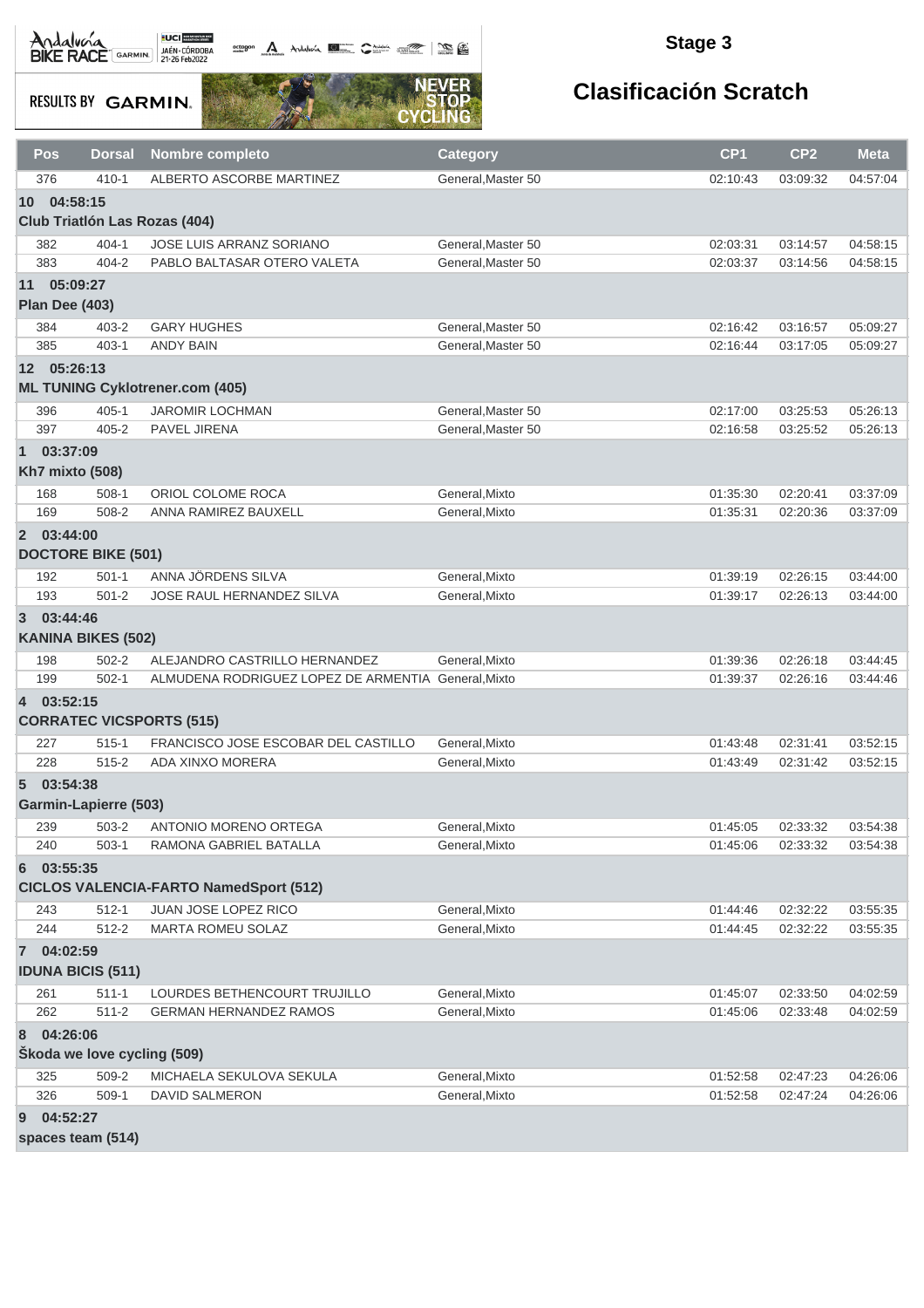

### **Stage 3**

**RESULTS BY GARMIN.** 



| Pos              | <b>Dorsal</b>                   | Nombre completo                                | <b>Category</b>                  | CP <sub>1</sub> | CP <sub>2</sub>      | <b>Meta</b> |
|------------------|---------------------------------|------------------------------------------------|----------------------------------|-----------------|----------------------|-------------|
| 367              | 514-2                           | RICCARDO BRENNA                                | General, Mixto                   | 02:10:44        | 03:08:54             | 04:52:27    |
| 368              | $514-1$                         | ILARIA MICHAELA BALZAROTTI                     | General, Mixto                   | 02:10:44        | 03:08:55             | 04:52:27    |
| 10 <sup>1</sup>  | 05:24:36                        |                                                |                                  |                 |                      |             |
|                  |                                 | <b>BAR EL CORDOBES VILANOVA DEL CAMÍ (505)</b> |                                  |                 |                      |             |
| 390              | $505-1$                         | RAQUEL EGEA CORTES                             | General, Mixto                   | 02:23:41        | 03:27:01             | 05:24:35    |
| 391              | $505 - 2$                       | LUIS JIMENEZ MONTES                            | General, Mixto                   | 02:23:39        | 03:26:56             | 05:24:36    |
|                  |                                 |                                                |                                  |                 |                      |             |
| 11 05:25:06      |                                 |                                                |                                  |                 |                      |             |
|                  | <b>Fruity Skyscrapers (507)</b> |                                                |                                  |                 |                      |             |
| 392              | $507-1$                         | MITCHEL STEENMAN                               | General, Mixto                   | 02:24:03        | 03:28:00             | 05:25:06    |
| 393              | $507 - 2$                       | JANNEKE VAN DER MEULEN                         | General, Mixto                   | 02:24:03        | 03:27:59             | 05:25:06    |
| 12 <sup>12</sup> | 05:28:27                        |                                                |                                  |                 |                      |             |
|                  | <b>C.D. THEMIS (510)</b>        |                                                |                                  |                 |                      |             |
| 398              | $510 - 2$                       | MIGUEL ANGEL JURADO MARTINEZ                   | General, Mixto                   | 02:22:19        | 03:29:47             | 05:28:26    |
| 399              | $510-1$                         | EVA MARIA FRIAS JIMENEZ                        | General, Mixto                   | 02:22:24        | 03:29:51             | 05:28:27    |
| 13 05:29:32      |                                 |                                                |                                  |                 |                      |             |
|                  |                                 |                                                |                                  |                 |                      |             |
|                  | <b>Marmot Ranger (513)</b>      |                                                |                                  |                 |                      |             |
| 402              | $513 - 1$                       | <b>MATIAS ALVAREZ LARA</b>                     | General, Mixto                   | 02:25:50        | 03:31:48             | 05:29:31    |
| 403              | 513-2                           | AMPARO CORDOBA SERRANO                         | General.Mixto                    | 02:25:53        | 03:31:51             | 05:29:32    |
| 14 05:37:48      |                                 |                                                |                                  |                 |                      |             |
|                  | Vila's Team (506)               |                                                |                                  |                 |                      |             |
| 404              | 506-2                           | AINA VILA TORREGUITART                         | General, Mixto                   | 02:25:49        | 03:33:15             | 05:37:48    |
| 405              | $506-1$                         | JAUME VILA SIBILA                              | General, Mixto                   | 02:25:48        | 03:33:14             | 05:37:48    |
| $\mathbf{1}$     | 02:46:58                        |                                                |                                  |                 |                      |             |
|                  | <b>WILIER-PIRELLI 2 (5)</b>     |                                                |                                  |                 |                      |             |
|                  |                                 |                                                |                                  |                 |                      |             |
| $\mathbf{1}$     | $5 - 2$                         | <b>WOUT ALLEMAN</b>                            | General, UCI Marathon Series Men | 01:15:19        | 01:49:45             | 02:46:58    |
| 2                | $5 - 1$                         | <b>FABIAN RABENSTEINER</b>                     | General, UCI Marathon Series Men | 01:15:19        | 01:49:48             | 02:46:58    |
| 2 02:47:01       |                                 |                                                |                                  |                 |                      |             |
|                  |                                 | <b>BUFF Megamo MTB Team 1 (4)</b>              |                                  |                 |                      |             |
| 3                | $4 - 2$                         | <b>HANS BECKING</b>                            | General, UCI Marathon Series Men | 01:15:19        | 01:49:45             | 02:47:00    |
| $\overline{4}$   | $4 - 1$                         | <b>JOSE DIAS</b>                               | General, UCI Marathon Series Men | 01:15:20        | 01:49:45             | 02:47:01    |
| $\overline{3}$   | 02:47:01                        |                                                |                                  |                 |                      |             |
|                  |                                 | Canyon Northwave MTB Team 1 (2)                |                                  |                 |                      |             |
|                  |                                 |                                                |                                  |                 |                      |             |
| 5                | $2 - 2$                         | <b>MARTIN STOSEK</b>                           | General, UCI Marathon Series Men | 01:15:19        | 01:49:46             | 02:47:01    |
| 6                | $2 - 1$                         | ANDREAS SEEWALD                                | General, UCI Marathon Series Men | 01:15:20        | 01:49:47             | 02:47:01    |
| 4                | 02:48:00                        |                                                |                                  |                 |                      |             |
|                  |                                 | Soudal Leecougan International 1 (13)          |                                  |                 |                      |             |
| $\overline{7}$   | $13 - 1$                        | HECTOR LEONARDO PAEZ LEON                      | General, UCI Marathon Series Men | 01:15:22        | 01:49:49             | 02:47:59    |
| 8                | $13 - 2$                        | <b>DANIELE MENSI</b>                           | General, UCI Marathon Series Men | 01:15:22        | 01:49:50             | 02:48:00    |
| $\sqrt{5}$       | 02:48:51                        |                                                |                                  |                 |                      |             |
|                  | <b>Singer Racing Team (3)</b>   |                                                |                                  |                 |                      |             |
| 9                | 3-1                             | <b>MARTIN FREY</b>                             | General, UCI Marathon Series Men | 01:15:20        |                      | 02:48:50    |
| 10               | $3 - 2$                         | SIMON STIEBJAHN                                | General, UCI Marathon Series Men | 01:15:21        | 01:50:11<br>01:50:11 | 02:48:51    |
|                  |                                 |                                                |                                  |                 |                      |             |
| 6                | 02:48:51                        |                                                |                                  |                 |                      |             |
|                  |                                 | <b>CICLI TADDEI SPECIALIZED 1 (23)</b>         |                                  |                 |                      |             |
| 11               | $23 - 2$                        | <b>FRANCESCO FAILLI</b>                        | General, UCI Marathon Series Men | 01:15:23        | 01:50:11             | 02:48:51    |
| 12               | $23-1$                          | RICCARDO CHIARINI                              | General, UCI Marathon Series Men | 01:15:23        | 01:50:12             | 02:48:51    |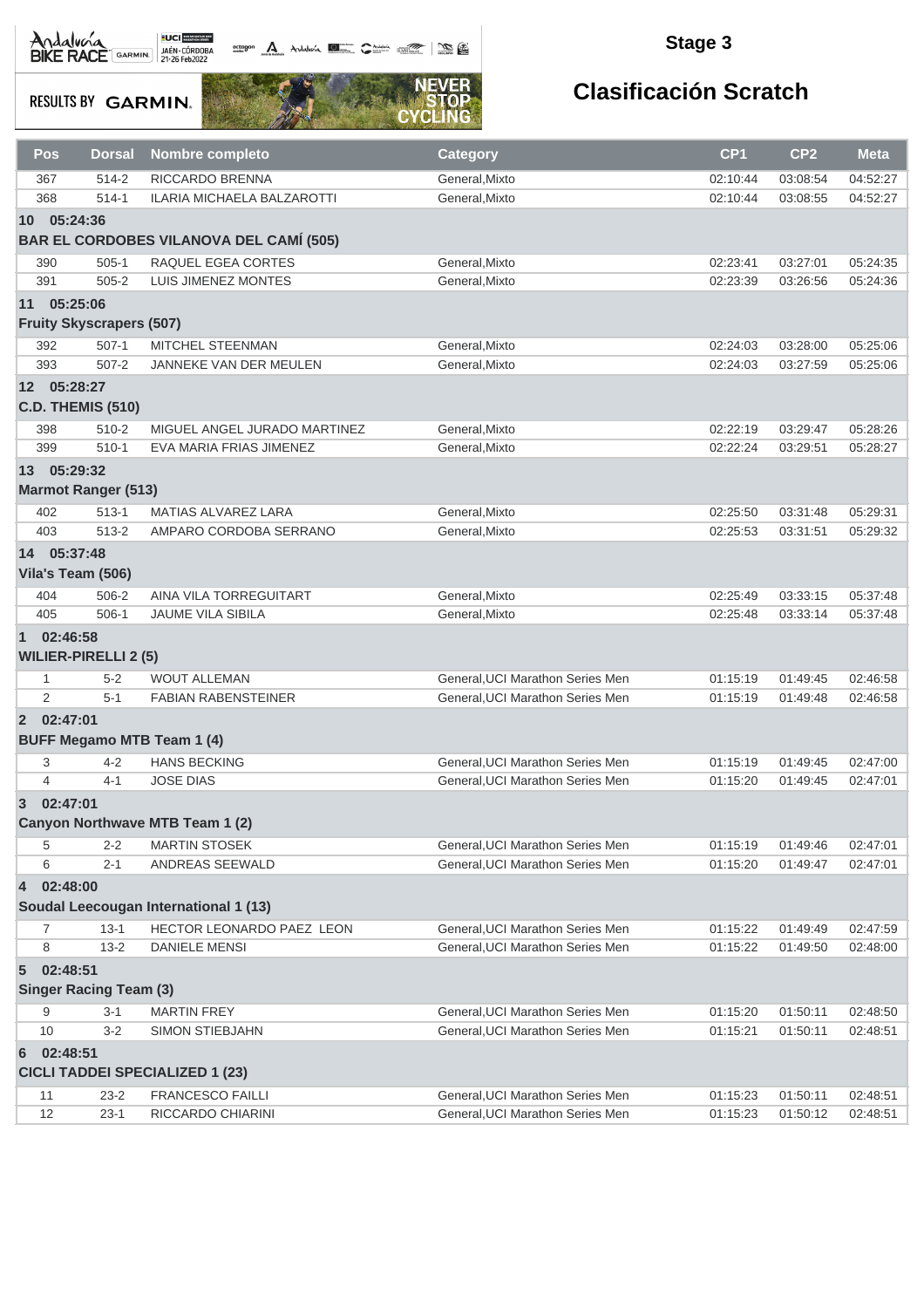**octogon** Andalwin **DE Chatting Comment Comments** 

### **Stage 3**

**RESULTS BY GARMIN.** 



| 7 02:50:13<br><b>BUFF Megamo MTB Team 3 (77)</b><br><b>GUILLEM CASSU CANTIN</b><br>General, UCI Marathon Series Men<br>01:15:21<br>01:50:13<br>02:50:13<br>13<br>$77-1$<br>14<br>$77-2$<br><b>HUGO DERECHOU</b><br>General, UCI Marathon Series Men<br>01:15:21<br>01:50:13<br>02:50:13<br>02:51:10<br>8<br><b>DMT RACING TEAM by Marconi (11)</b><br>$11 - 1$<br><b>TIAGO FERREIRA</b><br>General, UCI Marathon Series Men<br>01:51:52<br>02:51:10<br>15<br>01:16:02<br>MIGUEL MUÑOZ MORENO<br>16<br>$11 - 2$<br>General.UCI Marathon Series Men<br>01:51:48<br>01:16:02<br>02:51:10<br>02:51:54<br>$\overline{9}$<br>Wilier 7C Force 1 (20)<br>$20 - 2$<br>NICOLA TAFFAREL<br>General, UCI Marathon Series Men<br>01:52:30<br>02:51:54<br>17<br>01:17:12<br>18<br>$20 - 1$<br><b>JOHNNY CATTANEO TOSI</b><br>General, UCI Marathon Series Men<br>01:17:12<br>01:52:30<br>02:51:54<br>10 02:51:54<br><b>SCOTT CALA BANDIDA 1 (10)</b><br><b>JOSE MARIA SANCHEZ RUIZ</b><br>General, UCI Marathon Series Men<br>$10 - 2$<br>01:16:59<br>01:52:31<br>02:51:54<br>19<br>20<br>$10-1$<br>FRANCESC GUERRA CARRETERO<br>General, UCI Marathon Series Men<br>01:16:58<br>01:52:30<br>02:51:54<br>11 02:51:55<br>Wilier 7C Force 2 (14)<br><b>MARCO REBAGLIATI</b><br>General, UCI Marathon Series Men<br>01:51:41<br>02:51:55<br>21<br>$14 - 1$<br>01:16:03<br>22<br>$14 - 2$<br>OLE HEM<br>General, UCI Marathon Series Men<br>01:51:40<br>01:16:03<br>02:51:55<br>12 02:53:25<br><b>SOUDAL LEECOUGAN TEAM (30)</b><br><b>STEFANO VALDRIGHI</b><br>General, UCI Marathon Series Men<br>01:52:48<br>02:53:25<br>23<br>$30-1$<br>01:17:48<br>24<br>$30 - 2$<br><b>MASSIMO ROSA</b><br>General, UCI Marathon Series Men<br>02:53:25<br>01:17:47<br>01:52:48<br>13 02:53:26<br><b>BUFF Megamo MTB Team 2 (78)</b><br>ENRIQUE MORCILLO VERGARA<br>General, UCI Marathon Series Men<br>01:54:24<br>02:53:26<br>25<br>$78-2$<br>01:19:09<br>26<br>$78-1$<br>PEETER PRUUS<br>General, UCI Marathon Series Men<br>01:54:24<br>01:19:09<br>02:53:26<br>02:53:27<br>14<br>Soudal Leecougan International 2 (24)<br><b>TONY LONGO</b><br>$24 - 1$<br>General, UCI Marathon Series Men<br>01:51:42<br>02:53:26<br>27<br>01:16:05<br>$24 - 2$<br><b>ALEKSEI MEDVEDEV</b><br>General, UCI Marathon Series Men<br>01:51:42<br>28<br>01:16:04<br>02:53:27<br>02:54:05<br>15<br><b>Pure Encapsulations (9)</b><br><b>MANUEL PLIEM</b><br>$9 - 1$<br>General, UCI Marathon Series Men<br>02:54:04<br>29<br>01:17:57<br>01:54:05<br>30<br>$9 - 2$<br><b>FRANS CLAES</b><br>General, UCI Marathon Series Men<br>01:17:58<br>01:54:07<br>02:54:05<br>16 02:54:05<br>Team BULLS 1 (1)<br>31<br>URS HUBER<br>General, UCI Marathon Series Men<br>02:54:05<br>$1 - 2$<br>01:17:48<br>01:54:28<br>32<br>$1 - 1$<br>SIMON SCHNELLER<br>General, UCI Marathon Series Men<br>01:17:46<br>01:54:27<br>02:54:05<br>02:54:06<br>17 <sup>7</sup><br><b>CICLI TADDEI SPECIALIZED 2 (50)</b><br>33<br>$50 - 2$<br><b>VINCENZO SAITTA</b><br>01:17:55<br>01:53:55<br>02:54:06<br>General, UCI Marathon Series Men<br>34<br>$50-1$<br>General, UCI Marathon Series Men<br>FRANCESCO CASAGRANDE<br>01:17:13<br>01:53:55<br>02:54:06<br>18 02:55:37<br><b>DMT RACING TEAM by Marconi 2 (19)</b> | Pos | <b>Dorsal</b> | <b>Nombre completo</b>  | <b>Category</b>                  | CP <sub>1</sub> | CP <sub>2</sub> | <b>Meta</b> |
|-----------------------------------------------------------------------------------------------------------------------------------------------------------------------------------------------------------------------------------------------------------------------------------------------------------------------------------------------------------------------------------------------------------------------------------------------------------------------------------------------------------------------------------------------------------------------------------------------------------------------------------------------------------------------------------------------------------------------------------------------------------------------------------------------------------------------------------------------------------------------------------------------------------------------------------------------------------------------------------------------------------------------------------------------------------------------------------------------------------------------------------------------------------------------------------------------------------------------------------------------------------------------------------------------------------------------------------------------------------------------------------------------------------------------------------------------------------------------------------------------------------------------------------------------------------------------------------------------------------------------------------------------------------------------------------------------------------------------------------------------------------------------------------------------------------------------------------------------------------------------------------------------------------------------------------------------------------------------------------------------------------------------------------------------------------------------------------------------------------------------------------------------------------------------------------------------------------------------------------------------------------------------------------------------------------------------------------------------------------------------------------------------------------------------------------------------------------------------------------------------------------------------------------------------------------------------------------------------------------------------------------------------------------------------------------------------------------------------------------------------------------------------------------------------------------------------------------------------------------------------------------------------------------------------------------------------------------------------------------------------------------------------------------------------------------------------------------------------------------------------------------------------------------------------------------------------------------------------------------------------------|-----|---------------|-------------------------|----------------------------------|-----------------|-----------------|-------------|
|                                                                                                                                                                                                                                                                                                                                                                                                                                                                                                                                                                                                                                                                                                                                                                                                                                                                                                                                                                                                                                                                                                                                                                                                                                                                                                                                                                                                                                                                                                                                                                                                                                                                                                                                                                                                                                                                                                                                                                                                                                                                                                                                                                                                                                                                                                                                                                                                                                                                                                                                                                                                                                                                                                                                                                                                                                                                                                                                                                                                                                                                                                                                                                                                                                                     |     |               |                         |                                  |                 |                 |             |
|                                                                                                                                                                                                                                                                                                                                                                                                                                                                                                                                                                                                                                                                                                                                                                                                                                                                                                                                                                                                                                                                                                                                                                                                                                                                                                                                                                                                                                                                                                                                                                                                                                                                                                                                                                                                                                                                                                                                                                                                                                                                                                                                                                                                                                                                                                                                                                                                                                                                                                                                                                                                                                                                                                                                                                                                                                                                                                                                                                                                                                                                                                                                                                                                                                                     |     |               |                         |                                  |                 |                 |             |
|                                                                                                                                                                                                                                                                                                                                                                                                                                                                                                                                                                                                                                                                                                                                                                                                                                                                                                                                                                                                                                                                                                                                                                                                                                                                                                                                                                                                                                                                                                                                                                                                                                                                                                                                                                                                                                                                                                                                                                                                                                                                                                                                                                                                                                                                                                                                                                                                                                                                                                                                                                                                                                                                                                                                                                                                                                                                                                                                                                                                                                                                                                                                                                                                                                                     |     |               |                         |                                  |                 |                 |             |
|                                                                                                                                                                                                                                                                                                                                                                                                                                                                                                                                                                                                                                                                                                                                                                                                                                                                                                                                                                                                                                                                                                                                                                                                                                                                                                                                                                                                                                                                                                                                                                                                                                                                                                                                                                                                                                                                                                                                                                                                                                                                                                                                                                                                                                                                                                                                                                                                                                                                                                                                                                                                                                                                                                                                                                                                                                                                                                                                                                                                                                                                                                                                                                                                                                                     |     |               |                         |                                  |                 |                 |             |
|                                                                                                                                                                                                                                                                                                                                                                                                                                                                                                                                                                                                                                                                                                                                                                                                                                                                                                                                                                                                                                                                                                                                                                                                                                                                                                                                                                                                                                                                                                                                                                                                                                                                                                                                                                                                                                                                                                                                                                                                                                                                                                                                                                                                                                                                                                                                                                                                                                                                                                                                                                                                                                                                                                                                                                                                                                                                                                                                                                                                                                                                                                                                                                                                                                                     |     |               |                         |                                  |                 |                 |             |
|                                                                                                                                                                                                                                                                                                                                                                                                                                                                                                                                                                                                                                                                                                                                                                                                                                                                                                                                                                                                                                                                                                                                                                                                                                                                                                                                                                                                                                                                                                                                                                                                                                                                                                                                                                                                                                                                                                                                                                                                                                                                                                                                                                                                                                                                                                                                                                                                                                                                                                                                                                                                                                                                                                                                                                                                                                                                                                                                                                                                                                                                                                                                                                                                                                                     |     |               |                         |                                  |                 |                 |             |
|                                                                                                                                                                                                                                                                                                                                                                                                                                                                                                                                                                                                                                                                                                                                                                                                                                                                                                                                                                                                                                                                                                                                                                                                                                                                                                                                                                                                                                                                                                                                                                                                                                                                                                                                                                                                                                                                                                                                                                                                                                                                                                                                                                                                                                                                                                                                                                                                                                                                                                                                                                                                                                                                                                                                                                                                                                                                                                                                                                                                                                                                                                                                                                                                                                                     |     |               |                         |                                  |                 |                 |             |
|                                                                                                                                                                                                                                                                                                                                                                                                                                                                                                                                                                                                                                                                                                                                                                                                                                                                                                                                                                                                                                                                                                                                                                                                                                                                                                                                                                                                                                                                                                                                                                                                                                                                                                                                                                                                                                                                                                                                                                                                                                                                                                                                                                                                                                                                                                                                                                                                                                                                                                                                                                                                                                                                                                                                                                                                                                                                                                                                                                                                                                                                                                                                                                                                                                                     |     |               |                         |                                  |                 |                 |             |
|                                                                                                                                                                                                                                                                                                                                                                                                                                                                                                                                                                                                                                                                                                                                                                                                                                                                                                                                                                                                                                                                                                                                                                                                                                                                                                                                                                                                                                                                                                                                                                                                                                                                                                                                                                                                                                                                                                                                                                                                                                                                                                                                                                                                                                                                                                                                                                                                                                                                                                                                                                                                                                                                                                                                                                                                                                                                                                                                                                                                                                                                                                                                                                                                                                                     |     |               |                         |                                  |                 |                 |             |
|                                                                                                                                                                                                                                                                                                                                                                                                                                                                                                                                                                                                                                                                                                                                                                                                                                                                                                                                                                                                                                                                                                                                                                                                                                                                                                                                                                                                                                                                                                                                                                                                                                                                                                                                                                                                                                                                                                                                                                                                                                                                                                                                                                                                                                                                                                                                                                                                                                                                                                                                                                                                                                                                                                                                                                                                                                                                                                                                                                                                                                                                                                                                                                                                                                                     |     |               |                         |                                  |                 |                 |             |
|                                                                                                                                                                                                                                                                                                                                                                                                                                                                                                                                                                                                                                                                                                                                                                                                                                                                                                                                                                                                                                                                                                                                                                                                                                                                                                                                                                                                                                                                                                                                                                                                                                                                                                                                                                                                                                                                                                                                                                                                                                                                                                                                                                                                                                                                                                                                                                                                                                                                                                                                                                                                                                                                                                                                                                                                                                                                                                                                                                                                                                                                                                                                                                                                                                                     |     |               |                         |                                  |                 |                 |             |
|                                                                                                                                                                                                                                                                                                                                                                                                                                                                                                                                                                                                                                                                                                                                                                                                                                                                                                                                                                                                                                                                                                                                                                                                                                                                                                                                                                                                                                                                                                                                                                                                                                                                                                                                                                                                                                                                                                                                                                                                                                                                                                                                                                                                                                                                                                                                                                                                                                                                                                                                                                                                                                                                                                                                                                                                                                                                                                                                                                                                                                                                                                                                                                                                                                                     |     |               |                         |                                  |                 |                 |             |
|                                                                                                                                                                                                                                                                                                                                                                                                                                                                                                                                                                                                                                                                                                                                                                                                                                                                                                                                                                                                                                                                                                                                                                                                                                                                                                                                                                                                                                                                                                                                                                                                                                                                                                                                                                                                                                                                                                                                                                                                                                                                                                                                                                                                                                                                                                                                                                                                                                                                                                                                                                                                                                                                                                                                                                                                                                                                                                                                                                                                                                                                                                                                                                                                                                                     |     |               |                         |                                  |                 |                 |             |
|                                                                                                                                                                                                                                                                                                                                                                                                                                                                                                                                                                                                                                                                                                                                                                                                                                                                                                                                                                                                                                                                                                                                                                                                                                                                                                                                                                                                                                                                                                                                                                                                                                                                                                                                                                                                                                                                                                                                                                                                                                                                                                                                                                                                                                                                                                                                                                                                                                                                                                                                                                                                                                                                                                                                                                                                                                                                                                                                                                                                                                                                                                                                                                                                                                                     |     |               |                         |                                  |                 |                 |             |
|                                                                                                                                                                                                                                                                                                                                                                                                                                                                                                                                                                                                                                                                                                                                                                                                                                                                                                                                                                                                                                                                                                                                                                                                                                                                                                                                                                                                                                                                                                                                                                                                                                                                                                                                                                                                                                                                                                                                                                                                                                                                                                                                                                                                                                                                                                                                                                                                                                                                                                                                                                                                                                                                                                                                                                                                                                                                                                                                                                                                                                                                                                                                                                                                                                                     |     |               |                         |                                  |                 |                 |             |
|                                                                                                                                                                                                                                                                                                                                                                                                                                                                                                                                                                                                                                                                                                                                                                                                                                                                                                                                                                                                                                                                                                                                                                                                                                                                                                                                                                                                                                                                                                                                                                                                                                                                                                                                                                                                                                                                                                                                                                                                                                                                                                                                                                                                                                                                                                                                                                                                                                                                                                                                                                                                                                                                                                                                                                                                                                                                                                                                                                                                                                                                                                                                                                                                                                                     |     |               |                         |                                  |                 |                 |             |
|                                                                                                                                                                                                                                                                                                                                                                                                                                                                                                                                                                                                                                                                                                                                                                                                                                                                                                                                                                                                                                                                                                                                                                                                                                                                                                                                                                                                                                                                                                                                                                                                                                                                                                                                                                                                                                                                                                                                                                                                                                                                                                                                                                                                                                                                                                                                                                                                                                                                                                                                                                                                                                                                                                                                                                                                                                                                                                                                                                                                                                                                                                                                                                                                                                                     |     |               |                         |                                  |                 |                 |             |
|                                                                                                                                                                                                                                                                                                                                                                                                                                                                                                                                                                                                                                                                                                                                                                                                                                                                                                                                                                                                                                                                                                                                                                                                                                                                                                                                                                                                                                                                                                                                                                                                                                                                                                                                                                                                                                                                                                                                                                                                                                                                                                                                                                                                                                                                                                                                                                                                                                                                                                                                                                                                                                                                                                                                                                                                                                                                                                                                                                                                                                                                                                                                                                                                                                                     |     |               |                         |                                  |                 |                 |             |
|                                                                                                                                                                                                                                                                                                                                                                                                                                                                                                                                                                                                                                                                                                                                                                                                                                                                                                                                                                                                                                                                                                                                                                                                                                                                                                                                                                                                                                                                                                                                                                                                                                                                                                                                                                                                                                                                                                                                                                                                                                                                                                                                                                                                                                                                                                                                                                                                                                                                                                                                                                                                                                                                                                                                                                                                                                                                                                                                                                                                                                                                                                                                                                                                                                                     |     |               |                         |                                  |                 |                 |             |
|                                                                                                                                                                                                                                                                                                                                                                                                                                                                                                                                                                                                                                                                                                                                                                                                                                                                                                                                                                                                                                                                                                                                                                                                                                                                                                                                                                                                                                                                                                                                                                                                                                                                                                                                                                                                                                                                                                                                                                                                                                                                                                                                                                                                                                                                                                                                                                                                                                                                                                                                                                                                                                                                                                                                                                                                                                                                                                                                                                                                                                                                                                                                                                                                                                                     |     |               |                         |                                  |                 |                 |             |
|                                                                                                                                                                                                                                                                                                                                                                                                                                                                                                                                                                                                                                                                                                                                                                                                                                                                                                                                                                                                                                                                                                                                                                                                                                                                                                                                                                                                                                                                                                                                                                                                                                                                                                                                                                                                                                                                                                                                                                                                                                                                                                                                                                                                                                                                                                                                                                                                                                                                                                                                                                                                                                                                                                                                                                                                                                                                                                                                                                                                                                                                                                                                                                                                                                                     |     |               |                         |                                  |                 |                 |             |
|                                                                                                                                                                                                                                                                                                                                                                                                                                                                                                                                                                                                                                                                                                                                                                                                                                                                                                                                                                                                                                                                                                                                                                                                                                                                                                                                                                                                                                                                                                                                                                                                                                                                                                                                                                                                                                                                                                                                                                                                                                                                                                                                                                                                                                                                                                                                                                                                                                                                                                                                                                                                                                                                                                                                                                                                                                                                                                                                                                                                                                                                                                                                                                                                                                                     |     |               |                         |                                  |                 |                 |             |
|                                                                                                                                                                                                                                                                                                                                                                                                                                                                                                                                                                                                                                                                                                                                                                                                                                                                                                                                                                                                                                                                                                                                                                                                                                                                                                                                                                                                                                                                                                                                                                                                                                                                                                                                                                                                                                                                                                                                                                                                                                                                                                                                                                                                                                                                                                                                                                                                                                                                                                                                                                                                                                                                                                                                                                                                                                                                                                                                                                                                                                                                                                                                                                                                                                                     |     |               |                         |                                  |                 |                 |             |
|                                                                                                                                                                                                                                                                                                                                                                                                                                                                                                                                                                                                                                                                                                                                                                                                                                                                                                                                                                                                                                                                                                                                                                                                                                                                                                                                                                                                                                                                                                                                                                                                                                                                                                                                                                                                                                                                                                                                                                                                                                                                                                                                                                                                                                                                                                                                                                                                                                                                                                                                                                                                                                                                                                                                                                                                                                                                                                                                                                                                                                                                                                                                                                                                                                                     |     |               |                         |                                  |                 |                 |             |
|                                                                                                                                                                                                                                                                                                                                                                                                                                                                                                                                                                                                                                                                                                                                                                                                                                                                                                                                                                                                                                                                                                                                                                                                                                                                                                                                                                                                                                                                                                                                                                                                                                                                                                                                                                                                                                                                                                                                                                                                                                                                                                                                                                                                                                                                                                                                                                                                                                                                                                                                                                                                                                                                                                                                                                                                                                                                                                                                                                                                                                                                                                                                                                                                                                                     |     |               |                         |                                  |                 |                 |             |
|                                                                                                                                                                                                                                                                                                                                                                                                                                                                                                                                                                                                                                                                                                                                                                                                                                                                                                                                                                                                                                                                                                                                                                                                                                                                                                                                                                                                                                                                                                                                                                                                                                                                                                                                                                                                                                                                                                                                                                                                                                                                                                                                                                                                                                                                                                                                                                                                                                                                                                                                                                                                                                                                                                                                                                                                                                                                                                                                                                                                                                                                                                                                                                                                                                                     |     |               |                         |                                  |                 |                 |             |
|                                                                                                                                                                                                                                                                                                                                                                                                                                                                                                                                                                                                                                                                                                                                                                                                                                                                                                                                                                                                                                                                                                                                                                                                                                                                                                                                                                                                                                                                                                                                                                                                                                                                                                                                                                                                                                                                                                                                                                                                                                                                                                                                                                                                                                                                                                                                                                                                                                                                                                                                                                                                                                                                                                                                                                                                                                                                                                                                                                                                                                                                                                                                                                                                                                                     |     |               |                         |                                  |                 |                 |             |
|                                                                                                                                                                                                                                                                                                                                                                                                                                                                                                                                                                                                                                                                                                                                                                                                                                                                                                                                                                                                                                                                                                                                                                                                                                                                                                                                                                                                                                                                                                                                                                                                                                                                                                                                                                                                                                                                                                                                                                                                                                                                                                                                                                                                                                                                                                                                                                                                                                                                                                                                                                                                                                                                                                                                                                                                                                                                                                                                                                                                                                                                                                                                                                                                                                                     |     |               |                         |                                  |                 |                 |             |
|                                                                                                                                                                                                                                                                                                                                                                                                                                                                                                                                                                                                                                                                                                                                                                                                                                                                                                                                                                                                                                                                                                                                                                                                                                                                                                                                                                                                                                                                                                                                                                                                                                                                                                                                                                                                                                                                                                                                                                                                                                                                                                                                                                                                                                                                                                                                                                                                                                                                                                                                                                                                                                                                                                                                                                                                                                                                                                                                                                                                                                                                                                                                                                                                                                                     |     |               |                         |                                  |                 |                 |             |
|                                                                                                                                                                                                                                                                                                                                                                                                                                                                                                                                                                                                                                                                                                                                                                                                                                                                                                                                                                                                                                                                                                                                                                                                                                                                                                                                                                                                                                                                                                                                                                                                                                                                                                                                                                                                                                                                                                                                                                                                                                                                                                                                                                                                                                                                                                                                                                                                                                                                                                                                                                                                                                                                                                                                                                                                                                                                                                                                                                                                                                                                                                                                                                                                                                                     |     |               |                         |                                  |                 |                 |             |
|                                                                                                                                                                                                                                                                                                                                                                                                                                                                                                                                                                                                                                                                                                                                                                                                                                                                                                                                                                                                                                                                                                                                                                                                                                                                                                                                                                                                                                                                                                                                                                                                                                                                                                                                                                                                                                                                                                                                                                                                                                                                                                                                                                                                                                                                                                                                                                                                                                                                                                                                                                                                                                                                                                                                                                                                                                                                                                                                                                                                                                                                                                                                                                                                                                                     |     |               |                         |                                  |                 |                 |             |
|                                                                                                                                                                                                                                                                                                                                                                                                                                                                                                                                                                                                                                                                                                                                                                                                                                                                                                                                                                                                                                                                                                                                                                                                                                                                                                                                                                                                                                                                                                                                                                                                                                                                                                                                                                                                                                                                                                                                                                                                                                                                                                                                                                                                                                                                                                                                                                                                                                                                                                                                                                                                                                                                                                                                                                                                                                                                                                                                                                                                                                                                                                                                                                                                                                                     |     |               |                         |                                  |                 |                 |             |
|                                                                                                                                                                                                                                                                                                                                                                                                                                                                                                                                                                                                                                                                                                                                                                                                                                                                                                                                                                                                                                                                                                                                                                                                                                                                                                                                                                                                                                                                                                                                                                                                                                                                                                                                                                                                                                                                                                                                                                                                                                                                                                                                                                                                                                                                                                                                                                                                                                                                                                                                                                                                                                                                                                                                                                                                                                                                                                                                                                                                                                                                                                                                                                                                                                                     |     |               |                         |                                  |                 |                 |             |
|                                                                                                                                                                                                                                                                                                                                                                                                                                                                                                                                                                                                                                                                                                                                                                                                                                                                                                                                                                                                                                                                                                                                                                                                                                                                                                                                                                                                                                                                                                                                                                                                                                                                                                                                                                                                                                                                                                                                                                                                                                                                                                                                                                                                                                                                                                                                                                                                                                                                                                                                                                                                                                                                                                                                                                                                                                                                                                                                                                                                                                                                                                                                                                                                                                                     |     |               |                         |                                  |                 |                 |             |
|                                                                                                                                                                                                                                                                                                                                                                                                                                                                                                                                                                                                                                                                                                                                                                                                                                                                                                                                                                                                                                                                                                                                                                                                                                                                                                                                                                                                                                                                                                                                                                                                                                                                                                                                                                                                                                                                                                                                                                                                                                                                                                                                                                                                                                                                                                                                                                                                                                                                                                                                                                                                                                                                                                                                                                                                                                                                                                                                                                                                                                                                                                                                                                                                                                                     |     |               |                         |                                  |                 |                 |             |
|                                                                                                                                                                                                                                                                                                                                                                                                                                                                                                                                                                                                                                                                                                                                                                                                                                                                                                                                                                                                                                                                                                                                                                                                                                                                                                                                                                                                                                                                                                                                                                                                                                                                                                                                                                                                                                                                                                                                                                                                                                                                                                                                                                                                                                                                                                                                                                                                                                                                                                                                                                                                                                                                                                                                                                                                                                                                                                                                                                                                                                                                                                                                                                                                                                                     |     |               |                         |                                  |                 |                 |             |
|                                                                                                                                                                                                                                                                                                                                                                                                                                                                                                                                                                                                                                                                                                                                                                                                                                                                                                                                                                                                                                                                                                                                                                                                                                                                                                                                                                                                                                                                                                                                                                                                                                                                                                                                                                                                                                                                                                                                                                                                                                                                                                                                                                                                                                                                                                                                                                                                                                                                                                                                                                                                                                                                                                                                                                                                                                                                                                                                                                                                                                                                                                                                                                                                                                                     |     |               |                         |                                  |                 |                 |             |
|                                                                                                                                                                                                                                                                                                                                                                                                                                                                                                                                                                                                                                                                                                                                                                                                                                                                                                                                                                                                                                                                                                                                                                                                                                                                                                                                                                                                                                                                                                                                                                                                                                                                                                                                                                                                                                                                                                                                                                                                                                                                                                                                                                                                                                                                                                                                                                                                                                                                                                                                                                                                                                                                                                                                                                                                                                                                                                                                                                                                                                                                                                                                                                                                                                                     |     |               |                         |                                  |                 |                 |             |
|                                                                                                                                                                                                                                                                                                                                                                                                                                                                                                                                                                                                                                                                                                                                                                                                                                                                                                                                                                                                                                                                                                                                                                                                                                                                                                                                                                                                                                                                                                                                                                                                                                                                                                                                                                                                                                                                                                                                                                                                                                                                                                                                                                                                                                                                                                                                                                                                                                                                                                                                                                                                                                                                                                                                                                                                                                                                                                                                                                                                                                                                                                                                                                                                                                                     |     |               |                         |                                  |                 |                 |             |
|                                                                                                                                                                                                                                                                                                                                                                                                                                                                                                                                                                                                                                                                                                                                                                                                                                                                                                                                                                                                                                                                                                                                                                                                                                                                                                                                                                                                                                                                                                                                                                                                                                                                                                                                                                                                                                                                                                                                                                                                                                                                                                                                                                                                                                                                                                                                                                                                                                                                                                                                                                                                                                                                                                                                                                                                                                                                                                                                                                                                                                                                                                                                                                                                                                                     |     |               |                         |                                  |                 |                 |             |
|                                                                                                                                                                                                                                                                                                                                                                                                                                                                                                                                                                                                                                                                                                                                                                                                                                                                                                                                                                                                                                                                                                                                                                                                                                                                                                                                                                                                                                                                                                                                                                                                                                                                                                                                                                                                                                                                                                                                                                                                                                                                                                                                                                                                                                                                                                                                                                                                                                                                                                                                                                                                                                                                                                                                                                                                                                                                                                                                                                                                                                                                                                                                                                                                                                                     |     |               |                         |                                  |                 |                 |             |
|                                                                                                                                                                                                                                                                                                                                                                                                                                                                                                                                                                                                                                                                                                                                                                                                                                                                                                                                                                                                                                                                                                                                                                                                                                                                                                                                                                                                                                                                                                                                                                                                                                                                                                                                                                                                                                                                                                                                                                                                                                                                                                                                                                                                                                                                                                                                                                                                                                                                                                                                                                                                                                                                                                                                                                                                                                                                                                                                                                                                                                                                                                                                                                                                                                                     |     |               |                         |                                  |                 |                 |             |
|                                                                                                                                                                                                                                                                                                                                                                                                                                                                                                                                                                                                                                                                                                                                                                                                                                                                                                                                                                                                                                                                                                                                                                                                                                                                                                                                                                                                                                                                                                                                                                                                                                                                                                                                                                                                                                                                                                                                                                                                                                                                                                                                                                                                                                                                                                                                                                                                                                                                                                                                                                                                                                                                                                                                                                                                                                                                                                                                                                                                                                                                                                                                                                                                                                                     |     |               |                         |                                  |                 |                 |             |
|                                                                                                                                                                                                                                                                                                                                                                                                                                                                                                                                                                                                                                                                                                                                                                                                                                                                                                                                                                                                                                                                                                                                                                                                                                                                                                                                                                                                                                                                                                                                                                                                                                                                                                                                                                                                                                                                                                                                                                                                                                                                                                                                                                                                                                                                                                                                                                                                                                                                                                                                                                                                                                                                                                                                                                                                                                                                                                                                                                                                                                                                                                                                                                                                                                                     |     |               |                         |                                  |                 |                 |             |
|                                                                                                                                                                                                                                                                                                                                                                                                                                                                                                                                                                                                                                                                                                                                                                                                                                                                                                                                                                                                                                                                                                                                                                                                                                                                                                                                                                                                                                                                                                                                                                                                                                                                                                                                                                                                                                                                                                                                                                                                                                                                                                                                                                                                                                                                                                                                                                                                                                                                                                                                                                                                                                                                                                                                                                                                                                                                                                                                                                                                                                                                                                                                                                                                                                                     | 35  | $19 - 2$      | <b>FILIPE FRANCISCO</b> | General, UCI Marathon Series Men | 01:17:53        | 01:53:53        | 02:55:33    |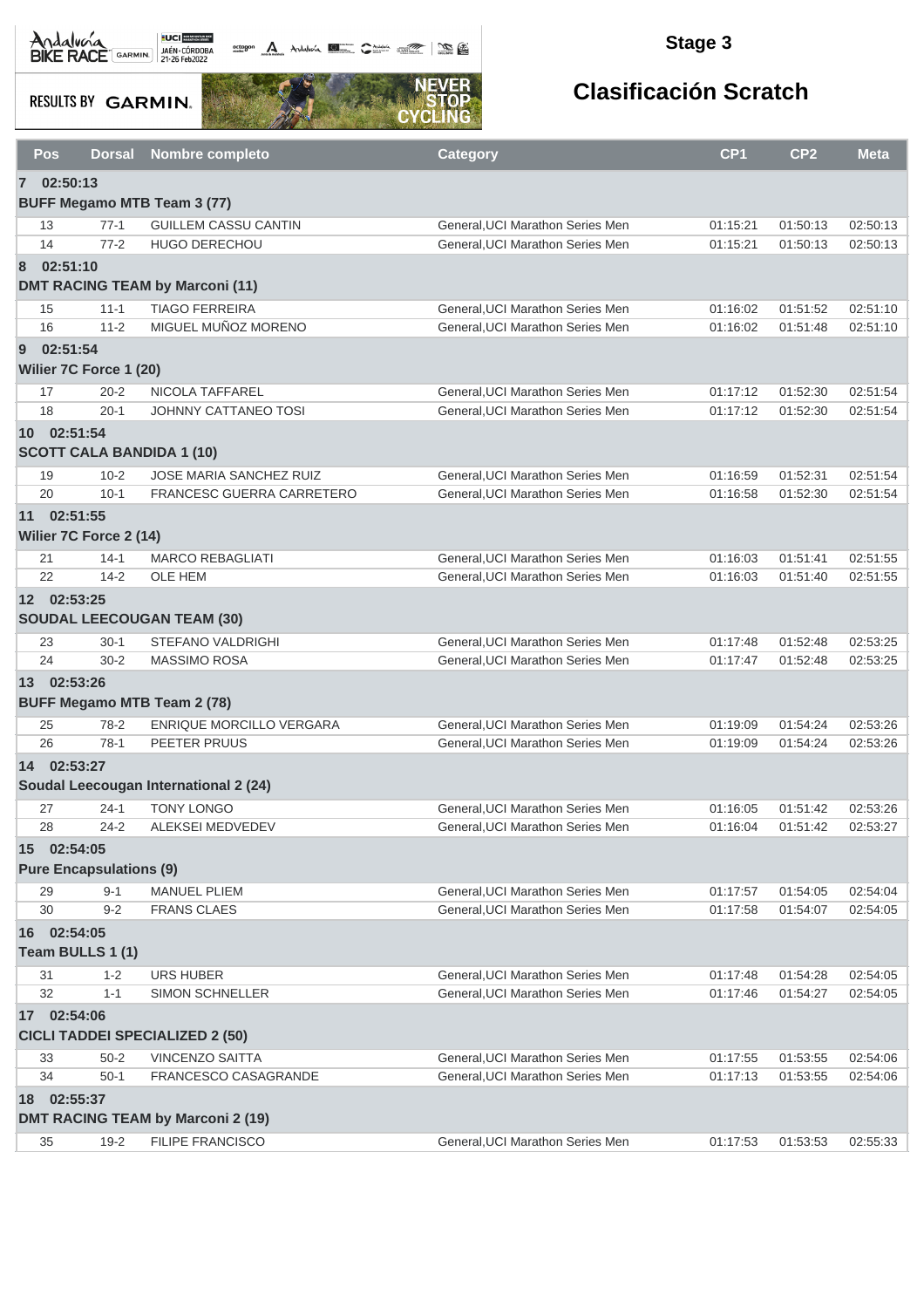**octogon A** Andalwin **ELLER** CANNAIS TO BE

### **Stage 3**

**RESULTS BY GARMIN.** 



| Pos             | <b>Dorsal</b>                                     | Nombre completo                            | <b>Category</b>                  | CP <sub>1</sub> | CP <sub>2</sub> | <b>Meta</b> |
|-----------------|---------------------------------------------------|--------------------------------------------|----------------------------------|-----------------|-----------------|-------------|
| 36              | $19-1$                                            | <b>ANDREAS MILTIADIS</b>                   | General, UCI Marathon Series Men | 01:17:53        | 01:53:53        | 02:55:37    |
| <b>KMC (25)</b> | 19 02:55:40                                       |                                            |                                  |                 |                 |             |
| 38              | $25 - 2$                                          | <b>TIM SMEENGE</b>                         | General, UCI Marathon Series Men | 01:18:40        | 01:55:11        | 02:55:40    |
| 39              | $25 - 1$                                          | <b>TEUS RUIJTER</b>                        | General, UCI Marathon Series Men | 01:18:42        | 01:55:12        | 02:55:40    |
|                 | 20 02:55:41                                       | STOP&GO Marderabwehr MTB Team (21)         |                                  |                 |                 |             |
| 37              | $21 - 1$                                          | <b>NIKLAS SELL</b>                         | General, UCI Marathon Series Men | 01:17:54        | 01:53:51        | 02:55:39    |
| 40              | $21 - 2$                                          | <b>VINZENT DORN</b>                        | General, UCI Marathon Series Men | 01:17:53        | 01:53:52        | 02:55:41    |
|                 | 21 02:56:19<br><b>CANNONDALE TB (17)</b>          |                                            |                                  |                 |                 |             |
| 41              | $17 - 1$                                          | PABLO GUERRERO BONILLA                     | General, UCI Marathon Series Men | 01:17:57        | 01:55:33        | 02:56:19    |
| 42              | $17 - 2$                                          | FRAN HERRERO CASAS                         | General, UCI Marathon Series Men | 01:17:55        | 01:55:06        | 02:56:19    |
|                 | 22 02:57:01<br>VAS - Cycling Friendly (37)        |                                            |                                  |                 |                 |             |
| 43              | $37 - 2$                                          | <b>JESUS DEL NERO MONTES</b>               | General, UCI Marathon Series Men | 01:18:40        | 01:55:10        | 02:57:01    |
| 44              | $37-1$                                            | RAUL BERMUDEZ ARJONA                       | General, UCI Marathon Series Men | 01:18:40        | 01:55:10        | 02:57:01    |
|                 | 23 02:57:02<br><b>FRABEL Urban Tri Sport (12)</b> |                                            |                                  |                 |                 |             |
| 45              | $12 - 1$                                          | PIERRE BILLAUD                             | General, UCI Marathon Series Men | 01:17:49        | 01:52:52        | 02:57:02    |
| 46              | $12 - 2$                                          | <b>SEBASTIEN CARABIN</b>                   | General, UCI Marathon Series Men | 01:17:49        | 01:52:49        | 02:57:02    |
|                 | 24 02:57:51                                       | <b>EXTREMADURA-ECOPILAS (27)</b>           |                                  |                 |                 |             |
| 47              | $27 - 2$                                          | ALVARO LOBATO MATIAS                       | General, UCI Marathon Series Men | 01:20:47        | 01:56:23        | 02:57:50    |
| 48              | $27 - 1$                                          | MANUEL CORDERO MORGADO                     | General, UCI Marathon Series Men | 01:20:46        | 01:56:22        | 02:57:51    |
| 25 <sub>2</sub> | 02:58:32<br>Team BULLS 2 (6)                      |                                            |                                  |                 |                 |             |
| 49              | $6 - 1$                                           | <b>ALBAN LAKATA</b>                        | General, UCI Marathon Series Men | 01:17:59        | 01:54:32        | 02:58:31    |
| 50              | $6 - 2$                                           | <b>HANSUELI STAUFFER</b>                   | General, UCI Marathon Series Men | 01:17:58        | 01:54:48        | 02:58:32    |
|                 | 26 02:58:32                                       | Kaninabikes Andujar/sporting pursuits (49) |                                  |                 |                 |             |
| 51              | 49-2                                              | RAUL CASTRILLO SERRANO                     | General, UCI Marathon Series Men | 01:19:10        | 01:55:13        | 02:58:32    |
| 52              | 49-1                                              | <b>MARIO VILCHES SORIA</b>                 | General, UCI Marathon Series Men | 01:19:11        | 01:55:14        | 02:58:32    |
|                 | 27 02:59:38                                       | <b>CICLI TADDEI SPECIALIZED 3 (75)</b>     |                                  |                 |                 |             |
| 53              | $75 - 2$                                          | RAMON VANTAGGIATO                          | General, UCI Marathon Series Men | 01:18:42        | 01:55:33        | 02:59:38    |
| 54              | $75-1$                                            | YAN PASTUSHENKO                            | General, UCI Marathon Series Men | 01:18:42        | 01:55:11        | 02:59:38    |
|                 | 28 03:01:38<br>41 TEAM (34)                       |                                            |                                  |                 |                 |             |
| 55              | 34-2                                              | OLIVER AVILES GILABERT                     | General, UCI Marathon Series Men | 01:19:16        | 01:57:26        | 03:01:38    |
| 57              | $34-1$                                            | ALEIX ESPARGARO VILLA                      | General, UCI Marathon Series Men | 01:19:16        | 01:57:27        | 03:01:38    |
| 29              | 03:01:38<br><b>GOBIK FACTORY TEAM 1 (29)</b>      |                                            |                                  |                 |                 |             |
| 56              | $29 - 2$                                          | PAU ROMERO BARCELO                         | General, UCI Marathon Series Men | 01:20:47        | 01:58:06        | 03:01:38    |
| 58              | $29-1$                                            | PAU MARZA BEDOS                            | General, UCI Marathon Series Men | 01:20:47        | 01:57:54        | 03:01:38    |
|                 | 30 03:01:39                                       |                                            |                                  |                 |                 |             |
|                 |                                                   | Canyon Northwave MTB Team 2 (8)            |                                  |                 |                 |             |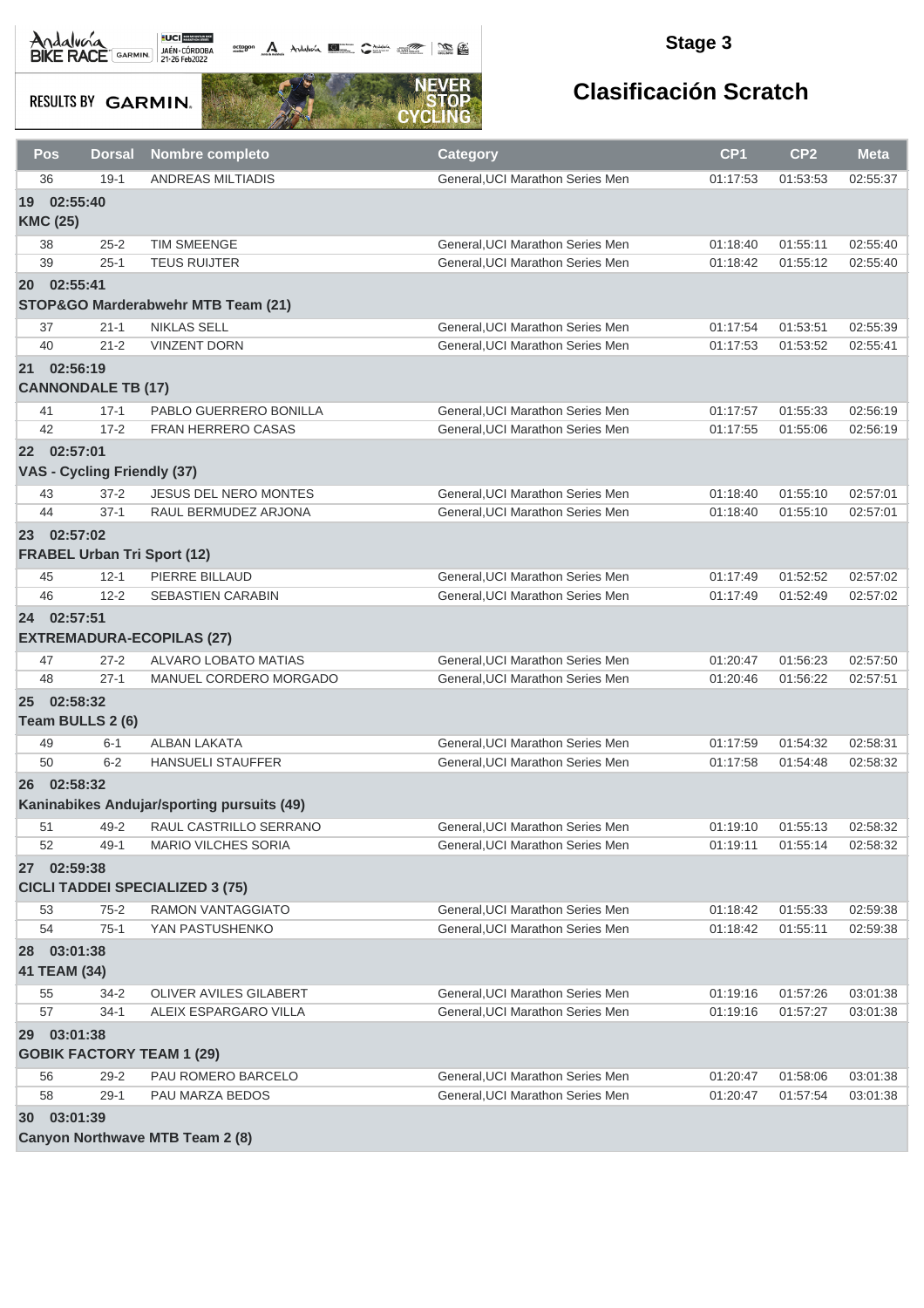Andalvera BIKE RACE GARMIN 27-26 Feb2022

octogon A Andalunia **1977** Catalog 2008 - 2008

### **Stage 3**

**RESULTS BY GARMIN.** 



| Pos                       | <b>Dorsal</b>                           | <b>Nombre completo</b>              | <b>Category</b>                  | CP <sub>1</sub> | CP <sub>2</sub> | <b>Meta</b> |
|---------------------------|-----------------------------------------|-------------------------------------|----------------------------------|-----------------|-----------------|-------------|
| 59                        | $8 - 1$                                 | <b>KRISTIAN HYNEK</b>               | General, UCI Marathon Series Men | 01:21:48        | 01:59:12        | 03:01:39    |
| 60                        | $8 - 2$                                 | NICOLAS SESSLER                     | General, UCI Marathon Series Men | 01:21:48        | 01:59:17        | 03:01:39    |
| 31                        | 03:02:31<br><b>WILIER-PIRELLI 1 (7)</b> |                                     |                                  |                 |                 |             |
| 61                        | $7 - 1$                                 | <b>SAMUELE PORRO</b>                | General, UCI Marathon Series Men | 01:18:39        | 01:58:33        | 03:02:31    |
| 62                        | $7 - 2$                                 | <b>DANIEL GEISMAYR</b>              | General, UCI Marathon Series Men | 01:18:39        | 01:58:32        | 03:02:31    |
| 32 03:05:56               |                                         |                                     |                                  |                 |                 |             |
|                           |                                         | Mountainbike.be - Goeman Scott (55) |                                  |                 |                 |             |
| 64                        | $55 - 2$                                | <b>JOCHEN DE VOCHT</b>              | General, UCI Marathon Series Men | 01:23:00        | 02:01:19        | 03:05:56    |
| 65                        | $55 - 1$                                | <b>ERNO MCCRAE</b>                  | General, UCI Marathon Series Men | 01:23:01        | 02:01:20        | 03:05:56    |
| 33 03:05:56               | <b>SCOTT FRENCH (18)</b>                |                                     |                                  |                 |                 |             |
| 63                        | $18-1$                                  | <b>EMILIEN MOURIER</b>              | General, UCI Marathon Series Men | 01:23:00        | 02:01:18        | 03:05:56    |
| 66                        | $18 - 2$                                | <b>SIMON LAURENT</b>                | General.UCI Marathon Series Men  | 01:23:00        | 02:01:19        | 03:05:56    |
| 34 03:05:57               |                                         | <b>GOBIK FACTORY TEAM 2 (38)</b>    |                                  |                 |                 |             |
| 67                        | $38-2$                                  | OSCAR VALDEPEÑAS QUIÑONES           | General, UCI Marathon Series Men | 01:21:49        | 02:00:21        | 03:05:57    |
| 68                        | $38-1$                                  | PABLO GARRIDO SATORRE               | General.UCI Marathon Series Men  | 01:21:49        | 02:00:22        | 03:05:57    |
| 35                        | 03:07:30<br><b>MC Racing Team (41)</b>  |                                     |                                  |                 |                 |             |
| 73                        | $41 - 2$                                | MICHAEL WOHLGEMUTH                  | General, UCI Marathon Series Men | 01:22:53        | 02:01:23        | 03:07:30    |
| 74                        | $41 - 1$                                | SIMONE FERRERO                      | General, UCI Marathon Series Men | 01:22:51        | 02:01:24        | 03:07:30    |
| 36 03:07:30               | Team GARMIN (31)                        |                                     |                                  |                 |                 |             |
| 72                        | $31 - 1$                                | <b>FADRI BARANDUN</b>               | General, UCI Marathon Series Men | 01:24:44        | 02:03:40        | 03:07:29    |
| 75                        | $31 - 2$                                | <b>NELSON VERA RAMOS</b>            | General, UCI Marathon Series Men | 01:24:42        | 02:03:41        | 03:07:30    |
| 37 03:07:43               | <b>GoodMan Cycles (53)</b>              |                                     |                                  |                 |                 |             |
| 76                        | $53-1$                                  | <b>LUCAS LESOIN</b>                 | General, UCI Marathon Series Men | 01:22:51        | 02:01:53        | 03:07:43    |
| 77                        | $53 - 2$                                | <b>SEBASTIEN BURNET</b>             | General, UCI Marathon Series Men | 01:22:53        | 02:01:54        | 03:07:43    |
| 38 03:09:54               |                                         | <b>GONVIBIKES - GENUINS (57)</b>    |                                  |                 |                 |             |
| 78                        | $57 - 2$                                | <b>INOCENCIO SERRA VICENTE</b>      | General, UCI Marathon Series Men | 01:24:17        | 02:03:20        | 03:09:54    |
| 79                        | $57-1$                                  | ANTONIO GARCIA ALBALADEJO           | General.UCI Marathon Series Men  | 01:24:17        | 02:03:19        | 03:09:54    |
| 39                        | 03:10:16                                |                                     |                                  |                 |                 |             |
|                           | Kopman-Novator (15)                     |                                     |                                  |                 |                 |             |
| 80                        | $15 - 2$                                | <b>JAN-FREDERIK FINOULST</b>        | General, UCI Marathon Series Men | 01:23:22        | 02:02:46        | 03:10:15    |
| 81                        | $15 - 1$                                | <b>INGVAR OMARSSON</b>              | General, UCI Marathon Series Men | 01:23:21        | 02:02:46        | 03:10:16    |
| 40                        | 03:10:17                                |                                     |                                  |                 |                 |             |
|                           | <b>BeeHi Factory Team (40)</b>          |                                     |                                  |                 |                 |             |
| 82                        | $40 - 2$                                | JOSE SANCHEZ PORRAS                 | General, UCI Marathon Series Men | 01:23:22        | 02:04:20        | 03:10:16    |
| 83                        | $40 - 1$                                | FRANCISCO MARTINEZ TRILLO           | General, UCI Marathon Series Men | 01:23:22        | 02:04:23        | 03:10:17    |
| 41<br><b>MTBS.CZ (22)</b> | 03:10:32                                |                                     |                                  |                 |                 |             |
| 84                        | $22 - 2$                                | LUKAS KAUFMANN                      | General, UCI Marathon Series Men | 01:23:02        | 02:02:30        | 03:10:32    |
| 85                        | $22 - 1$                                | <b>MILAN DAMEK</b>                  | General, UCI Marathon Series Men | 01:23:03        | 02:02:32        | 03:10:32    |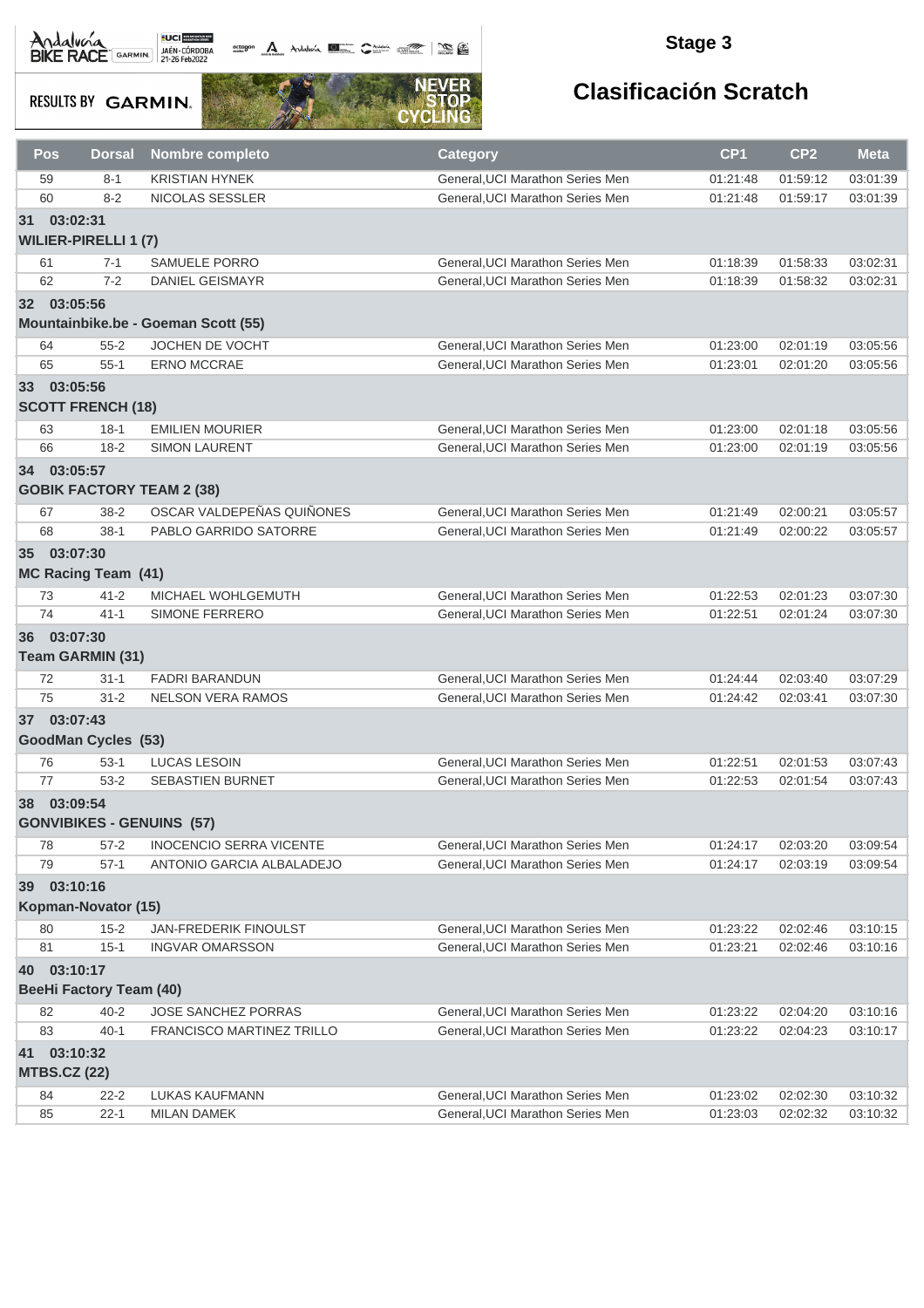**octogon A** Andalwin **ELLER** CANNAIS TO BE

### **Stage 3**

**RESULTS BY GARMIN.** 



| Pos            | <b>Dorsal</b>                      | <b>Nombre completo</b>                        | <b>Category</b>                  | CP <sub>1</sub> | CP <sub>2</sub> | <b>Meta</b> |
|----------------|------------------------------------|-----------------------------------------------|----------------------------------|-----------------|-----------------|-------------|
| 42             | 03:11:30                           |                                               |                                  |                 |                 |             |
|                |                                    | Sporttreff 2.0/DDMC Güldenmoor (32)           |                                  |                 |                 |             |
| 86             | $32 - 1$                           | <b>PAUL HÄUSER</b>                            | General, UCI Marathon Series Men | 01:25:45        | 02:05:25        | 03:11:30    |
| 87             | $32 - 2$                           | LENNARD HEIDENREICH                           | General, UCI Marathon Series Men | 01:25:44        | 02:05:24        | 03:11:30    |
| 43 03:14:11    |                                    | Team Rocklube - Texpa Simplon (26)            |                                  |                 |                 |             |
| 94             | $26-1$                             | PHILIP HANDL                                  | General, UCI Marathon Series Men | 01:27:50        | 02:07:10        | 03:14:11    |
| 95             | $26 - 2$                           | <b>DOMINIK SCHWAIGER</b>                      | General, UCI Marathon Series Men | 01:27:54        | 02:07:11        | 03:14:11    |
| 44             | 03:14:15                           |                                               |                                  |                 |                 |             |
|                |                                    | Apedales/Descanso Hercules (62)               |                                  |                 |                 |             |
| 96             | $62 - 1$                           | MANUEL CEBADA PERIÑAN                         | General, UCI Marathon Series Men | 01:26:51        | 02:07:12        | 03:14:14    |
| 97             | $62 - 2$                           | RAFAEL TUBIO RODRIGUEZ                        | General, UCI Marathon Series Men | 01:26:50        | 02:07:12        | 03:14:15    |
| 45             | 03:16:31<br>Harman Bikes Team (71) |                                               |                                  |                 |                 |             |
| 100            | $71-1$                             | FRANCISCO JAVIER CASTILLA PORRAS              | General.UCI Marathon Series Men  | 01:27:35        | 02:07:51        | 03:16:31    |
| 101            | $71 - 2$                           | FERNANDO GONZALEZ GODINO                      | General, UCI Marathon Series Men | 01:27:34        | 02:07:50        | 03:16:31    |
| 46 03:17:05    | <b>TACTIC HQ Team (46)</b>         |                                               |                                  |                 |                 |             |
| 102            | $46 - 1$                           | DAAN VAN MEEUWEN                              | General, UCI Marathon Series Men | 01:27:51        | 02:08:31        | 03:17:05    |
| 103            | $46 - 2$                           | ROBERT MASO VIDAL                             | General, UCI Marathon Series Men | 01:27:52        | 02:08:31        | 03:17:05    |
| 47 03:17:52    |                                    | Team La Forestiere Rosti / Gardanne Velo (33) |                                  |                 |                 |             |
| 104            | $33 - 2$                           | <b>JULIEN DESJARDINS</b>                      | General, UCI Marathon Series Men | 01:26:37        | 02:07:38        | 03:17:51    |
| 105            | $33 - 1$                           | <b>MAXIME SAONIT</b>                          | General, UCI Marathon Series Men | 01:26:37        | 02:07:38        | 03:17:52    |
| 48             | 03:20:30                           | <b>KANINA BIKE-SPORTING PURSUITS (42)</b>     |                                  |                 |                 |             |
| 110            | $42 - 1$                           | JOAQUIN TORRES PARRAGA                        | General, UCI Marathon Series Men | 01:27:53        | 02:13:55        | 03:20:29    |
| 111            | $42 - 2$                           | JOSE JESUS MARTOS CAZALLA                     | General, UCI Marathon Series Men | 01:27:54        | 02:13:55        | 03:20:30    |
| 49 03:20:44    |                                    | <b>CICLOS CARRASCO - ARRUEDA (54)</b>         |                                  |                 |                 |             |
| 112            | $54-1$                             | <b>JUAN MIGUEL PEREZ DOBLADO</b>              | General, UCI Marathon Series Men | 01:29:08        | 02:11:27        | 03:20:43    |
| 113            | $54 - 2$                           | ALBERTO CARRASCO YELAMOS                      | General, UCI Marathon Series Men | 01:29:10        | 02:11:40        | 03:20:44    |
| 50 03:21:19    | <b>TEAM VTT Saint-Lô (35)</b>      |                                               |                                  |                 |                 |             |
| 116            | $35-1$                             | ARNAUD BLANCHARD                              | General, UCI Marathon Series Men | 01:27:37        | 02:09:14        | 03:21:19    |
| 117            | $35 - 2$                           | <b>JULIEN COUSIN</b>                          | General, UCI Marathon Series Men | 01:27:36        | 02:09:14        | 03:21:19    |
| 51 03:23:52    |                                    |                                               |                                  |                 |                 |             |
|                | Team Trijuansa (47)                |                                               |                                  |                 |                 |             |
| 118            | $47 - 2$                           | FRANCISCO GONZALEZ GARCIA                     | General, UCI Marathon Series Men | 01:33:20        | 02:14:58        | 03:23:52    |
| 119            | $47 - 1$                           | FRANCISCO JAVIER PRADOS GARRIDO               | General, UCI Marathon Series Men | 01:33:20        | 02:14:58        | 03:23:52    |
| 52 03:25:07    |                                    |                                               |                                  |                 |                 |             |
| Rockrider (39) |                                    |                                               |                                  |                 |                 |             |
| 124            | $39-1$                             | <b>MILTON RAMOS GAMEZ</b>                     | General, UCI Marathon Series Men | 01:27:52        | 02:10:11        | 03:25:07    |
| 125            | $39 - 2$                           | <b>JOSEPH DE POORTERE EMELIEN</b>             | General, UCI Marathon Series Men | 01:27:51        | 02:10:09        | 03:25:07    |
| 53 03:27:49    |                                    |                                               |                                  |                 |                 |             |
|                |                                    | <b>COTEXA IMPORALIA TEAM 1 (51)</b>           |                                  |                 |                 |             |
| 134            | $51 - 1$                           | ANTONIO JESUS LEON SANCHEZ                    | General, UCI Marathon Series Men | 01:33:26        | 02:16:41        | 03:27:49    |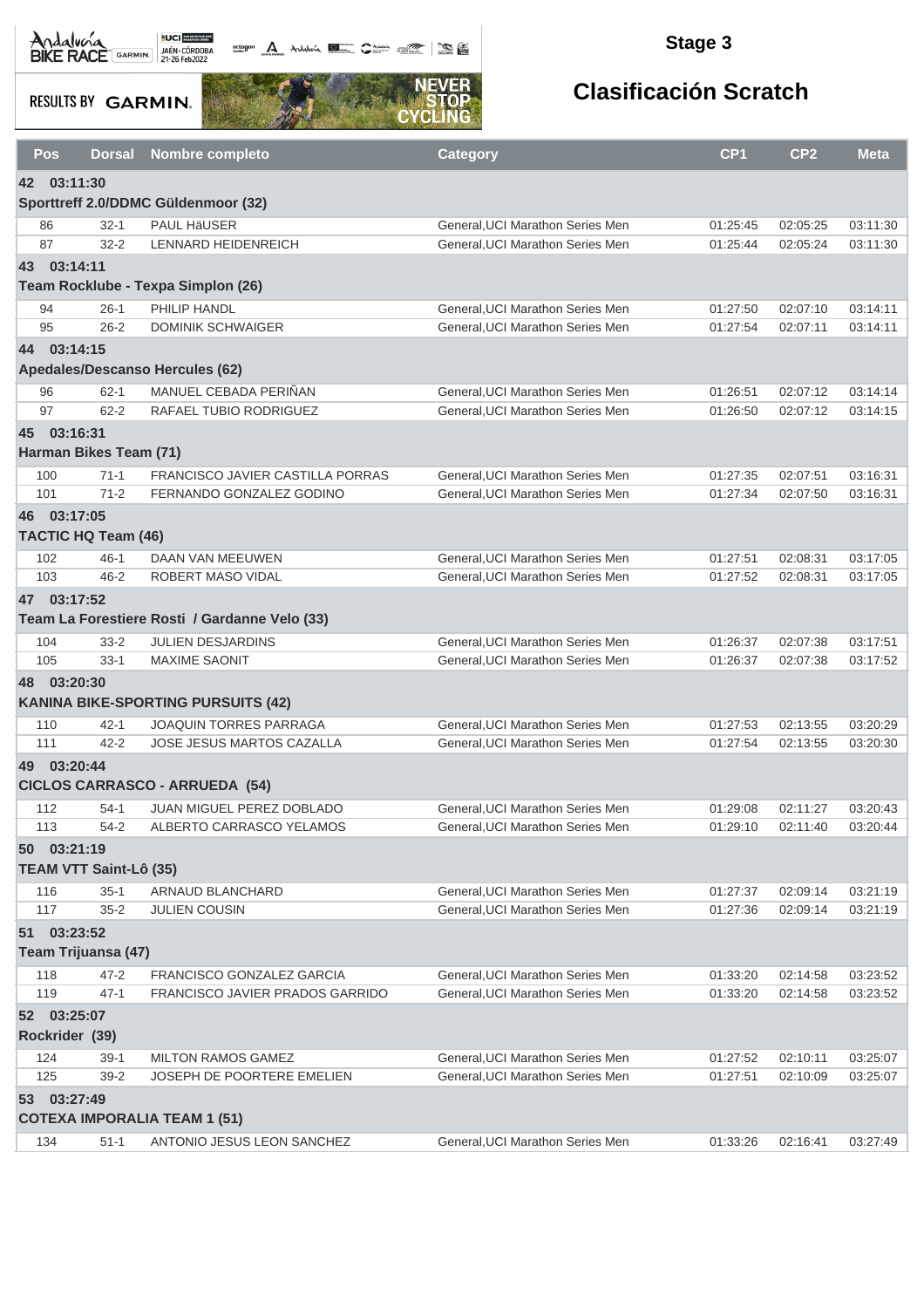Andalvona MEDICIE

octogon A Andalunia **1977** Catalog 2008 - 2008

### **Stage 3**

**RESULTS BY GARMIN.** 



| Pos | <b>Dorsal</b>                     | <b>Nombre completo</b>                | Category                         | CP <sub>1</sub> | CP <sub>2</sub> | <b>Meta</b> |
|-----|-----------------------------------|---------------------------------------|----------------------------------|-----------------|-----------------|-------------|
| 135 | $51 - 2$                          | ALFONSO RAEL GALLARDO                 | General, UCI Marathon Series Men | 01:33:25        | 02:16:29        | 03:27:49    |
|     | 54 03:30:38                       |                                       |                                  |                 |                 |             |
|     | <b>Bike Corner (58)</b>           |                                       |                                  |                 |                 |             |
| 144 | $58 - 2$                          | ADRIEN ROQUEBRUN                      | General, UCI Marathon Series Men | 01:36:54        | 02:20:26        | 03:30:37    |
| 145 | $58-1$                            | ALEXANDRE BARBEROUX                   | General, UCI Marathon Series Men | 01:36:54        | 02:20:25        | 03:30:38    |
|     | 55 03:31:08                       |                                       |                                  |                 |                 |             |
|     |                                   | Kanina bikes-sporting pursuits 3 (69) |                                  |                 |                 |             |
| 146 | 69-1                              | <b>LUCAS GALIANO TORRES</b>           | General, UCI Marathon Series Men | 01:29:05        | 02:17:44        | 03:31:08    |
| 147 | 69-2                              | JAVIER REQUENA COLLADO                | General, UCI Marathon Series Men | 01:29:04        | 02:17:28        | 03:31:08    |
|     | 56 03:32:02                       |                                       |                                  |                 |                 |             |
|     | <b>BIZZIS TEAM - BICILAB (65)</b> |                                       |                                  |                 |                 |             |
| 150 | $65 - 1$                          | <b>CARLOS MARTIN JIMENEZ</b>          | General, UCI Marathon Series Men | 01:34:12        | 02:18:22        | 03:32:02    |
| 151 | $65 - 2$                          | <b>JORGE OCAÑA ESTEBAN</b>            | General, UCI Marathon Series Men | 01:34:11        | 02:18:23        | 03:32:02    |
|     | 57 03:35:38                       |                                       |                                  |                 |                 |             |
|     | La Dupla (44)                     |                                       |                                  |                 |                 |             |
| 160 | $44 - 2$                          | OSCAR PUJOL MUÑOZ                     | General, UCI Marathon Series Men | 01:34:54        | 02:20:04        | 03:35:38    |
| 161 | $44 - 1$                          | <b>CESAR MATO ALONSO</b>              | General, UCI Marathon Series Men | 01:34:55        | 02:20:05        | 03:35:38    |
|     | 58 03:37:24                       |                                       |                                  |                 |                 |             |
|     | <b>BH VIBIKE (68)</b>             |                                       |                                  |                 |                 |             |
| 170 | $68-1$                            | ALVARO OLASOLO DON                    | General, UCI Marathon Series Men | 01:38:43        | 02:23:25        | 03:37:23    |
| 171 | 68-2                              | ZIGOR URAIN ZABALA                    | General, UCI Marathon Series Men | 01:38:42        | 02:23:25        | 03:37:24    |
| 59  | 03:38:24                          |                                       |                                  |                 |                 |             |
|     |                                   | Ales Team Solidario - Agro Rey (64)   |                                  |                 |                 |             |
| 172 | $64-1$                            | ANTONIO JOSE CHICA JIMENEZ            | General, UCI Marathon Series Men | 01:37:23        | 02:22:20        | 03:38:24    |
| 173 | $64 - 2$                          | SERGIO SEBASTIAN MATERA               | General, UCI Marathon Series Men | 01:37:24        | 02:22:24        | 03:38:24    |
|     | 60 03:41:06                       |                                       |                                  |                 |                 |             |
|     | <b>LARA/GODINO (56)</b>           |                                       |                                  |                 |                 |             |
| 178 | $56-1$                            | FRANCISCO GONZALEZ GODINO             | General.UCI Marathon Series Men  | 01:38:02        | 02:23:37        | 03:41:05    |
| 179 | $56 - 2$                          | <b>JOSE MARIA LARA SANCHEZ</b>        | General, UCI Marathon Series Men | 01:38:02        | 02:23:39        | 03:41:06    |
|     | 61 03:41:17                       |                                       |                                  |                 |                 |             |
|     | <b>TEAM ADDICT BIKE (61)</b>      |                                       |                                  |                 |                 |             |
| 180 | $61 - 1$                          | THEO DUMALANEDE                       | General, UCI Marathon Series Men | 01:37:49        | 02:22:31        | 03:41:09    |
| 181 | $61 - 2$                          | <b>JUDICAEL SOLIER</b>                | General, UCI Marathon Series Men | 01:37:49        | 02:22:32        | 03:41:17    |
|     | 62 03:44:44                       |                                       |                                  |                 |                 |             |
|     |                                   | <b>SYMISUR CENTAURO BIKES (43)</b>    |                                  |                 |                 |             |
| 196 | $43 - 1$                          | <b>JESUS BRACHO BENITEZ</b>           | General, UCI Marathon Series Men | 01:38:03        | 02:24:25        | 03:44:44    |
| 197 | $43 - 2$                          | CARLOS JAVIER ARENAS CHACON           | General, UCI Marathon Series Men | 01:38:04        | 02:24:24        | 03:44:44    |
|     | 63 03:47:43                       |                                       |                                  |                 |                 |             |
|     | <b>TEJ WHEELS (70)</b>            |                                       |                                  |                 |                 |             |
| 212 | $70-1$                            | FERNANDO CALABRUS CIUDAD              | General, UCI Marathon Series Men | 01:43:41        | 02:26:27        | 03:47:42    |
| 213 | $70-2$                            | JOSE ANGEL MUÑOZ BARRANCA             | General, UCI Marathon Series Men | 01:43:43        | 02:31:04        | 03:47:43    |
| 64  | 03:53:14                          |                                       |                                  |                 |                 |             |
|     | <b>AEROSPORT COFERPU (76)</b>     |                                       |                                  |                 |                 |             |
| 229 | 76-2                              | JUAN SEBASTIAN MARTINEZ LOPEZ         | General, UCI Marathon Series Men | 01:42:31        | 02:31:30        | 03:53:13    |
| 230 | $76-1$                            | CAMILO JESUS ESPINOSA OZAEZ           | General, UCI Marathon Series Men | 01:42:28        | 02:31:29        | 03:53:14    |
|     | 65 03:53:52                       |                                       |                                  |                 |                 |             |
|     | Roge's team (72)                  |                                       |                                  |                 |                 |             |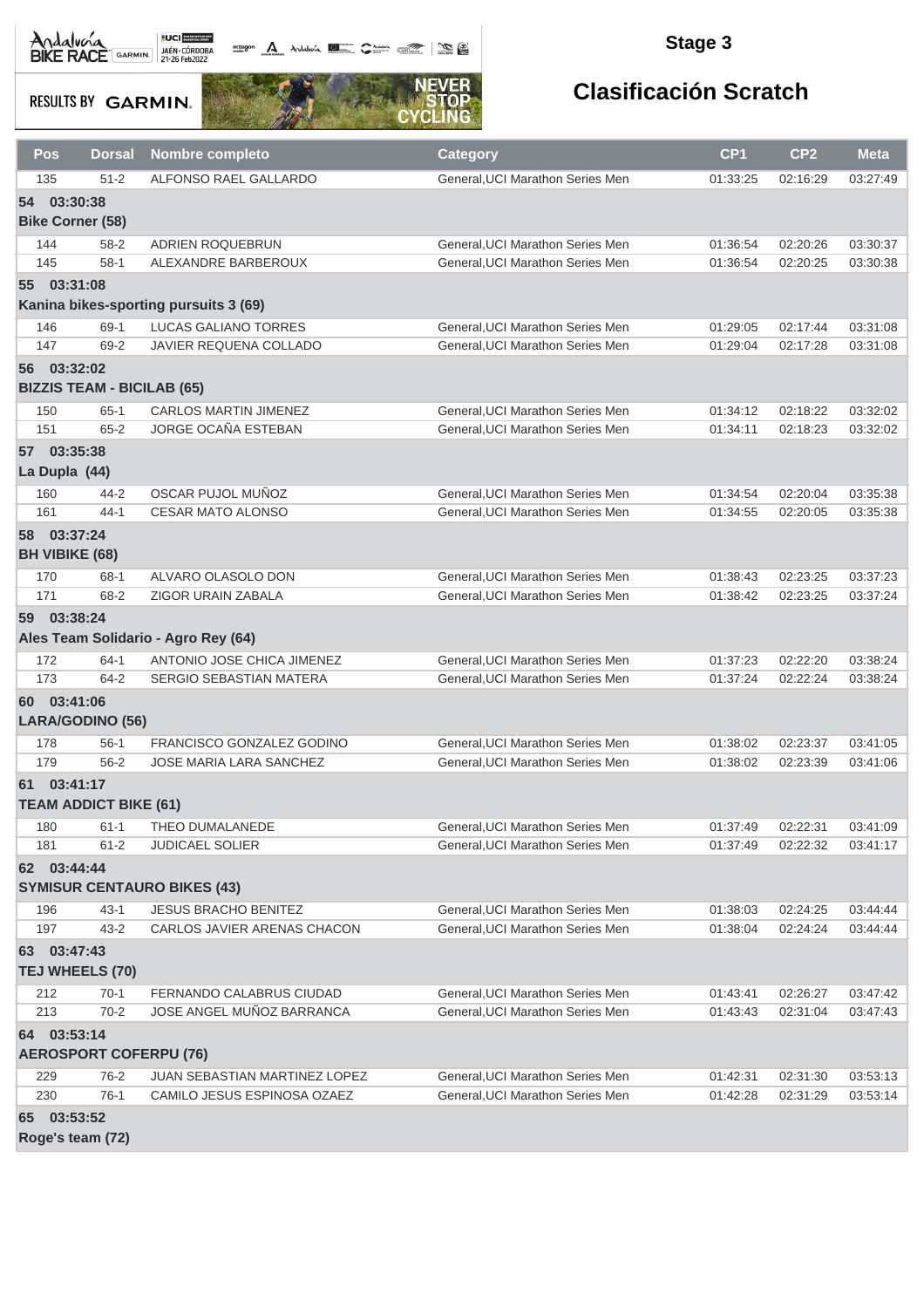Andalvara BIKE RACE GARMIN 21-26 Feb2022

octogon A Andalunia **1977** Catalog 2008 - 2008

### **Stage 3**

**RESULTS BY GARMIN.** 



| Pos             | <b>Dorsal</b>                 | <b>Nombre completo</b>                           | <b>Category</b>                                                      | CP <sub>1</sub>      | CP <sub>2</sub>      | <b>Meta</b>          |
|-----------------|-------------------------------|--------------------------------------------------|----------------------------------------------------------------------|----------------------|----------------------|----------------------|
| 235             | $72-1$                        | ROGELIO NIETO RUIZ                               | General, UCI Marathon Series Men                                     | 01:42:30             | 02:30:09             | 03:53:52             |
| 236             | $72 - 2$                      | JOSE JAIME NIETO RUIZ                            | General, UCI Marathon Series Men                                     | 01:42:30             | 02:30:10             | 03:53:52             |
| 66              | 04:00:37                      |                                                  |                                                                      |                      |                      |                      |
|                 | FitStudio CDE 2 (59)          |                                                  |                                                                      |                      |                      |                      |
| 251             | $59-1$                        | EDUARDO FUENTES DIEGO                            | General, UCI Marathon Series Men                                     | 01:56:58             | 02:41:32             | 04:00:37             |
| 252             | $59 - 2$                      | MIGUEL PAJUELO FERNANDEZ                         | General, UCI Marathon Series Men                                     | 01:56:54             | 02:41:31             | 04:00:37             |
| 67              | 04:02:18                      |                                                  |                                                                      |                      |                      |                      |
|                 |                               | <b>GARMIN CORPORATE TEAM (48)</b>                |                                                                      |                      |                      |                      |
| 257             | $48 - 2$                      | RAUL RAPOSO MATEO                                | General, UCI Marathon Series Men                                     | 01:53:13             | 02:40:39             | 04:02:18             |
| 258             | $48 - 1$                      | <b>GERARD VALLES LLORD</b>                       | General. UCI Marathon Series Men                                     | 01:53:14             | 02:40:39             | 04:02:18             |
| 68              | 04:02:57                      |                                                  |                                                                      |                      |                      |                      |
|                 |                               | <b>GSPORT FACTORY TEAM (73)</b>                  |                                                                      |                      |                      |                      |
|                 |                               |                                                  |                                                                      |                      |                      |                      |
| 259<br>260      | $73-2$<br>$73-1$              | MIGUEL ANGEL SILVA MUÑOZ<br>AITOR MELENDEZ NUÑEZ | General, UCI Marathon Series Men<br>General, UCI Marathon Series Men | 01:45:35<br>01:45:35 | 02:33:42<br>02:33:41 | 04:02:56<br>04:02:57 |
|                 |                               |                                                  |                                                                      |                      |                      |                      |
| 69 04:04:05     |                               |                                                  |                                                                      |                      |                      |                      |
|                 | <b>MMR AUCALGA (74)</b>       |                                                  |                                                                      |                      |                      |                      |
| 267             | $74-1$                        | <b>CANDIDO CARRERA ESTEVEZ</b>                   | General, UCI Marathon Series Men                                     | 01:42:27             | 02:32:37             | 04:04:04             |
| 268             | $74-2$                        | VIDAL CELIS ZABALA                               | General.UCI Marathon Series Men                                      | 01:42:27             | 02:32:36             | 04:04:05             |
| 70 04:07:00     |                               |                                                  |                                                                      |                      |                      |                      |
| il doctore (79) |                               |                                                  |                                                                      |                      |                      |                      |
| 275             | $79-1$                        | PABLO MORENO COLMENERO                           | General, UCI Marathon Series Men                                     | 01:50:25             | 02:40:29             | 04:06:59             |
| 276             | $79-2$                        | SERGIO GONZALEZ RIBEIRO                          | General, UCI Marathon Series Men                                     | 01:50:27             | 02:40:30             | 04:07:00             |
| 71 04:07:10     |                               |                                                  |                                                                      |                      |                      |                      |
|                 |                               | <b>ML-TUNING - Cyklotrener.com (81)</b>          |                                                                      |                      |                      |                      |
| 277             | $81 - 1$                      | <b>JAN NOVOTA</b>                                | General, UCI Marathon Series Men                                     | 01:46:30             | 02:37:08             | 04:07:10             |
| 278             | $81 - 2$                      | <b>TOMAš KUBAT</b>                               | General, UCI Marathon Series Men                                     | 01:46:29             | 02:37:08             | 04:07:10             |
| 72 04:12:42     |                               |                                                  |                                                                      |                      |                      |                      |
|                 | <b>Mamut Bike Team (67)</b>   |                                                  |                                                                      |                      |                      |                      |
| 296             | $67-1$                        | <b>ANTONIO MARIN GALISTEO</b>                    | General, UCI Marathon Series Men                                     | 01:47:56             | 02:42:03             | 04:12:41             |
| 297             | $67 - 2$                      | DANIEL RODRIGUEZ JIMENEZ                         | General, UCI Marathon Series Men                                     | 01:47:54             | 02:42:02             | 04:12:42             |
|                 |                               |                                                  |                                                                      |                      |                      |                      |
| 73              | 04:13:37                      |                                                  |                                                                      |                      |                      |                      |
|                 | <b>Team Harde Addict (45)</b> |                                                  |                                                                      |                      |                      |                      |
| 302             | $45 - 1$                      | <b>REMI CRINON</b>                               | General, UCI Marathon Series Men                                     | 01:49:48             | 02:41:48             | 04:13:37             |
| 303             | $45 - 2$                      | <b>ANTHONY PICHOT</b>                            | General, UCI Marathon Series Men                                     | 01:49:47             | 02:41:48             | 04:13:37             |
| 74 04:27:26     |                               |                                                  |                                                                      |                      |                      |                      |
|                 |                               | Team Mentesa-Charca bike (63)                    |                                                                      |                      |                      |                      |
| 333             | $63-1$                        | JESUS GOMEZ CHICA                                | General, UCI Marathon Series Men                                     | 02:01:29             | 02:55:17             | 04:27:26             |
| 334             | $63 - 2$                      | PEDRO MONTAÑEZ TORRES                            | General.UCI Marathon Series Men                                      | 02:01:28             | 02:55:14             | 04:27:26             |
| 75 04:31:41     |                               |                                                  |                                                                      |                      |                      |                      |
|                 |                               | <b>GACELATOR RACING TEAM (60)</b>                |                                                                      |                      |                      |                      |
| 341             | $60 - 1$                      | SERGIO LOPEZ SIMON                               | General, UCI Marathon Series Men                                     | 01:55:52             | 02:48:04             | 04:31:40             |
| 342             | $60 - 2$                      | ALEJANDRO LOZANO ESPINOSA                        | General, UCI Marathon Series Men                                     | 01:55:48             | 02:48:04             | 04:31:41             |
| 76 04:33:18     |                               |                                                  |                                                                      |                      |                      |                      |
|                 | <b>SEVEN BIKES TEAM (52)</b>  |                                                  |                                                                      |                      |                      |                      |
| 343             | $52-1$                        | ANTONIO PARRA GONZALEZ                           | General, UCI Marathon Series Men                                     | 01:34:56             | 02:16:19             | 04:33:18             |
| 344             | $52 - 2$                      | CARLOS ALBERTO RUIZ MUÑOZ                        | General, UCI Marathon Series Men                                     | 01:48:08             | 02:42:22             | 04:33:18             |
|                 |                               |                                                  |                                                                      |                      |                      |                      |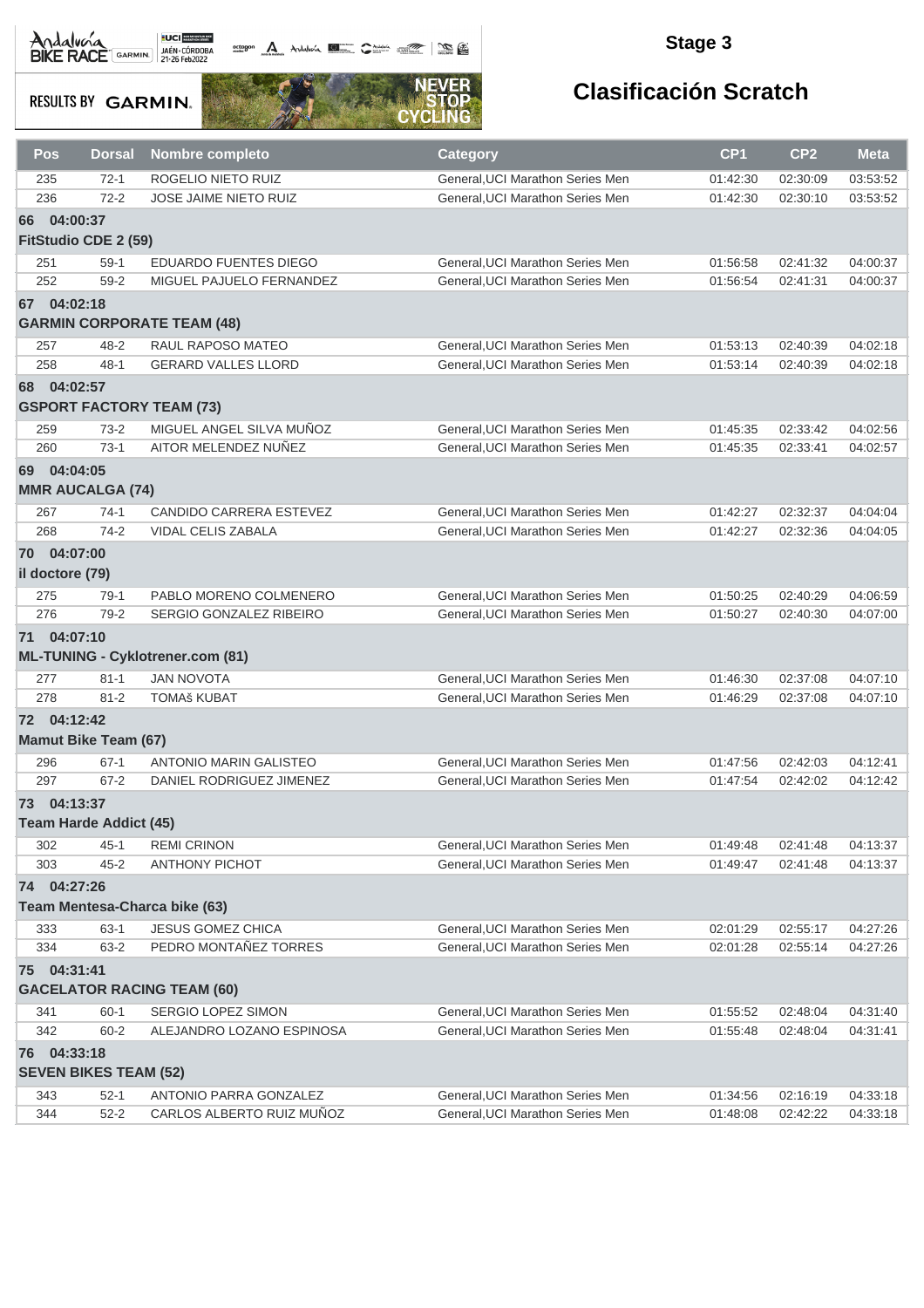Andalva BACE GARMIN AND LOCAL DEL BACK

**octogon A** Andalwia **Report Communication Communication** 

### **Stage 3**

**RESULTS BY GARMIN.** 



| Pos         | <b>Dorsal</b>              | <b>Nombre completo</b>                            | <b>Category</b>                                                          | CP <sub>1</sub>      | CP <sub>2</sub>      | <b>Meta</b>          |
|-------------|----------------------------|---------------------------------------------------|--------------------------------------------------------------------------|----------------------|----------------------|----------------------|
| $\mathbf 1$ | 03:33:43                   |                                                   |                                                                          |                      |                      |                      |
|             |                            | Symbtech / Pump for Peace (102)                   |                                                                          |                      |                      |                      |
| 152         | $102 - 1$                  | <b>ARIANE LUTHI</b>                               | General, UCI Marathon Series Women                                       | 01:36:16             | 02:19:48             | 03:33:43             |
| 153         | $102 - 2$                  | <b>AMY WAKEFIELD</b>                              | General, UCI Marathon Series Women                                       | 01:36:17             | 02:19:47             | 03:33:43             |
| 2 03:36:25  |                            |                                                   |                                                                          |                      |                      |                      |
|             | Olympia - RDR Italy (104)  |                                                   |                                                                          |                      |                      |                      |
| 164         | $104 - 1$                  | <b>COSTANZA FASOLIS</b>                           | General, UCI Marathon Series Women                                       | 01:37:24             | 02:21:20             | 03:36:25             |
| 165         | $104 - 2$                  | <b>CLAUDIA PERETTI</b>                            | General, UCI Marathon Series Women                                       | 01:37:24             | 02:21:18             | 03:36:25             |
| 3 03:36:25  |                            |                                                   |                                                                          |                      |                      |                      |
|             |                            | Team BULLS / doc.oliday.com (106)                 |                                                                          |                      |                      |                      |
|             |                            |                                                   |                                                                          |                      |                      |                      |
| 166<br>167  | 106-2<br>$106 - 1$         | IRINA LUETZELSCHWAB<br><b>JANINE SCHNEIDER</b>    | General, UCI Marathon Series Women<br>General, UCI Marathon Series Women | 01:36:26<br>01:36:25 | 02:21:00<br>02:20:59 | 03:36:25<br>03:36:25 |
|             |                            |                                                   |                                                                          |                      |                      |                      |
| 4 03:43:37  |                            |                                                   |                                                                          |                      |                      |                      |
|             |                            | Canyon Northwave - Allebike Team (103)            |                                                                          |                      |                      |                      |
| 184         | $103 - 1$                  | STEFANIE REGINA DOHRN                             | General, UCI Marathon Series Women                                       | 01:37:26             | 02:23:40             | 03:43:36             |
| 185         | $103 - 2$                  | <b>LEJLA TANOVIC</b>                              | General, UCI Marathon Series Women                                       | 01:37:25             | 02:23:39             | 03:43:37             |
| 503:43:39   |                            |                                                   |                                                                          |                      |                      |                      |
|             |                            | <b>CICLI TADDEI SPECIALIZED (109)</b>             |                                                                          |                      |                      |                      |
| 186         | $109-1$                    | <b>DEBORA PIANA</b>                               | General, UCI Marathon Series Women                                       | 01:38:32             | 02:24:56             | 03:43:39             |
| 187         | 109-2                      | <b>SILVIA SCIPIONI</b>                            | General, UCI Marathon Series Women                                       | 01:38:32             | 02:24:57             | 03:43:39             |
| 6           | 03:43:51                   |                                                   |                                                                          |                      |                      |                      |
|             |                            | <b>TORPADO FACTORY TEAM (101)</b>                 |                                                                          |                      |                      |                      |
| 190         | $101 - 1$                  | KATAZINA SOSNA                                    | General, UCI Marathon Series Women                                       | 01:40:44             | 02:27:34             | 03:43:50             |
| 191         | $101 - 2$                  | <b>GRETA KARASIOVAITE</b>                         | General, UCI Marathon Series Women                                       | 01:40:44             | 02:27:35             | 03:43:51             |
| 7 03:44:41  |                            |                                                   |                                                                          |                      |                      |                      |
|             |                            | <b>BUFF Megamo MTB Team F (112)</b>               |                                                                          |                      |                      |                      |
| 194         | $112 - 2$                  | MERITXELL FIGUERAS GARANGOU                       | General, UCI Marathon Series Women                                       | 01:39:27             | 02:25:30             | 03:44:41             |
| 195         | $112 - 1$                  | NAIMA MADLEN DIESNER                              | General, UCI Marathon Series Women                                       | 01:39:26             | 02:25:31             | 03:44:41             |
| 8           | 03:46:51                   |                                                   |                                                                          |                      |                      |                      |
|             |                            | <b>MTB PRO Merchandising Racing (105)</b>         |                                                                          |                      |                      |                      |
| 206         | $105 - 2$                  | <b>JANINA WUST</b>                                | General, UCI Marathon Series Women                                       | 01:42:05             | 02:28:22             | 03:46:51             |
| 207         | $105 - 1$                  | <b>GREETE STEINBURG</b>                           | General, UCI Marathon Series Women                                       | 01:42:05             | 02:28:22             | 03:46:51             |
| 9           | 03:49:55                   |                                                   |                                                                          |                      |                      |                      |
|             |                            | <b>GOBIK FACTORY TEAM FEM (107)</b>               |                                                                          |                      |                      |                      |
|             |                            |                                                   |                                                                          |                      |                      |                      |
| 221         | $107 - 2$                  | LOURDES CAYETANO PUERTAS                          | General, UCI Marathon Series Women<br>General.UCI Marathon Series Women  | 01:42:32             | 02:29:31             | 03:49:55             |
| 222         | $107 - 1$                  | ARANTXA SALVADO VERGES                            |                                                                          | 01:42:34             | 02:29:32             | 03:49:55             |
|             | 10 03:54:07                |                                                   |                                                                          |                      |                      |                      |
|             | <b>CANNONDALE TB (110)</b> |                                                   |                                                                          |                      |                      |                      |
| 237         | $110 - 2$                  | <b>JORDINA MUNTADAS VILASIS</b>                   | General, UCI Marathon Series Women                                       | 01:45:05             | 02:33:21             | 03:54:07             |
| 238         | $110 - 1$                  | <b>MARTA TORA MILA</b>                            | General, UCI Marathon Series Women                                       | 01:45:04             | 02:33:20             | 03:54:07             |
| 11          | 04:27:53                   |                                                   |                                                                          |                      |                      |                      |
|             |                            | Edelsten - Reichel Hörgeräte powered by MAD (108) |                                                                          |                      |                      |                      |
| 335         | $108-1$                    | <b>TANJA PRILLER</b>                              | General, UCI Marathon Series Women                                       | 01:51:54             | 02:48:02             | 04:27:53             |
| 336         | 108-2                      | <b>HANNAH KOLLING</b>                             | General, UCI Marathon Series Women                                       | 01:51:54             | 02:48:02             | 04:27:53             |
|             | 12 04:56:08                |                                                   |                                                                          |                      |                      |                      |
|             | Ornitorrinchi (111)        |                                                   |                                                                          |                      |                      |                      |
| 371         | $111 - 1$                  | JEMIMA LEACH                                      | General, UCI Marathon Series Women                                       | 02:06:25             | 03:06:08             | 04:56:07             |